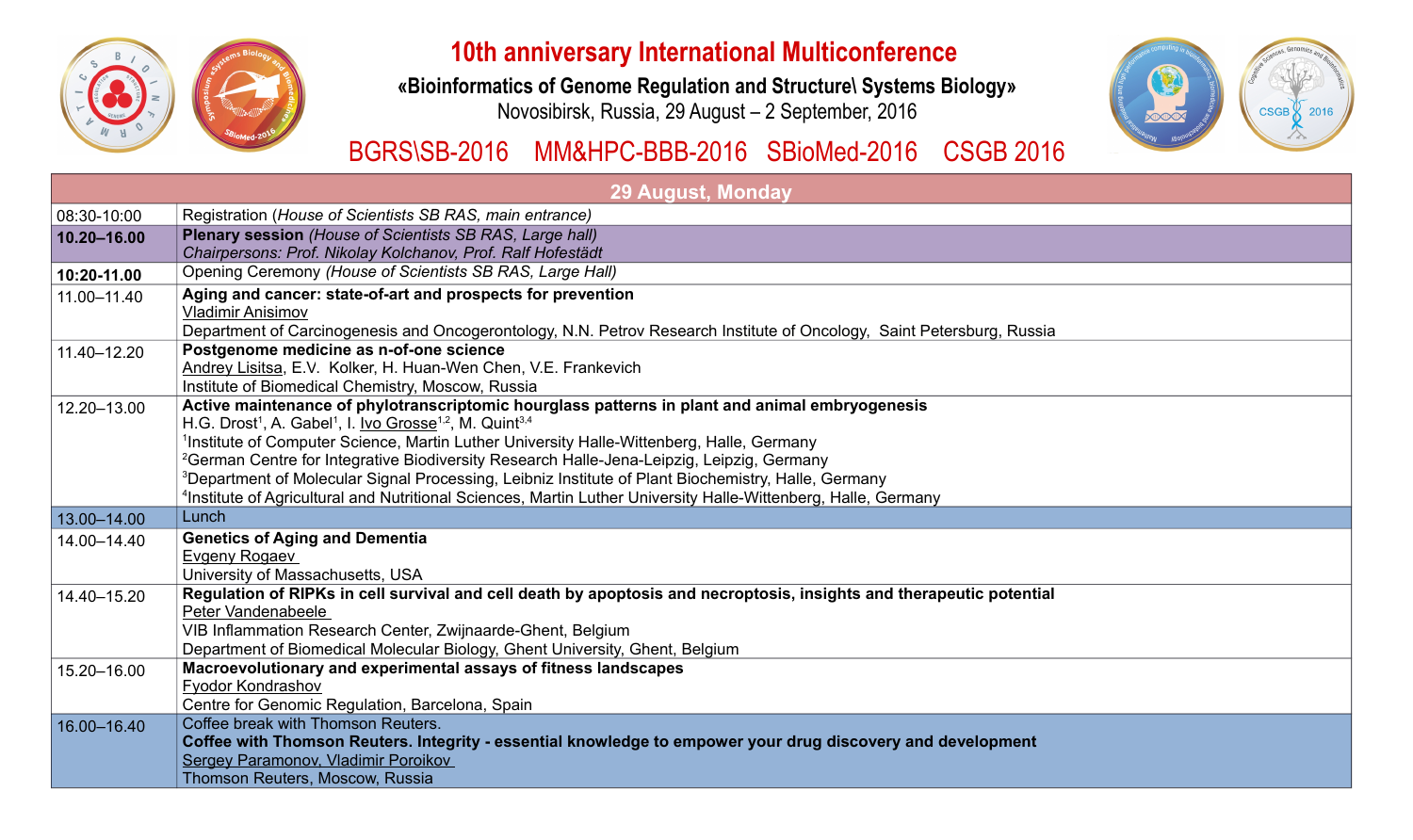| <b>Time</b>        | <b>Small hall</b>                                                                                                                                                                                                                                                                                                                                                                                                                                                                  | $\bigodot$                                                                                                                                                                                                                                                                     | <b>Time</b> | Library | 3              | <b>Time</b> | 223 |             | <b>Time</b> | <b>Music Hall</b> |                | Time                               | <b>Exhibition Hall</b>                                                                                                                                                                                                                                                                                                                                                                                                                                                                                                                                                                                                                                |
|--------------------|------------------------------------------------------------------------------------------------------------------------------------------------------------------------------------------------------------------------------------------------------------------------------------------------------------------------------------------------------------------------------------------------------------------------------------------------------------------------------------|--------------------------------------------------------------------------------------------------------------------------------------------------------------------------------------------------------------------------------------------------------------------------------|-------------|---------|----------------|-------------|-----|-------------|-------------|-------------------|----------------|------------------------------------|-------------------------------------------------------------------------------------------------------------------------------------------------------------------------------------------------------------------------------------------------------------------------------------------------------------------------------------------------------------------------------------------------------------------------------------------------------------------------------------------------------------------------------------------------------------------------------------------------------------------------------------------------------|
|                    |                                                                                                                                                                                                                                                                                                                                                                                                                                                                                    | <b>BGRS\SB</b>                                                                                                                                                                                                                                                                 |             |         | <b>BGRS\SB</b> |             |     | <b>CSGB</b> |             |                   | <b>SBioMED</b> |                                    | <b>MM-HPC-BBB</b>                                                                                                                                                                                                                                                                                                                                                                                                                                                                                                                                                                                                                                     |
|                    |                                                                                                                                                                                                                                                                                                                                                                                                                                                                                    |                                                                                                                                                                                                                                                                                |             |         |                |             |     |             |             |                   |                | $15:00 -$<br>17:45                 | Afternoon session "Mathematical modelling of gene<br>networks: direct and inverse problems"<br>Chairs: Prof Vladimir Golubyatnikov, Prof Ralf Hofestädt                                                                                                                                                                                                                                                                                                                                                                                                                                                                                               |
|                    |                                                                                                                                                                                                                                                                                                                                                                                                                                                                                    |                                                                                                                                                                                                                                                                                |             |         |                |             |     |             |             |                   |                | $15:00 -$<br>15:30                 | Geometry of phase portrait of one gene network<br>model with variable feedbacks<br>Vladimir Golubyatnikov <sup>1,2</sup> , M.V. Kazantsev <sup>3</sup> , N.B.<br>Ayupova <sup>1,2</sup><br><sup>1</sup> Sobolev Institute of Mathematics SB RAS, Novosibirsk, <sup>2</sup> NSU,<br>Novosibirsk, Russia <sup>3</sup> Polzunov Altai State Technical University,<br>Barnaul, Russia                                                                                                                                                                                                                                                                     |
|                    |                                                                                                                                                                                                                                                                                                                                                                                                                                                                                    |                                                                                                                                                                                                                                                                                |             |         |                |             |     |             |             |                   |                | $15:30 -$<br>15:45                 | Computer analysis of biological networks of<br>mammalian circadian oscillator<br>Nikolai Podkolodnyy <sup>1-3</sup> , O.A. Podkolodnaya <sup>1</sup> , N.N.<br>Tverdokhleb <sup>1,3</sup><br><sup>1</sup> ICG SB RAS, <sup>2</sup> Institute of Computational Mathematics and<br>Mathematical Geophysics SB RAS, <sup>3</sup> NSU, Novosibirsk, Russia                                                                                                                                                                                                                                                                                                |
| 16.40-<br>19.10    | Institute for Systems Biology, Seattle, USA                                                                                                                                                                                                                                                                                                                                                                                                                                        | <b>Section "Systems Computational Biology"</b><br>Chairperson: Alexander Ratushny, Celgene, and                                                                                                                                                                                |             |         |                |             |     |             |             |                   |                | $15:45 -$<br>16:00                 | Functional graphs of discrete dynamical systems of<br>almost circulant type<br>Anastasiya Parfinenko<br>Sobolev Institute of Mathematics SB RAS, Novosibirsk, Russia                                                                                                                                                                                                                                                                                                                                                                                                                                                                                  |
| $16.40 -$<br>17.10 | Evolution of phenotypic control by new<br>ancestral expression networks<br>Manyuan Long<br>of Chicago, Chicago, USA                                                                                                                                                                                                                                                                                                                                                                | genes through integrating and rewiring of<br>Department of Ecology and Evolution, The University                                                                                                                                                                               |             |         |                |             |     |             |             |                   |                | $16:00 -$<br>16:15                 | Two models of the drosophila gap gene network with<br>variation of mathernal input<br>Konstantin Kozlov <sup>1</sup> , A.V. Svichkarev <sup>1</sup> , V.V. Gursky <sup>12</sup> , I.V.<br>Kulakovskiy <sup>®</sup> , S.Y. Surkova <sup>®</sup> , M.G. Samsonova®<br>Peter the Great St. Petersburg Polytechnic University, St.<br>Petersburg, 195251, Russia<br>aloffe Institute, St. Petersburg, 194021, Russia<br><sup>3</sup> Engelhardt Institute of Molecular Biology, RAS, Moscow,<br>119991, Russia                                                                                                                                            |
| $17.10 -$<br>17.40 | complementary medicine<br>University Bielefeld, Bielefeld, Germany                                                                                                                                                                                                                                                                                                                                                                                                                 | KATIS: integrative information system for<br>Ralf Hofestädt, V. Ogultarhan and A. Shoshi                                                                                                                                                                                       |             |         |                |             |     |             |             |                   |                | $16:15 -$<br>16:30                 | Stochastic pattern formation induced by cell-to- cell<br>communications in elastic epithelial tissue<br>Dmitryi Bratsun <sup>1</sup> , I.V. Krasnyakov <sup>2</sup><br><sup>1</sup> Perm National Research Polytechnic University; <sup>2</sup> Perm State<br>Humanitarian Pedagogical University, Perm, Russia                                                                                                                                                                                                                                                                                                                                       |
| 17.40-<br>18.10    | <b>Systems Biology Projects</b><br>Owen <sup>2</sup> , Q. Nguyen <sup>1</sup> , N. Stanford <sup>2</sup> , K.<br>Wolstencroft <sup>4</sup> , J.L. Snoep <sup>2,3</sup> , B. Rinn <sup>5</sup> , W.<br>Mueller <sup>1</sup> , C. Goble <sup>2</sup><br><sup>1</sup> Heidelberg Institute for Theoretical Studies,<br>Manchester, UK; <sup>3</sup> Department of Biochemistry,<br>University of Stellenbosch, South Africa;<br>Leiden University, NL; <sup>5</sup> ETH Zurich, Swiss | <b>FAIRDOM: Data and Model Management for</b><br>Olga Krebs <sup>1</sup> , R. Kuzyakiv <sup>5</sup> , M. Golebiewski <sup>1</sup> , S.<br>Germany; <sup>2</sup> School of Computer Science, University of<br><sup>4</sup> Leiden Institute of Advanced Computer Science,       |             |         |                |             |     |             |             |                   |                | 16:30-<br>16:45<br>16:45-<br>17:00 | An inverse problem for a system with a small<br>parameter in kinetics models<br>Larisa Kononenko<br>Sobolev Institute of Mathematics, Novosibirsk, Russia<br>Euclidean analogues of genetic distances between<br>nucleotide sequences<br>Vadim Efimov <sup>1-4</sup> , K.V. Efimov <sup>5</sup> , V.Y. Kovaleva <sup>2</sup><br><sup>1</sup> ICG SB RAS, Novosibirsk, Russia<br><sup>2</sup> Institute of Systematics and Ecology of Animals, SB RAS,<br>Novosibirsk, Russia<br><sup>3</sup> NSU, Novosibirsk, Russia<br><sup>4</sup> Tomsk State University, Tomsk, 634050, Russia<br><sup>5</sup> Moscow Institute of Physics and Technology (State |
| 18.10-<br>18.40    | Two models of the drosophila gap gene<br>Konstantin Kozlov <sup>1</sup> , A.V. Svichkarev <sup>1</sup> , V.V.<br>M.G. Samsonova <sup>1</sup><br><sup>1</sup> Peter the Great St. Petersburg Polytechnic                                                                                                                                                                                                                                                                            | network with variation of maternal input<br>Gursky <sup>1,2</sup> , I.V. Kulakovskiy <sup>3</sup> , S.Y. Surkova <sup>1</sup> , and<br>University, <sup>2</sup> loffe Institute, St. Petersburg; <sup>3</sup> Engelhardt<br>Institute of Molecular Biology RAS, Moscow, Russia |             |         |                |             |     |             |             |                   |                | $17:00 -$<br>17:15<br>17:30        | University), Moscow, 141701, Russia<br>Symmetrical genetic code and genetic mutations<br>Boris Biletskyi, A.M. Gupal<br>V.M. Glushkov Institute of Cybernetics NAS of Ukraine, Kiev,<br>Ukraine<br>17:15– Cycles of discrete dynamical systems of a circulant<br>type with a threshold function in the vertices of the<br>network<br><b>Tsyndyma Batueva</b><br>Sobolev Institute of Mathematics SB RAS, Novosibirsk, Russia                                                                                                                                                                                                                          |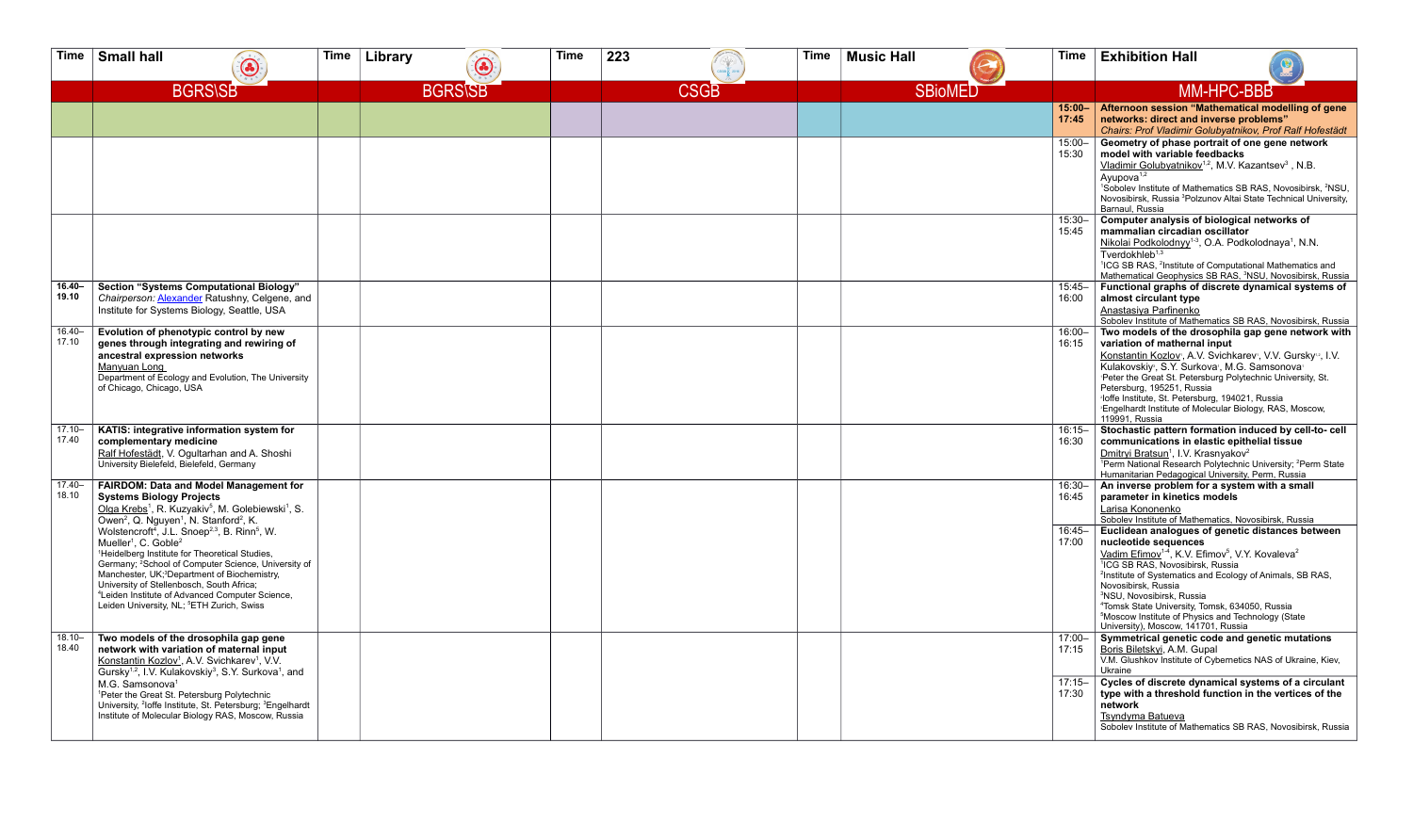|  | $18.40 -$<br>Elemental metabolomics-linking<br> 19.10 <br>environmental, food, nutrition and health<br>sciences<br>P. Zhang <sup>1</sup> , I. Giannenas <sup>2</sup> , C.A. Georgiou <sup>3</sup> , Vladimir<br>Brusic <sup>1,4</sup><br><sup>1</sup> Menzies Health Institute Queensland, Griffith University,<br>Australia<br><sup>2</sup> Aristotle University of Thessaloniki, Thessaloniki, Greece<br><sup>3</sup> Department of Food Science and Nutrition, Agricultural<br>University of Athens, Greece<br><sup>4</sup> School of Medicine and Bioinformatics Center, Nazarbayev<br>University, Kazakhstan |  |  | $17:15 -$<br>17:45 | Genome tree theory<br><u>Igor Erokhin</u><br>National Biotechnological Company LLC, Moscow, Russia |
|--|-------------------------------------------------------------------------------------------------------------------------------------------------------------------------------------------------------------------------------------------------------------------------------------------------------------------------------------------------------------------------------------------------------------------------------------------------------------------------------------------------------------------------------------------------------------------------------------------------------------------|--|--|--------------------|----------------------------------------------------------------------------------------------------|
|--|-------------------------------------------------------------------------------------------------------------------------------------------------------------------------------------------------------------------------------------------------------------------------------------------------------------------------------------------------------------------------------------------------------------------------------------------------------------------------------------------------------------------------------------------------------------------------------------------------------------------|--|--|--------------------|----------------------------------------------------------------------------------------------------|

### 19.40– 22.00 **WELCOME PARTY**

|                    | <b>30 August, Tuesday</b>                                                                                                                                                                                                                                                                                                                                                                                      |             |                |                    |                                                                                                                                                                                                                                         |                                        |                                                                                                                                                                                                                                                                                                                                                                                                                                                                               |                    |                                                                                                                                                                                                                                                                                                                                                         |  |  |  |
|--------------------|----------------------------------------------------------------------------------------------------------------------------------------------------------------------------------------------------------------------------------------------------------------------------------------------------------------------------------------------------------------------------------------------------------------|-------------|----------------|--------------------|-----------------------------------------------------------------------------------------------------------------------------------------------------------------------------------------------------------------------------------------|----------------------------------------|-------------------------------------------------------------------------------------------------------------------------------------------------------------------------------------------------------------------------------------------------------------------------------------------------------------------------------------------------------------------------------------------------------------------------------------------------------------------------------|--------------------|---------------------------------------------------------------------------------------------------------------------------------------------------------------------------------------------------------------------------------------------------------------------------------------------------------------------------------------------------------|--|--|--|
| <b>Time</b>        | <b>Small hall</b>                                                                                                                                                                                                                                                                                                                                                                                              | <b>Time</b> | Library        | <b>Time</b>        | 223                                                                                                                                                                                                                                     | <b>Time</b>                            | <b>Music Hall</b>                                                                                                                                                                                                                                                                                                                                                                                                                                                             | <b>Time</b>        | <b>Exhibition Hall</b>                                                                                                                                                                                                                                                                                                                                  |  |  |  |
|                    | <b>BGRS\SB</b>                                                                                                                                                                                                                                                                                                                                                                                                 |             | <b>BGRS\SB</b> |                    | <b>CSGB</b>                                                                                                                                                                                                                             |                                        | <b>SBioMED</b>                                                                                                                                                                                                                                                                                                                                                                                                                                                                |                    | MM-HPC-BBB                                                                                                                                                                                                                                                                                                                                              |  |  |  |
| $ 9.00-$<br>13.10  | <b>Section "Genomics, Transcriptomics and</b><br><b>Bioinformatics"</b><br>Chairpersons: Ivo Grosse, Halle-Wittenberg<br>University, Halle, Germany; Vsevolod Makeev,<br>VIGG RAS, MIPT, Moscow, Russia                                                                                                                                                                                                        |             |                | $9.00 -$<br>13.00  | Symposium «Cognitive Sciences,<br><b>Genomics and Bioinformatics"</b><br>(CSGB-2016)                                                                                                                                                    | $09:00 -$<br>09:10                     | <b>Opening remarks</b><br>Vladimir Konenkov<br>SICEL, Novosibirsk, Russia                                                                                                                                                                                                                                                                                                                                                                                                     | $9:00 -$<br>13:00  | Morning session "High-performance computing in<br>natural sciences"<br>Chairpersons: Igor Kulikov, Igor Chernykh                                                                                                                                                                                                                                        |  |  |  |
| $9.00 -$<br>9.30   | Transcription by alternative sigma factors:<br>revising the rigidness paradigm<br>Jelena Guzina, M. Djordjevic<br>University of Belgrade, Belgrade, Serbia                                                                                                                                                                                                                                                     |             |                | $9.00 -$<br>9:30   | <b>National Technology Initiative (NTI):</b><br>NeuroNet and CoBrain strategies and<br>prospects<br>Lubomir Aftanas <sup>1</sup><br><sup>1</sup> Scientific Research Institute of Physiology<br>and Basic Medicine, Novosibirsk, Russia | $09:10-$<br>10:50<br>$09:10-$<br>09:30 | <b>Cell Technology and Regenerative</b><br><b>Medicine</b><br>Chairs: Vladimir Konenkov, Elena Chernych<br>Migration of bone marrow cells: research<br>technology<br>Alexander Poveshchenko, L.A. Shundrin,<br>P.A. Avrorov, A.O. Solovieva, T.V. Miller, K.E.<br>Zubareva, O.V. Poveshchenko, V.I.<br>Konenkov<br>SICEL, Novosibirsk, Russia                                                                                                                                 | $9:00 -$<br>9:30   | Realistic 3D simulation of C. elegans swimming and<br>crawling with sibernetic environment<br>Andrey Palyanov <sup>1-3</sup> , S.S. Khayrulin <sup>1-3</sup><br><sup>1</sup> Institute of Informatics Systems SB RAS, Novosibirsk, Russia;<br><sup>2</sup> NSU, Novosibirsk, Russia; <sup>3</sup> OpenWorm Project                                      |  |  |  |
| $9.30 -$<br>10.00  | <b>Reconstruction of transcription control</b><br>network in genome-reduced bacteria by<br>high-throughput promoters identification<br>Irina Garanina, G.U. Fisunov., D.V. Evsutina,<br>V.M. Govorun<br>Scientific Research Institute of Physical-Chemical<br>Medicine SRI PCM, Moscow, Russia                                                                                                                 |             |                | $9.30 -$<br>10:00  | Approaches to the study of oscillatory<br>resting-state networks<br>Gennady Knyazev <sup>1</sup><br><sup>1</sup> Scientific Research Institute of Physiology<br>and Basic Medicine, Novosibirsk, Russia                                 | $09:30-$<br>09:45                      | Study of motility of osteogenic cells in<br>tissue engineering protocols<br>N. Astakhova, S.V. Nikolaev, K.E.<br>Orishchenko <sup>3</sup> , A.V. Korel <sup>1</sup> , U.S. Zubairova <sup>3</sup> ,<br>I.A. Kirilova<br><sup>1</sup> Institute of Traumatology and Orthopedics Y.L.<br>Tsivyan; <sup>2</sup> Innovative Medical Technology,<br>Novosibirsk, Russia; <sup>3</sup> Institute of Cytology and<br>Genetics of SB RAS, Novosibirsk, Russia                         | $9:30 -$<br>9:45   | Siberian supercomputer center as a service for<br>bioinformatics research<br>Igor Chernykh, B. Glinskiy, N. Kuchin<br>Institute of Computational Mathematics and Mathematical<br>Geophysics SB RAS, Novosibirsk, Russia                                                                                                                                 |  |  |  |
|                    |                                                                                                                                                                                                                                                                                                                                                                                                                |             |                |                    |                                                                                                                                                                                                                                         | $09:45-$<br>10:05                      | Approaches to personalized cell therapy<br>for ischemic diseases<br>Olga Poveshchenko<br>SICEL, Novosibirsk, Russia                                                                                                                                                                                                                                                                                                                                                           | $9:45 -$<br>10:00  | HLA typing pipeline for amplicon sequencing<br>Olga Altukhova, P.I. Borovikov <sup>1</sup> , T. Jankevi <sup>2</sup> , I.S.<br>Balashov <sup>1</sup><br><sup>1</sup> Academician V.I. Kulakov Research Center of Obstetrics,<br>Gynecology and Perinatology, Moscow, Russia; <sup>2</sup> NRC Institute<br>of Immunology FMBA of Russia, Moscow, Russia |  |  |  |
| $10.00 -$<br>10.30 | Single cell expression profiling of neural<br>crest-derived cells<br>Tatiana Subkhankulova <sup>1</sup> , G. Aquino <sup>2</sup> , A. Rocco <sup>2</sup> ,<br>H. Schwetlick <sup>1</sup> , R.N. Kelsh <sup>1</sup><br><sup>1</sup> Department of Biology and Biochemistry, University<br>of Bath, Bath, UK; <sup>2</sup> Department of Microbial and<br>Cellular Sciences, University of Surrey, Guildford, UK |             |                | $10:00 -$<br>10:30 | <b>Engineering and neurocognitive</b><br>aspects in the development of non-<br>invasive brain-computer interfaces<br>Sergei Shishkin <sup>1</sup><br><sup>1</sup> National Research Centre "Kurchatov<br>Institute", Moscow, Russia     | $10:05 -$<br>10:20                     | Clinical efficacy of biomedical cellular<br>products in experimental bowel<br>inflammation disease<br>Alexander Lykov, N.A. Bondarenko, M.A.<br>Surovtseva, I.I. Kim, N.P. Bgatova, O.V.<br>Poveshchenko<br>SICEL, Novosibirsk, Russia                                                                                                                                                                                                                                        | $10:00 -$<br>10:15 | High-performance intelligent analysis of<br>biomechanical processes control and management<br>of blood pressure in human kidney<br>Agyn Bedelbayev<br>Al-Farabi Kazakh National University, Almaty, Kazakhstan                                                                                                                                          |  |  |  |
|                    |                                                                                                                                                                                                                                                                                                                                                                                                                |             |                |                    |                                                                                                                                                                                                                                         | $10:20 -$<br>10:35                     | Strategies for maturation and antigen<br>loading of dendritic cells for anti-cancer<br>immunotherapy<br>Zhanna Nazarkina <sup>1,2</sup> , A. Zajakina <sup>3</sup> , P.P.<br>Laktionov <sup>1,2</sup><br><sup>1</sup> ICBFMSB RAS, Novosibirsk, Russia; <sup>2</sup> Scientific<br>Research Institute for Circulatory Pathology<br>named after Academician E.N. Meshalkin,<br>Novosibirsk, Russia; <sup>3</sup> Latvian Biomedical<br>Research and Study Centre, Riga, Latvia | $10:15 -$<br>10:30 | High-performance computations support for the<br>software package «haplooid evolutionary<br>constructor»<br>Roman Zudin <sup>1,2</sup> , S.A. Lashin <sup>1,2</sup><br><sup>1</sup> ICG SB RAS, Novosibirsk, Russia; <sup>2</sup> NSU, Novosibirsk, Russia                                                                                              |  |  |  |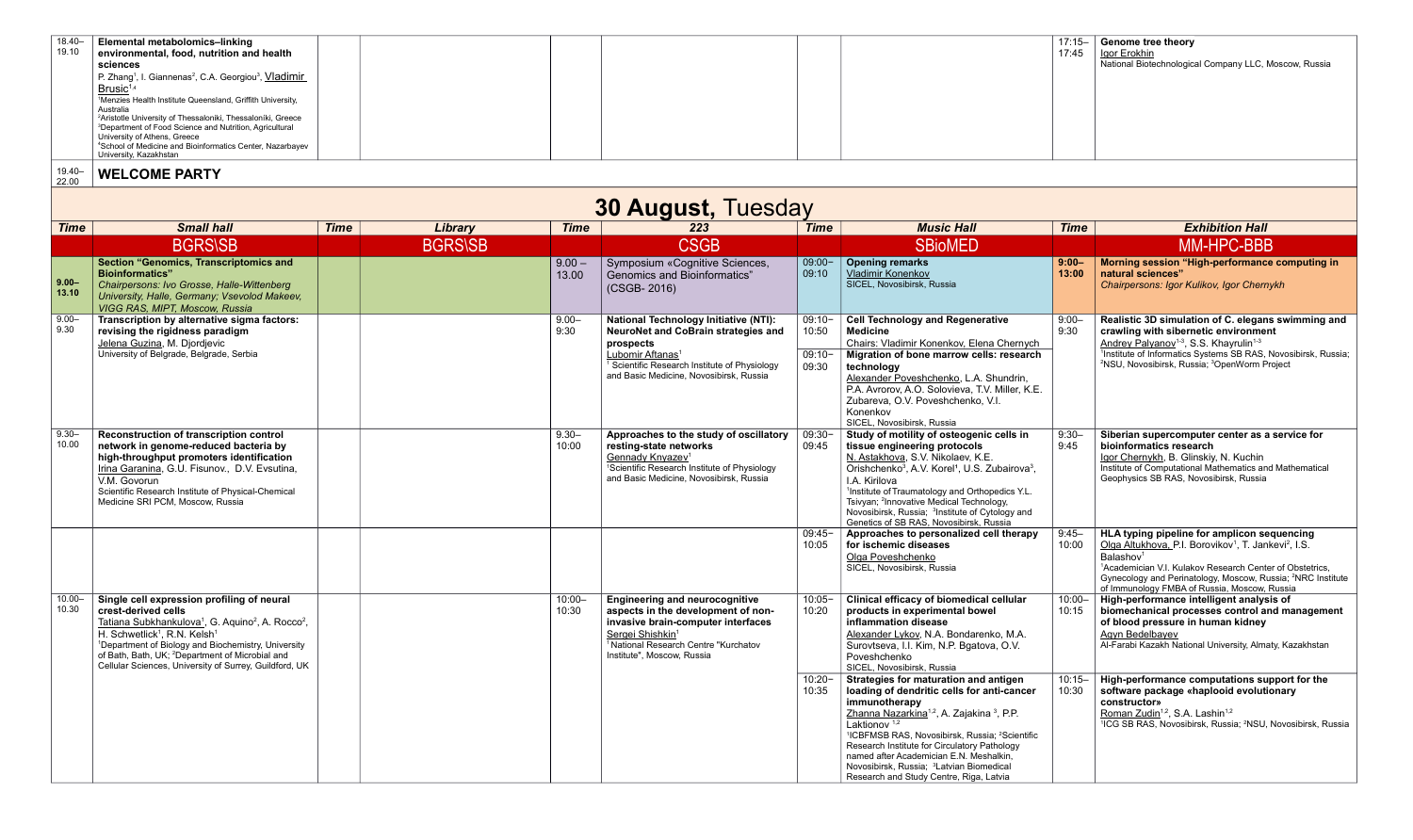| , Using Dolomite Microfluidics for sequencing $\parallel$ |       | 10:30 | Abductive reasoning in psychotherapy   10:35-   Discussion |       | 10:30- | Argo-CUDA: a full-exhaustive GPU based approach                                                |
|-----------------------------------------------------------|-------|-------|------------------------------------------------------------|-------|--------|------------------------------------------------------------------------------------------------|
| $\blacksquare$ the transcriptome of                       |       | 10:50 | <b>Vladimir Zavyalov</b>                                   | 10:50 | 10:45  | for a motif discovery in the large DNA datasets                                                |
| individual cells                                          |       |       | <sup>1</sup> Scientific Research Institute of Physiology   |       |        | Oleg Vishnevsky <sup>1,2</sup> , A.V. Bocharnikov <sup>2</sup> , N.A. Kolchanov <sup>1,2</sup> |
| Dmitry Brittal                                            | AMA.M |       | and Basic Medicine. Novosibirsk. Russia                    |       |        | <sup>1</sup> ICG SB RAS, Novosibirsk, Russia; <sup>2</sup> NSU, Novosibirsk, Russia            |
| LLC "Dia M", Moscow,                                      |       |       |                                                            |       |        |                                                                                                |
| Russia                                                    |       |       |                                                            |       |        |                                                                                                |

### *Coffee break: 10.55–11.10*

|                    |                                                                                                                                                                                                                                                                                                                                                      |                    |                                                                                                                                                                                                                                                                                                                                                                                                                                                                                                                                                        |                    | <u>UUNUU MUUMI TUJUU TIITU</u>                                                                                                                                                                                                                                                                                                                                                                                                                                                                         |                    |                                                                                                                                                                                                                                                                                                                                                                                                                                                                                                                                                                                                                                                                                                                                                                          |                    |                                                                                                                                                                                                                                                                                                                                                                                                                                                                                                                                                                                                                                                                           |
|--------------------|------------------------------------------------------------------------------------------------------------------------------------------------------------------------------------------------------------------------------------------------------------------------------------------------------------------------------------------------------|--------------------|--------------------------------------------------------------------------------------------------------------------------------------------------------------------------------------------------------------------------------------------------------------------------------------------------------------------------------------------------------------------------------------------------------------------------------------------------------------------------------------------------------------------------------------------------------|--------------------|--------------------------------------------------------------------------------------------------------------------------------------------------------------------------------------------------------------------------------------------------------------------------------------------------------------------------------------------------------------------------------------------------------------------------------------------------------------------------------------------------------|--------------------|--------------------------------------------------------------------------------------------------------------------------------------------------------------------------------------------------------------------------------------------------------------------------------------------------------------------------------------------------------------------------------------------------------------------------------------------------------------------------------------------------------------------------------------------------------------------------------------------------------------------------------------------------------------------------------------------------------------------------------------------------------------------------|--------------------|---------------------------------------------------------------------------------------------------------------------------------------------------------------------------------------------------------------------------------------------------------------------------------------------------------------------------------------------------------------------------------------------------------------------------------------------------------------------------------------------------------------------------------------------------------------------------------------------------------------------------------------------------------------------------|
| $11.10 -$<br>11.25 | Genome of black garden ant: defense<br>against virus invasion?<br>E.A. Konorov, Victoria Scobeyeva, M.A. Nikitin,<br>S.N. Lysenkov, S. Nuzhdin<br>Moscow State University, Moscow, Russia                                                                                                                                                            | $11.00 -$<br>16.00 | <b>Section "Bioinformatics and Systems</b><br><b>Biology of Cell Death"</b><br>Chairpersons: Inna Lavrik, Otto von<br>Guericke University, Magdeburg,<br>Germany                                                                                                                                                                                                                                                                                                                                                                                       | $11:10 -$<br>11:30 | <b>Connection of genetic and</b><br>endophenotypic indexes with<br>personality properties of the healthy<br>participants and the patients with<br>affective pathologies<br>Alexander Savostyanov <sup>1</sup><br>Scientific Research Institute of Physiology<br>and Basic Medicine, Novosibirsk, Russia                                                                                                                                                                                                | $11:10-$<br>13:00  | <b>Translational Medicine: from Animal</b><br><b>Models to Clinic</b><br>Chairs: Michael Moshkin, Andrei Akulov                                                                                                                                                                                                                                                                                                                                                                                                                                                                                                                                                                                                                                                          | $11:10 -$<br>15:50 | <b>Afternoon session "Application of Bioinformatics</b><br>and Systems Biology"<br>Chairperson: Alexander Marchuk, Vladimir Ivanisenko,<br>Alexander Kel                                                                                                                                                                                                                                                                                                                                                                                                                                                                                                                  |
| $11.25 -$<br>11.40 | Target enrichment technologies for applied<br>research<br><b>Dmitry Kwon</b><br>Agilent Technologies Russia, Moscow, Russia<br><b>Agilent Technologies</b>                                                                                                                                                                                           | $11.00 -$<br>11.40 | The p53 family in cancer biology<br>I. Amelio <sup>1</sup> , F. Bernassola <sup>2</sup> , T.W. Mak <sup>2</sup> ,<br>Gerry Melino <sup>1,3</sup><br><sup>1</sup> MRC Toxicology Unit, LeicesterLE1 9HN,<br>United Kingdom; <sup>2</sup> The Campbell Family<br>Cancer Research Institute, Toronto, Ontario<br>M5G 2M9, Canada<br><sup>3</sup> University of Rome Tor Vergata, Rome, Italy                                                                                                                                                              | $11:30-$<br>11:50  | Artificial neural network for diagnosis<br>of cognitive impairment in children<br>with different clinical forms of<br>perinatal lesions of the central<br>nervous system<br>Alexey Pijanzin <sup>1,2,3</sup> , Ashkinadze A.V. <sup>2</sup> ,<br>Shaidurov A.A. <sup>1</sup> , Ivchenko E.V. <sup>3</sup><br><sup>1</sup> Altai State University, Barnaul, Russia; <sup>2</sup> Altai<br>State Medical University, Barnaul, Russia; 3<br>Altai Region Clinical Children's Hospital,<br>Barnaul, Russia | $11:10 -$<br>11:30 | Genetic diversity of laboratory animals in<br>translational research<br>Eugenii Zavjalov<br>Institute of Cytology and Genetics of SB RAS,<br>Novosibirsk, Russia                                                                                                                                                                                                                                                                                                                                                                                                                                                                                                                                                                                                         | $11:10-$<br>11:40  | ANDSYSTEM: an internet-accessible tool for<br>automated literature mining in the area of biology<br>Vladimir Ivanisenko <sup>1,2</sup> , O.V. Saik <sup>1,2</sup> , E.S. Tiys <sup>1</sup> , T.V.<br>Ivanisenko <sup>1,2</sup> , P.S. Demenkov <sup>1,2</sup><br><sup>1</sup> Institute of Cytology and Genetics RAS, Novosibirsk, Russia<br><sup>2</sup> PB-soft LLC, Novosibirsk, Russia                                                                                                                                                                                                                                                                                |
| 11.40-<br>12.10    | <b>HOCOMOCO COmprehensive MOdel</b><br><b>COllection as a practical gateway to</b><br>regulatory motif-ome of human and mouse<br>transcription factors<br>I.E. Vorontsov, Y.A. Medvedeva, V.J. Makeev,<br>Ivan Kulakovskiy<br>Vavilov Institute of General Genetics, Moscow,<br>Russia; Engelhardt Institute of Molecular Biology,<br>Moscow, Russia | $11.40 -$<br>12.10 | <b>Chemoresistance of lung</b><br>adenocarcinoma is regulated by<br>Tudor staphylococcal nuclease<br>Boris Zhivotovsky <sup>1,2</sup><br><sup>1</sup> Lomonosov Moscow State University,<br>Moscow, Russia<br><sup>2</sup> Karolinska Institutet, Stockholm, Sweden                                                                                                                                                                                                                                                                                    | $11:50-$<br>12:10  | Prospects of development of<br>neuroimaging technologies in modern<br>medicine<br>Andrey Letyagin <sup>1,2</sup><br><sup>1</sup> Institute of Clinical and Experimental<br>Lymphology, Novosibirsk, Russia<br><sup>2</sup> Scientific Research Institute of Physiology<br>and Basic Medicine, Novosibirsk, Russia                                                                                                                                                                                      | $11:30-$<br>11:45  | Effects of the complex of melatonin,<br>aluminium oxide and polymethylsiloxane<br>on the liver structure in type 2 diabetic<br>mice<br>Svetlana Michurina <sup>1</sup> , I.Yu. Ischenko <sup>1</sup> , V.V.<br>Klimontov <sup>1</sup> , S.A. Archipov <sup>1</sup> , M.A.<br>Cherepanova <sup>1</sup> , L.N. Rachkovskaya <sup>1</sup> , N.E.<br>Myakina <sup>1</sup> , E.L. Zavjalov <sup>2</sup> , V.I. Konenkov <sup>1</sup> ,<br>Yu.I. Borodin <sup>1</sup> , M.A. Korolev <sup>1</sup><br><sup>1</sup> SICEL, Novosibirsk, Russia; <sup>2</sup> ICG SB RAS,<br>Novosibirsk, Russia                                                                                                                                                                                  | 11:40-<br>11:55    | <b>UGENE: a toolkit for teaching students</b><br>Irina Bykova <sup>1</sup> , O.I. Golosova <sup>1</sup> , A.Y. Bakulina <sup>2,3</sup> , D.A.<br>Afonnikov <sup>2,4</sup> , D.Y. Kandrov <sup>1</sup> , A.Y. Palyanov <sup>2,5</sup> , G.A.<br>Grekhov <sup>1</sup> , Y.E. Danilova <sup>1</sup><br><sup>1</sup> Unipro Center of Information Technologies, Novosibirsk,<br>Russia; <sup>2</sup> NSU, Novosibirsk, Russia; <sup>3</sup> State Research Center of<br>Virology and Biotechnology VECTOR, Koltsovo, Novosibirsk<br>region, Russia; <sup>4</sup> ICG SB RAS, Novosibirsk, Russia<br><sup>5</sup> Institute of Informatics Systems SB RAS, Novosibirsk, Russia |
| $12.10 -$<br>12.40 | Regulatory role of single CpG methylation<br>A. Khamis <sup>1</sup> , A.V. Artemov <sup>2</sup> , A.V. Lioznova <sup>2</sup> , V.B.<br>Bajic <sup>1</sup> , Yulija Medvedeva <sup>2</sup><br><sup>1</sup> King Abdullah University of Science and Technology<br><sup>2</sup> Research Center of Biotechnology RAS                                    | $12.10 -$<br>12.40 | The role of kinetochore-driven<br>microtubule formation in Drosophila<br>spindle assembly<br>G. Pavlova <sup>1,2,*</sup> , J. Popova <sup>1,3,*</sup> , A.<br>Munzarova <sup>1,4,*</sup> , J. Galimova <sup>1,*</sup> , A.<br>Razuvaeva <sup>1,4</sup> , F. Renda <sup>5</sup> , P. Somma <sup>5</sup> , A.<br>Pindyurin <sup>1,4</sup> , Maurizio Gatti <sup>5</sup>                                                                                                                                                                                  | $12:10 -$<br>12:30 | Molecular mechanisms underlying the<br>cognitive functions of the neuron<br>Alexander Ratushnyak <sup>1</sup> , Zapara T.A. <sup>1</sup> ,<br>Proskura A.L. <sup>1</sup> , Sorokoumov E.D. <sup>1</sup><br><sup>1</sup> Institute of Computational Technologies of SB<br>RAS, Novosibirsk, Russia                                                                                                                                                                                                      | $11:45-$<br>12:05  | Brain metabolites under deficiency of the<br>available energy<br>Andrei Akulov <sup>1</sup> , D.A. Tur <sup>2</sup> , R.G. Gulevich <sup>1</sup> ,<br>E.D. Petrovskiy <sup>1,3</sup> , M.P. Moshkin <sup>1</sup><br><sup>1</sup> ICG SB RAS, Novosibirsk, Russia; <sup>2</sup> NSU,<br>Novosibirsk, Russia; 3International Tomography<br>Center SB RAS, Novosibirsk, Russia                                                                                                                                                                                                                                                                                                                                                                                              | $11:55-$<br>12:10  | A software tool for visualization and control of<br>biological neural networks activity based on the<br>neuron simulation environment<br>Sergey Khayrulin <sup>1,2</sup> , N.A. Serdtseva <sup>2</sup> , A.Yu. Palyanov <sup>1,2</sup><br><sup>1</sup> Institute of Informatics Systems SB RAS, Novosibirsk, Russia;<br><sup>2</sup> NSU, Novosibirsk, Russia                                                                                                                                                                                                                                                                                                             |
|                    |                                                                                                                                                                                                                                                                                                                                                      |                    | <sup>1</sup> Institute of Molecular and Cellular Biology,<br>Novosibirsk, Russia; <sup>2</sup> Kazan Federal<br>University, Kazan, Russia; 3Institute of<br>Cytology and Genetics, Novosibirsk, Russia<br><sup>4</sup> NSU, Novosibirsk, Russia; <sup>5</sup> Department of<br>Biology and Biotechnology, Sapienza,<br>University of Rome, Rome, Italy                                                                                                                                                                                                 |                    |                                                                                                                                                                                                                                                                                                                                                                                                                                                                                                        | $12:05 -$<br>12:20 | <b>Biological effects of lithium nanoparticles</b><br>Nataliya Bgatova<br>SICEL, Novosibirsk, Russia                                                                                                                                                                                                                                                                                                                                                                                                                                                                                                                                                                                                                                                                     | $12:10-$<br>12:25  | Haploid evolutionary constructor 3D: a framework<br>for multilayer modeling of spatially distributed<br>microbial communities<br>Sergey Lashin <sup>1,2</sup> , A.I. Klimenko <sup>1,2</sup> , Yu.G. Matushkin <sup>1,2</sup> ,<br>Z.S. Mustafin <sup>1,2</sup> , A.D. Chekantsev <sup>1,2</sup> , R.K. Zudin <sup>1,2</sup><br><sup>1</sup> Institute of Cytology and Genetics RAS, Novosibirsk, Russia<br><sup>2</sup> NSU, Novosibirsk, Russia                                                                                                                                                                                                                         |
| $12.40 -$<br>12.55 | Ampliseq ™: amplification and sequencing<br><u>Ilya Volkov</u><br>Department of scientific and methodological support<br>of "Khimexpert Agency", Moscow, Russia<br><b>ХИМЭКСПЕРТ</b>                                                                                                                                                                 | $12.40 -$<br>13.00 | Involvement of various cell death<br>modalities in cytotoxic activity of<br>lactaptin analog<br>Olga Koval <sup>1,2</sup> , G.V. Kochneva <sup>1,3</sup> , A.V.<br>Tkachenko <sup>1</sup> , O.S. Troitskaya <sup>1,2</sup> , G.F.<br>Sivolobova <sup>1,3</sup> , E.V. Kuligina <sup>1</sup> , A.Y.<br>Yunusova <sup>1</sup> , V.A. Richter <sup>1</sup><br><sup>1</sup> ICBFM SB RAS, Novosibirsk, Russia; <sup>2</sup> NSU,<br>Novosibirsk, Russia; <sup>3</sup> State Research Center<br>of Virology and Biotechnology "Vector",<br>Koltsovo, Russia | $12:30-$<br>13:00  | Application neuroelectrostimulation of<br>a peripheral nervous system for<br>correction of cognitive characteristics<br>in a problem of learning ability<br>Anna Petrenko <sup>1</sup> , Kublanov V.S. <sup>1</sup><br><sup>1</sup> Research Medical and Biological<br>Engineering Center of High Technologies Ural<br>Federal University, Yekaterinburg, Russia                                                                                                                                       | $12:20-$<br>12:35  | Theranostic nanoplatforms for<br>simultaneous cancer imaging and<br>therapy: Multifunctional nanoassemblies<br>of human serum albumin and therapeutic<br>nucleotides Tatyana Godovikova <sup>1,4</sup> , A.E.<br>Akulov <sup>2</sup> , V.A. Lisitskiy <sup>1</sup> , A.S. Chubarov <sup>1</sup> , N.M.<br>Antonova <sup>1</sup> , O.D. Zakharova <sup>1</sup> , I.V. Koptyug <sup>3</sup> ,<br>T.V. Popova, V.I. Kaledin <sup>2</sup> , I.A. Razumov <sup>2</sup> ,<br>E.L. Zavjalov <sup>2</sup> , M.P. Moshkin <sup>2</sup> , V.N. Silnikov <sup>1</sup><br><sup>1</sup> ICBFM SB RAS, Novosibirsk, Russia; <sup>2</sup> ICG SB<br>RAS, Novosibirsk, Russia; 3International<br>Tomography Center SB RAS, Novosibirsk, Russia;<br><sup>4</sup> NSU, Novosibirsk, Russia | $12:25 -$<br>12:40 | New image analysis and base calling algorithm for<br>SeqLL sequencing machine achieved better<br>sensitivity on synthetic olygonucleotides set<br>Nikolay Russkikh <sup>1</sup> , D.V. Antonets <sup>2,3,4</sup><br><sup>1</sup> Novel Software Systems LLC, Novosibirsk, Russia<br><sup>2</sup> AcademGene LLC, Novosibirsk, Russia; <sup>3</sup> A.P. Ershov Institute<br>of informatics systems, Novosibirsk, Russia; <sup>4</sup> State Research<br>Center of Virology and Biotechnology 'Vector', Koltsovo,<br>Novosibirsk region, Russia                                                                                                                            |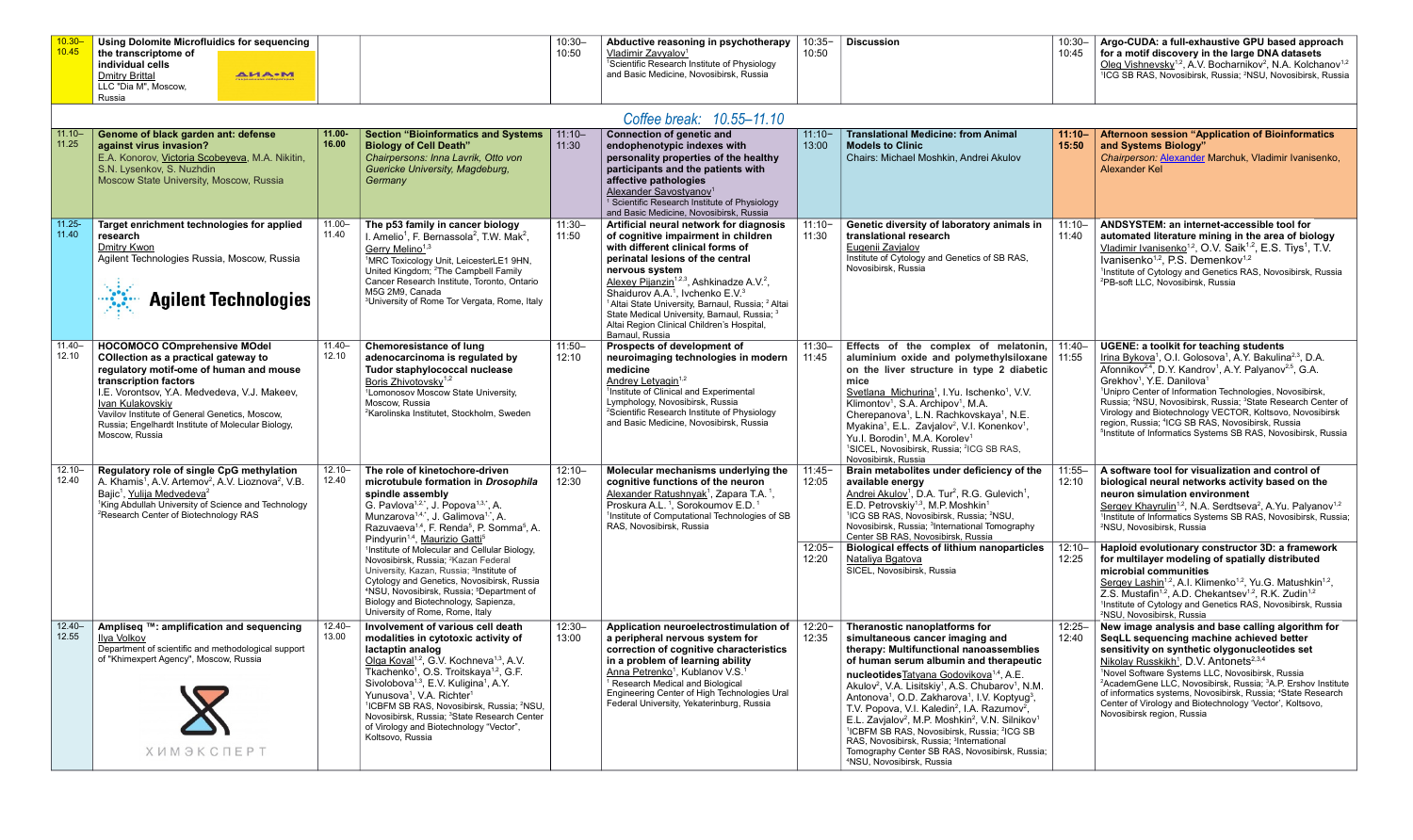|                    |                                                                                                                                                                                                                                                                                                                                                                                                                                                                     |                    |                                                                                                                                                                                                                                                                                                                                                                                                                                                          |                    |                                                                                                                                                                                                                                                                                                                                                                                                                                                                                                                                                                                                    | 12:351.<br>12:50   | <b>Evaluation of Demyelination in the</b><br><b>Cuprizone Model of Multiple Sclerosis:</b><br><b>MRI and Histology Correlation</b><br>Marina Khodanovich <sup>1</sup> , I.V. Sorokina <sup>2</sup> , V.Yu.                                                                                                                                                                                                                                                                                                                        | $12:40-$<br>12:55  | IT analysis of cornea endothelium transport ability in<br>corneal transplants after hypothermic conservation<br>Evgeniy Solenov <sup>3</sup> , A.A. Konev <sup>1</sup> , I.G. Palchikova <sup>1</sup> , I.A.<br>Iskakov <sup>2</sup> , L.E. Katkova <sup>3</sup> , G.S. Baturina <sup>3</sup>                                                                                                                                                                                                                                                                                        |
|--------------------|---------------------------------------------------------------------------------------------------------------------------------------------------------------------------------------------------------------------------------------------------------------------------------------------------------------------------------------------------------------------------------------------------------------------------------------------------------------------|--------------------|----------------------------------------------------------------------------------------------------------------------------------------------------------------------------------------------------------------------------------------------------------------------------------------------------------------------------------------------------------------------------------------------------------------------------------------------------------|--------------------|----------------------------------------------------------------------------------------------------------------------------------------------------------------------------------------------------------------------------------------------------------------------------------------------------------------------------------------------------------------------------------------------------------------------------------------------------------------------------------------------------------------------------------------------------------------------------------------------------|--------------------|-----------------------------------------------------------------------------------------------------------------------------------------------------------------------------------------------------------------------------------------------------------------------------------------------------------------------------------------------------------------------------------------------------------------------------------------------------------------------------------------------------------------------------------|--------------------|--------------------------------------------------------------------------------------------------------------------------------------------------------------------------------------------------------------------------------------------------------------------------------------------------------------------------------------------------------------------------------------------------------------------------------------------------------------------------------------------------------------------------------------------------------------------------------------|
|                    |                                                                                                                                                                                                                                                                                                                                                                                                                                                                     |                    |                                                                                                                                                                                                                                                                                                                                                                                                                                                          |                    |                                                                                                                                                                                                                                                                                                                                                                                                                                                                                                                                                                                                    |                    | Glazacheva <sup>1</sup> , N.M. Nemirovich-Danchenko <sup>1</sup> ,<br>E.S. Pan <sup>1</sup> , E.V. Krutenkova <sup>1</sup> , AI.V.<br>Romashchenko <sup>3</sup> , A.E. Akulov <sup>1,3</sup> , T.G.<br>Tolstikova <sup>2</sup> , V.L. Yarnykh <sup>1,4</sup><br><sup>1</sup> Tomsk State University, Tomsk, Russia; <sup>2</sup> Institute<br>of Organic Chemistry SB RAS, Novosibirsk.<br>Russian; <sup>3</sup> ICG SB RAS, Novosibirsk, Russia;<br><sup>4</sup> University of Washington, Seattle, USA                          |                    | <sup>1</sup> Technological Design Institute of Scientific Instrument<br>Engineering SB RAS, Novosibirsk, Russia<br><sup>2</sup> Multidisciplinary Science and Technology Complex "Eye<br>Microsurgery" named after S.N. Fyodorov Federal State<br>Institution, Novosibirsk Branch, Novosibirsk, Russia; 3ICG SB<br>RAS, Novosibirsk, Russia                                                                                                                                                                                                                                          |
|                    |                                                                                                                                                                                                                                                                                                                                                                                                                                                                     |                    |                                                                                                                                                                                                                                                                                                                                                                                                                                                          |                    |                                                                                                                                                                                                                                                                                                                                                                                                                                                                                                                                                                                                    | $12:50-$<br>13:00  | <b>Discussion</b>                                                                                                                                                                                                                                                                                                                                                                                                                                                                                                                 |                    |                                                                                                                                                                                                                                                                                                                                                                                                                                                                                                                                                                                      |
|                    |                                                                                                                                                                                                                                                                                                                                                                                                                                                                     |                    |                                                                                                                                                                                                                                                                                                                                                                                                                                                          |                    | Lunch: 13.00-14.00                                                                                                                                                                                                                                                                                                                                                                                                                                                                                                                                                                                 |                    |                                                                                                                                                                                                                                                                                                                                                                                                                                                                                                                                   |                    |                                                                                                                                                                                                                                                                                                                                                                                                                                                                                                                                                                                      |
| 14.00–<br> 19.40   | <b>Section "Systems Computational Biology"</b><br>Chairperson: Alexander Ratushny, Celgene,<br>Seattle, USA and Institute for Systems Biology,<br>Seattle, USA                                                                                                                                                                                                                                                                                                      | $14.00 -$<br>14.40 | Towards understanding the dynamics<br>of death receptor networks<br><b>Inna Lavrik</b><br>ICG SB RAS, Novosibirsk, Russia<br>Otto-von Guericke-University, Magdeburg,<br>Germany                                                                                                                                                                                                                                                                         | $14:00 -$<br>14:40 | <b>Genomics of behavioral diseases</b><br><b>Evgeny Rogaev</b><br><sup>1</sup> ICG SB RAS, Novosibirsk, Russia; <sup>2</sup> Vavilov<br>Institute of General Genetics RAS, Moscow,<br>Russia; <sup>3</sup> Brudnick Neuropsychiatric Research<br>Institute, University of Massachusetts Medical<br>School, Worcester, Massachusetts                                                                                                                                                                                                                                                                | $14:00 -$<br>15:50 | Systems Biology in Human Health and<br><b>Disease</b><br>Chairs: Vyacheslav Mordvinov, Valeriy Loktev                                                                                                                                                                                                                                                                                                                                                                                                                             | $14:00 -$<br>14:15 | Web-based application for flow cytometry data<br>analysis<br>Jitong Xue <sup>1</sup> , Ming Chen <sup>1</sup> , Y. Zhou <sup>1</sup> , W Ni <sup>2</sup><br><sup>1</sup> Zhejiang University, Hangzhou, China; <sup>2</sup> Zhejiang Provincial<br>People's Hospital, Hangzhou, China                                                                                                                                                                                                                                                                                                |
| 14.00-<br>14.30    | Virtual biology - the foundation<br><b>Fyodor Kolpakov</b><br>Institute of Systems Biology Ltd., Novosibirsk, Russia<br>Design Technological Institute of Digital Techniques<br>SB RAS Novosibirsk, Russia                                                                                                                                                                                                                                                          | $14.40 -$<br>15.10 | Delineating single cell life/death<br>decisions in the CD95/FAS network<br>Jörn Buchbinder <sup>1</sup> , D. Pischel <sup>2</sup> , K.<br>Sundmacher <sup>2</sup> , R.J. Flassig <sup>2</sup> , I.N. Lavrik <sup>1</sup><br><sup>1</sup> Department of Translational Inflammation<br>Research, Otto-von-Guericke University<br>Magdeburg, Germany; <sup>2</sup> Max-Planck-Institute<br>for Dynamics of Complex Technical Systems,<br>Magdeburg, Germany | $14:40 -$<br>15:10 | Regulation of TREM2 expression by an<br>inducible, NF-kB-sensitive miRNA-<br>34a; relevance to amyloidogenesis<br>and cognition<br>Zhao Y <sup>1</sup> , Bhattacharjee S <sup>1</sup> , Jones BM <sup>1</sup> ,<br>Dua P <sup>2</sup> , Hill JM <sup>1,3</sup> , Andreeva T <sup>4,5</sup> ,<br>Grigorenko A <sup>4,5</sup> , Kuznetsova I <sup>4,5</sup> , Rogaev<br>El $4-7$ , Walter J. Lukiw $1,8$<br><sup>1</sup> Louisiana State University Health Sciences                                                                                                                                  | $14:00 -$<br>14:20 | Viruses circulating in wild bird<br>populations of Central and North-Eastern<br>Eurasia: evaluation of the potential hazard<br>to human<br><b>Alexander Shestopalov</b><br>Scientific Institute of Clinical and Experimental<br>Medicine, Novosibirsk, Russia                                                                                                                                                                                                                                                                     | $12.55 -$<br>13.10 | Identification of master-regulators for programming<br>of spermatogonal stem cells pluripotency by the use<br>of the geneXplain/BioUml platform<br>Kel A.E. <sup>1,2,*</sup> , Stelmashenko D.E. <sup>2</sup><br>1Institute of Chemical Biology and Fundamental Medicine, SB<br>RAS, Novosibirsk, Russia<br>2BIOSOFT.RU, Ltd, Novosibirsk, Russia                                                                                                                                                                                                                                    |
|                    | Solutions for analysis of NGS-data<br>from the company Illumina<br>Dania Gazizova<br>ООО "Альбиоген" / ALBIOGEN<br><b>АЛЬБИОГЕН</b><br>$\mathbf F$                                                                                                                                                                                                                                                                                                                  |                    |                                                                                                                                                                                                                                                                                                                                                                                                                                                          |                    | Center, LA, USA; <sup>2</sup> Louisiana State Technical<br>University, LA, USA; <sup>3</sup> Louisiana State<br>University Health Sciences Center, LA, USA<br><sup>4</sup> Vavilov Institute of General Genetics RAS.<br>Moscow, Russia; <sup>5</sup> ICG SB RAS, Novosibirsk,<br>Russia; <sup>6</sup> Brudnick Neuropsychiatric Research<br>Institute, University of Massachusetts Medical<br>School, Massachusetts, USA; 7Lomonosov<br>Moscow State University, Moscow, Russia;<br><sup>8</sup> Louisiana State University Health Sciences<br>Center, New Orleans LA, USA                        |                    |                                                                                                                                                                                                                                                                                                                                                                                                                                                                                                                                   |                    |                                                                                                                                                                                                                                                                                                                                                                                                                                                                                                                                                                                      |
| 14.45-<br>15.00    | Altered catecholaminergic, serotonergic,<br>gabaergics, and glutamatergic genes<br>expression in the ventral tegmental area of<br>male mice under chronic social defeat<br>stress: RNA-SEQ data<br>Anna Galyamina, I.L. Kovalenko, D.A. Smagin,<br>N.N. Kudryavtseva<br>ICG SB RAS, Novosibirsk, Russia                                                                                                                                                             | 15.10<br>15.25     | Advanced capabilities of visualization<br>and analysis of cultural models<br>E.R. Muslikhov, L.A. Strukova<br>Qvadros-Bio, LLC, Moscow, Russia<br>QVADROS $\geq \beta_{0}$                                                                                                                                                                                                                                                                               | $15:10 -$<br>15:40 | The role of B cells in pathogenetisis of<br>Alzheimer's disease<br>Kim $K^1$ , Bodogai M <sup>1</sup> , Aliseychik M <sup>2</sup> ,<br>Baljinnyam $T^{1,2}$ , Rogaev $E^{2,3,4}$ and Arya<br>Biragyn <sup>1*</sup><br><sup>1</sup> LMBI, National Institute on Aging, Baltimore,<br>MD, USA.; <sup>2</sup> Institute of General Genetics,<br>Russian Academy of Sciences, Moscow,<br>Russia, <sup>3</sup> Brudnick Neuropsychiatric Research<br>Institute, University of Massachusetts Medical<br>School, MA, USA; <sup>4</sup> Institute of Cytology and<br>Genetics, SB RAS, Novosibirsk Russia. | $14:20 -$<br>14:40 | New and emerging viral infections.<br><b>Flaviviruses and Zika virus</b><br><b>Valery Loktev</b><br>Vector, Novosibirsk, Russia                                                                                                                                                                                                                                                                                                                                                                                                   | $14:30-$<br>14:45  | SyGraph – web system for visualization of synteny<br>alignments and comparison of assembly contigs<br>Mikhail Genaev <sup>1</sup> , D. A. Afonnikov <sup>1,2</sup><br><sup>1</sup> Institute of Cytology and Genetics RAS, Novosibirsk, Russia;<br><sup>2</sup> NSU, Novosibirsk, Russia                                                                                                                                                                                                                                                                                             |
| $15.00 -$<br>15.15 | Differential expression in Helix lucorum<br>statocysts under microgravity conditions<br>Alexander Osypov <sup>1,2</sup> , P. Kolosov <sup>1</sup> , N. Aceyev <sup>1</sup> , E.<br>Chesnokova <sup>1</sup> , M. Roshchin <sup>1</sup> , N. Bal <sup>1</sup> , P.<br>Balaban <sup>1</sup><br><sup>1</sup> Institute of Higher Nervous Activity and<br>Neurophysiology of RAS, Moscow, Russia; <sup>2</sup> Institute<br>of Cell Biophysics of RAS, Pushchino, Russia | $15.25 -$<br>15.45 | Novel approach for computational<br>design of small molecule inhibitors of $\vert$ 16:00<br>protein/protein interactions in<br><b>CD95/FAS pathway</b><br>Nikita Ivanisenko <sup>1,2</sup> , A.S. Ishchenko <sup>1,2</sup> ,<br>I.N. Lavrik <sup>1,3</sup> , V.A. Ivanisenko <sup>1</sup><br><sup>1</sup> ICG SB RAS, Novosibirsk, Russia; <sup>2</sup> NSU,<br>Novosibirsk, Russia<br><sup>3</sup> Otto-von Guericke-University, Magdeburg,<br>Germany  | $15:40 -$          | Analysis of γδT-cell repertoire in<br>Alzheimer'sdisease patients and<br>individuals with no memory<br>impairment<br>Maria Aliseychik <sup>1</sup> , Zolotoreva O. <sup>1</sup> , Gusev<br>F. <sup>1</sup> , Grigorenko A. <sup>1,2</sup> , Byragin A. <sup>3</sup> ,<br>Andreeva T. <sup>1</sup> , Rogaev E. <sup>1,2</sup><br><sup>1</sup> Vavilov Institute of General Genetics RAS,<br>Moscow, Russia; <sup>2</sup> Department of Psychiatry,<br>Brudnick Neuropsychiatric Research Institute,<br>University of Massachusetts Medical School,<br>Worcester, Massachusetts, 3Immunoregulation   | $14:40-$<br>15:00  | Molecular mechanisms of opisthorchiasis<br>pathogenesis: the relationships of<br>Opisthorchis felineus with host's DNA<br>Mariya Pakharukova <sup>1</sup> , G.A. Maksimova <sup>1</sup> , J.M.<br>Correia da Costa <sup>2</sup> , N. Vale <sup>2</sup> , V.A. Mordvinov <sup>1,3</sup><br><sup>1</sup> ICG SB RAS, Novosibirsk, Russia; <sup>2</sup> Center for the<br>Study Animal Science, ICETA, University of Porto,<br>Porto, Portugal<br><sup>3</sup> Institute of Molecular Biology and Biophysics,<br>Novosibirsk, Russia | 14:45-<br>15:00    | AlMedica - intelligent system for disease diagnostics<br>based on text-mining analysis of scientific<br>publications and different medical data sources<br>Olga Saik <sup>1,2</sup> , P.S. Demenkov <sup>1,2</sup> , A.V. Starkov <sup>3,4</sup> , T.V.<br>Ivanisenko <sup>1,2</sup> , E.V, Gaisler <sup>3,4</sup> , V.A. Ivanisenko <sup>1,2</sup><br><sup>1</sup> ICG SB RAS, Novosibirsk, Russia; <sup>2</sup> PB-soft LLC, Novosibirsk,<br>Russia; <sup>3</sup> Managing company "Lomonosov Capital" LLC,<br>Novosibirsk, Russia; <sup>4</sup> Intelmed Ltd, Novosibirsk, Russia |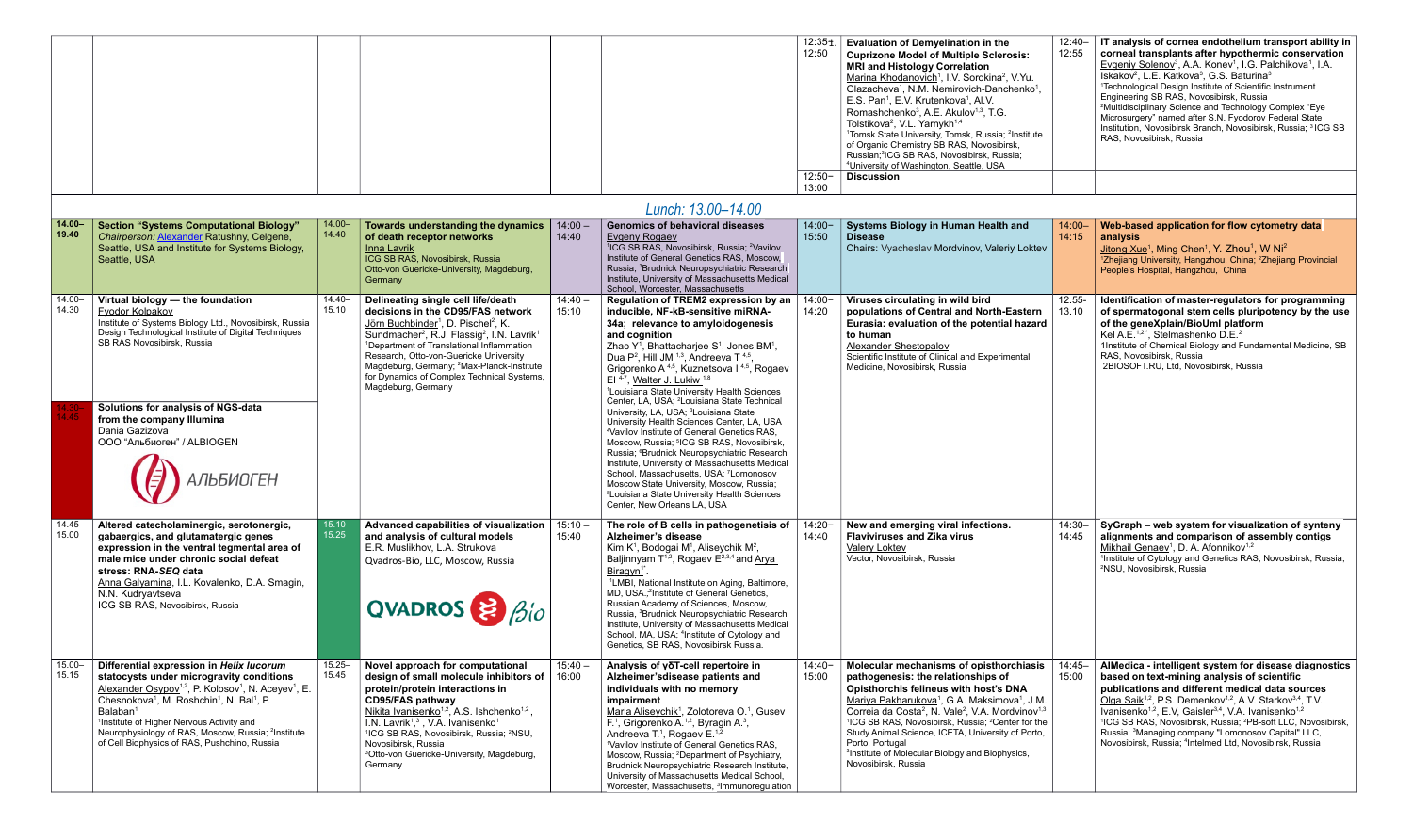|                    |                                                                                                                                                                                                                                                                                                                                                                                                                                                                                                                                                                                                                                                                                                                                                       |                                                                                                                                                                                                                                                                                                                                                                                                                                                                                                                                                       |                    | section, LMBI, National Institute on Aging,<br>Baltimore, MD, USA.                                                                                                                                                                                                                                                                                                                                                                                                                                                                                                                                                                                                                                                                                                           |                    |                                                                                                                                                                                                                                                                                                                                                                                                                                                                                                                                                                                                                                                                                                  |                    |                                                                                                                                                                                                                                                                                                                                                                                     |
|--------------------|-------------------------------------------------------------------------------------------------------------------------------------------------------------------------------------------------------------------------------------------------------------------------------------------------------------------------------------------------------------------------------------------------------------------------------------------------------------------------------------------------------------------------------------------------------------------------------------------------------------------------------------------------------------------------------------------------------------------------------------------------------|-------------------------------------------------------------------------------------------------------------------------------------------------------------------------------------------------------------------------------------------------------------------------------------------------------------------------------------------------------------------------------------------------------------------------------------------------------------------------------------------------------------------------------------------------------|--------------------|------------------------------------------------------------------------------------------------------------------------------------------------------------------------------------------------------------------------------------------------------------------------------------------------------------------------------------------------------------------------------------------------------------------------------------------------------------------------------------------------------------------------------------------------------------------------------------------------------------------------------------------------------------------------------------------------------------------------------------------------------------------------------|--------------------|--------------------------------------------------------------------------------------------------------------------------------------------------------------------------------------------------------------------------------------------------------------------------------------------------------------------------------------------------------------------------------------------------------------------------------------------------------------------------------------------------------------------------------------------------------------------------------------------------------------------------------------------------------------------------------------------------|--------------------|-------------------------------------------------------------------------------------------------------------------------------------------------------------------------------------------------------------------------------------------------------------------------------------------------------------------------------------------------------------------------------------|
| $15.15 -$<br>15.30 | Generalising better: applying deep-learning<br>to integrate deleteriousness prediction<br>scores for whole-exome SNV studies<br>Ilia Korvigo, A.A. Afanasyev<br>Moscow Institute of Physics and Technology                                                                                                                                                                                                                                                                                                                                                                                                                                                                                                                                            |                                                                                                                                                                                                                                                                                                                                                                                                                                                                                                                                                       |                    |                                                                                                                                                                                                                                                                                                                                                                                                                                                                                                                                                                                                                                                                                                                                                                              | $15:00 -$<br>15:20 | Experimental model of opisthorchiasis as<br>a tool for biomedical researches<br>Damira Avgustinovich<br>ICG SB RAS, Novosibirsk, Russia                                                                                                                                                                                                                                                                                                                                                                                                                                                                                                                                                          | $15:00 -$<br>15:15 | Algorithms and tools developed by novel computing<br>systems in biology LLC<br>Evgeny Cheryomushkin, S. Nikitin, T. Valeev, T.<br>Konovalova, A. Ryabova, K. Golosov, I. Mikerova, N.<br>Gorokhov, D. Babiy<br><sup>1</sup> Novel Computing Systems in Biology LLC, Novosibirsk,<br>Russia                                                                                          |
| 15.30-<br>15.45    | Does thyroid divergence serve as a driver of<br>$15.45 -$<br>16.05<br>speciation in cyprinid fishes of the genus<br><b>Ballerus (teleostei)?</b><br>Boris Levin <sup>1*</sup> , A.A. Bolotovskiy <sup>1</sup> , M.A. Levina <sup>1</sup> ,<br>A.V. Nedoluzhko <sup>2</sup> , K.G. Skryabin <sup>2,3,4</sup> ,<br>S.M.Rastorguev <sup>2</sup> , E.B. Prokhortchouk <sup>3,4</sup><br><sup>1</sup> Institute of Biology of Inland Waters RAS, Borok,<br>Russia; <sup>2</sup> National Research Center Kurchatov<br>Institute, Moscow, Russia; 3Institute of<br>Bioengineering, Federal Research Center<br>"Fundamentals of Biotechnology" RAS, Moscow,<br>Russia; <sup>4</sup> Lomonosov Moscow State University,<br>Faculty of Biology, Moscow, Russia | Associative networks of glaucoma<br>and apoptosis<br>Olga Saik <sup>1</sup> , P.S. Demenkov <sup>1</sup> , O.S.<br>Konovalova <sup>2</sup> , M.N. Ponomareva <sup>2</sup> , N.A.<br>Konovalova <sup>2</sup> , N.A. Kolchanov <sup>1</sup> , I.N.<br>Lavrik <sup>3</sup> , V.A. Ivanisenko <sup>1</sup> .<br><sup>1</sup> ICG SB RAS, Novosibirsk, Russia<br><sup>2</sup> Tyumen State Medical Academy, Ministry of<br>Health of the Russian Federation, Tyumen,<br>Russia; <sup>3</sup> Otto von Guericke University<br>Magdeburg, Magdeburg, Germany |                    |                                                                                                                                                                                                                                                                                                                                                                                                                                                                                                                                                                                                                                                                                                                                                                              | $15:20 -$<br>15:40 | Founder effect in Siberian indigenous<br>populations through the prism of<br>hereditary deafness<br>Olga Posukh <sup>1,2</sup> , M.S. Bady-Khoo <sup>3</sup> , M.V.<br>Zytsar <sup>1,2, V</sup> . Y. Mikhalskaia <sub>1,2,</sub> N.A.Barashkov<br>$4.5$ , I.V. Morozov <sup>2,6</sup> , A.A. Bondar <sup>6</sup><br><sup>1</sup> ICG SB RAS, Novosibirsk, Russia; <sup>2</sup> NSU,<br>Novosibirsk, Russia; 3Perinatal Center of the Tuva<br>Republic, Kyzyl, Russia; <sup>4</sup> Yakut Scientific Centre<br>of Complex Medical Problems, Yakutsk, Russia;<br><sup>5</sup> M.K. Ammosov North-Eastern Federal University,<br>Yakutsk, Russia; <sup>6</sup> ICBFM SB RAS, Novosibirsk,<br>Russia | $15:15 -$<br>15:30 | Rule-based modeling in biouml<br>Nikita Mandrik <sup>1-3</sup> , E.O. Kutumova <sup>1,2</sup> , F.A. Kolpakov <sup>1,2</sup><br><sup>1</sup> Design Technological Institute of Digital Techniques SB RAS,<br>Novosibirsk, Russia; <sup>2</sup> Institute of Systems Biology, Novosibirsk,<br>Russia<br><sup>3</sup> Sobolev Institute of Mathematics SB RAS, Novosibirsk,<br>Russia |
| $15.45 -$<br>16.00 | Parameter fitting infrastructure for rule-<br>based modelling<br>O.S. Sorokina <sup>1</sup> , Anatoly Sorokin <sup>2,3</sup><br><sup>1</sup> Edinburgh University, Edinburgh, UK; <sup>2</sup> Institute of<br>Cell Biophysics RAS, Pushchino, Russia; <sup>3</sup> Moscow<br>Institute of Physics and Technology, Dolgoprudny,<br>Russia                                                                                                                                                                                                                                                                                                                                                                                                             |                                                                                                                                                                                                                                                                                                                                                                                                                                                                                                                                                       |                    |                                                                                                                                                                                                                                                                                                                                                                                                                                                                                                                                                                                                                                                                                                                                                                              | $15:40-$<br>15:50  | <b>Discussion</b>                                                                                                                                                                                                                                                                                                                                                                                                                                                                                                                                                                                                                                                                                | $15:30 -$<br>15:45 | Improved SBGN (ML) support IN BioUML<br>$Ilya Kiselev1, S. D. Kinsht3, F.A. Kolpakov1,2$<br><sup>1</sup> Design Technological Institute of Digital Techniques SB RAS,<br>Novosibirsk, Russia<br><sup>2</sup> Institute of Systems Biology, Ltd, Novosibirsk, Russia<br><sup>3</sup> NSU, Novosibirsk, Russia                                                                        |
|                    |                                                                                                                                                                                                                                                                                                                                                                                                                                                                                                                                                                                                                                                                                                                                                       |                                                                                                                                                                                                                                                                                                                                                                                                                                                                                                                                                       |                    | Coffee break: 16.00-16.15                                                                                                                                                                                                                                                                                                                                                                                                                                                                                                                                                                                                                                                                                                                                                    |                    |                                                                                                                                                                                                                                                                                                                                                                                                                                                                                                                                                                                                                                                                                                  |                    |                                                                                                                                                                                                                                                                                                                                                                                     |
| $ 16.15-$<br>16.30 | <b>Optimization of the piggyBac transposon</b><br>system for cultured Drosophila cells<br>Lyubov Yarinich <sup>1,2*</sup> , M.O. Lebedev <sup>1,2</sup> , A.V.<br>Pindyurin <sup>1,2</sup><br><sup>1</sup> Institute of Molecular and Cellular Biology SB RAS,<br>Novosibirsk, Russia; <sup>2</sup> NSU, Novosibirsk, Russia                                                                                                                                                                                                                                                                                                                                                                                                                          |                                                                                                                                                                                                                                                                                                                                                                                                                                                                                                                                                       | $16:20 -$<br>16:50 | <b>Experimental models for</b><br>neurodegenerative pathologies<br>studies and neuron-computer interface<br>establishment<br><b>Sergey Kiselev</b><br>Vavilov Institute of General Genetics RAS,<br><b>Moscow</b>                                                                                                                                                                                                                                                                                                                                                                                                                                                                                                                                                            | $16:10-$<br>18:00  | <b>Personalized Medicine: New Biomarkers</b><br>and Molecular Targets<br>Chairs: Vyacheslav Lyakhovich, Sergey<br>Sennikov                                                                                                                                                                                                                                                                                                                                                                                                                                                                                                                                                                       | $16:10 -$<br>18:20 | <b>Poster Session</b>                                                                                                                                                                                                                                                                                                                                                               |
| $16.30 -$<br>16.45 | Using the techniques of stochastic<br>modelling and inhomogeneous sequential<br>pattern recognition procedure for the<br>prediction of the development of polygenic<br>diseases<br>V.F. Prokof'ev, A.V. Shevchenko, Maksim<br>Korolev, V.I. Konenkov<br>Scientific Institute of clinical and experimental<br>lymphology SB RAS, Novosibirsk, Russia                                                                                                                                                                                                                                                                                                                                                                                                   |                                                                                                                                                                                                                                                                                                                                                                                                                                                                                                                                                       | $16:50 -$<br>17:10 | Epigenome landscape analysis of<br>brain cells identifies putative novel<br>genes active in cortical neuron<br>Fedor Gusev <sup>1-3</sup> , Reshetov D <sup>2,3</sup> , Mitchell<br>$A4$ , Andreeva T <sup>2,3</sup> , Dincer A <sup>4</sup> , Solovyev V <sup>5</sup> ,<br>Grigorenko $A^{1-3}$ , Akbarian S <sup>1,4</sup> and<br>Rogaev E <sup>1-3</sup> .<br><sup>1</sup> Brudnick Neuropsychiatric Research Institute,<br>University of Massachusetts Medical School,<br>Worcester, MA, USA <sup>2</sup> Vavilov Institute of<br>General Genetics RAS, Moscow, Russia 3ICG<br>SB RAS, Novosibirsk, Russia <sup>4</sup> Friedman Brain<br>Institute, Icahn School of Medicine at Mount<br>Sinai, New York, NY, USA; <sup>5</sup> Softberry Inc.,<br>Mount Kisco, NY, USA | $16:10-$<br>16:25  | From pharmacogenetics to modern<br>pharmacotherapy<br>Valentin Vavilin, Vyacheslav Lyakhovich<br>Institute of Molecular Biology and Biophysics,<br>Novosibirsk, Russia                                                                                                                                                                                                                                                                                                                                                                                                                                                                                                                           |                    |                                                                                                                                                                                                                                                                                                                                                                                     |
| 16.45-<br>17.00    | The bioinfornational comparison of<br><b>CRISPR/Cas system structure of Yyersinia</b><br>pseudotuberculosis strains isolated from<br>different regions<br>Nadezhda Peretolchina <sup>1</sup> , Y.P. Dzhioev <sup>1,2</sup> , A.Y.<br>Borisenko <sup>1</sup> , E.A. Voskresenskaya <sup>3</sup> , A.I.<br>Paramonov <sup>2</sup> , L.A. Stepanenko <sup>1</sup> , V.I. Zlobin <sup>1</sup><br><sup>1</sup> Irkutsk State Medical University, Irkutsk, Russia<br><sup>2</sup> Scientific Center of family health problems and human<br>reproduction, Irkutsk, Russia<br><sup>3</sup> Institut Pasteur, Saint Petersburg, Russia                                                                                                                         |                                                                                                                                                                                                                                                                                                                                                                                                                                                                                                                                                       | $17:10 -$<br>17:30 | Aging and longevity from genomic<br>perspectives<br>Andreeva T.V., Gusev F.E., Reshetov<br>D.A., Shagam L.I., Kunizheva S.S., Yigit<br>S., Geyko A.V., Andrey Manachov.,<br>Kuznetsova I., Aliseychik M., Lisenkova<br>A., Lukyanov E., Protasova M., Buzina<br>A.N., Lukiw W.J.d, Byragin A.,<br>Grigorenko A. and Rogaev E.I.<br><sup>1</sup> Institute of General Genetics RAS, Moscow,                                                                                                                                                                                                                                                                                                                                                                                   | $16:25 -$<br>16:40 | <b>Modern biomarkers of coronary</b><br>atherosclerosis and its complications<br>Juliya Ragino, E.V. Kashtanova, Ya.V.<br>Polonskaya<br>Institute of Internal and Preventive Medicine,<br>Novosibirsk, Russia                                                                                                                                                                                                                                                                                                                                                                                                                                                                                    |                    |                                                                                                                                                                                                                                                                                                                                                                                     |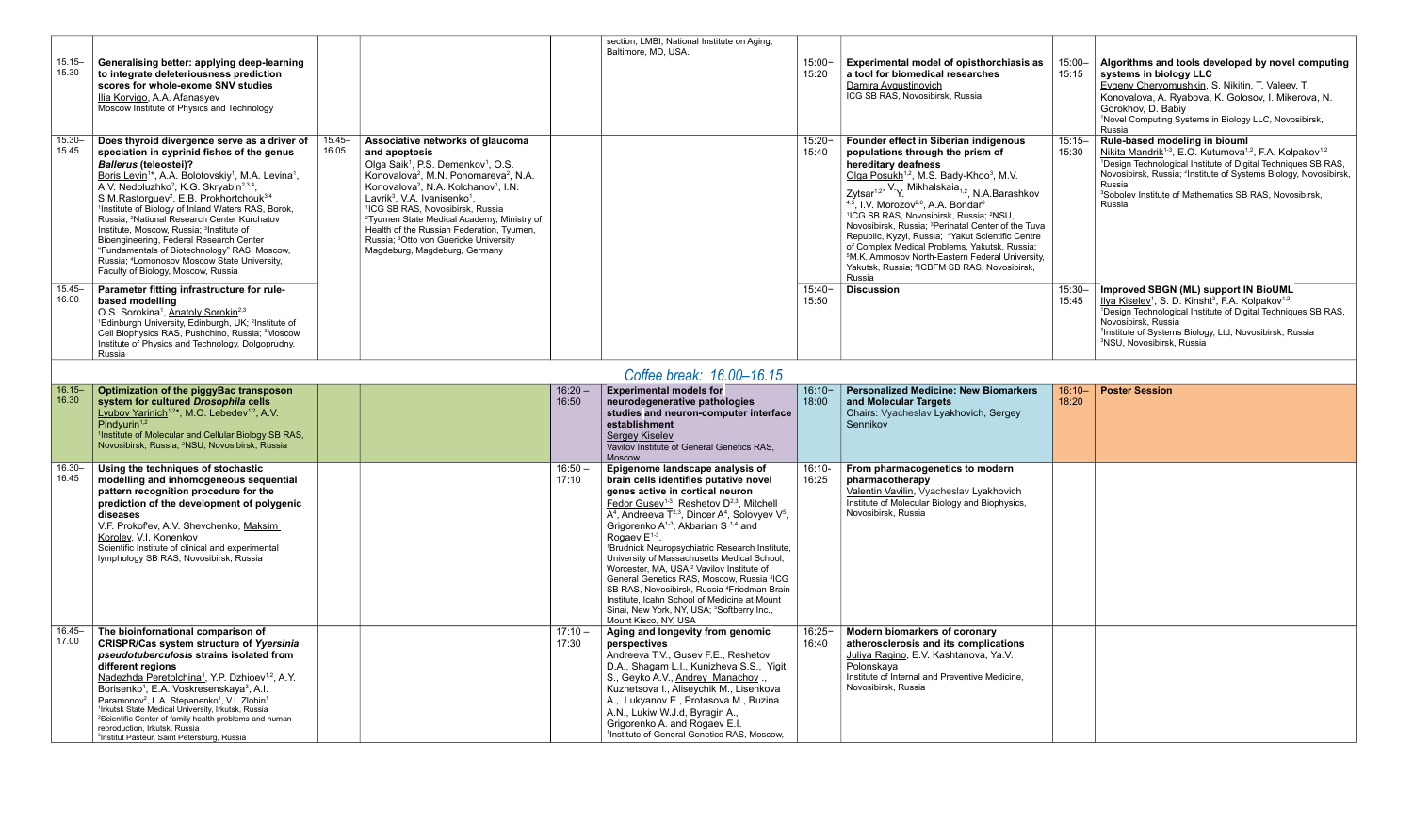| Inverse changes in serum concentrations<br>of inflammatory and angiogenic growth<br>factors in patients with type 2 diabetes<br>Vadim Klimontov, D.M. Bulumbaeva, N.V.<br>Tyan, N.B. Orlov, A.P. Lykov, V.I. Konenkov<br>SICEL, Novosibirsk, Russia                                                                                                                                                                                                                                                                                                                                                                                                                                                                                                                                                                                                                                                  |                    |                                                                                                                                                           |
|------------------------------------------------------------------------------------------------------------------------------------------------------------------------------------------------------------------------------------------------------------------------------------------------------------------------------------------------------------------------------------------------------------------------------------------------------------------------------------------------------------------------------------------------------------------------------------------------------------------------------------------------------------------------------------------------------------------------------------------------------------------------------------------------------------------------------------------------------------------------------------------------------|--------------------|-----------------------------------------------------------------------------------------------------------------------------------------------------------|
| Serological markers in rheumatoid<br>arthritis: circulating DNA and autoreactive<br>antibodies<br>Elena Rykova <sup>1,2</sup> , A. Sizikov <sup>3</sup> , D.<br>Roggenbuck <sup>4</sup> , O. Antonenko <sup>5</sup> , L. Bryzgalov <sup>6</sup> ,<br>E. Morozkin <sup>1,7</sup> , V. Vlasov <sup>1</sup> , P. Laktionov <sup>1,7</sup> , V.<br>Kozlov <sup>3</sup><br><sup>1</sup> ICBFM SB RAS, Novosibirsk, Russia;<br><sup>2</sup> Novosibirsk State Technical University,<br>Novosibirsk, Russia<br><sup>3</sup> Research Institute of Fundamental and Clinical<br>Immunology, Novosibirsk, Russia <sup>4</sup> Brandenburg<br>Technical University, Berlin, Germany; <sup>5</sup> Institute of<br>Molecular and Cellular Biology SB RAS; <sup>6</sup> ICG SB<br>RAS; <sup>7</sup> Academician E.N. Meshalkin Novosibirsk<br>Research Institute of Circulation Pathology,<br>Novosibirsk, Russia |                    |                                                                                                                                                           |
| Natural bispecific antibodies: new<br>biochemical markers of autoimmune<br>diseases<br>Sergey Sedykh, V.V. Printz, V.N. Buneva,<br>G.A. Nevinsky<br>ICBFM SB RAS, NSU, Novosibirsk, Russia                                                                                                                                                                                                                                                                                                                                                                                                                                                                                                                                                                                                                                                                                                           |                    |                                                                                                                                                           |
| Molecular basis for targeted therapy of<br>autoimmune diseases<br>Maksim Korolev<br>SICEL, Novosibirsk, Russia                                                                                                                                                                                                                                                                                                                                                                                                                                                                                                                                                                                                                                                                                                                                                                                       |                    |                                                                                                                                                           |
| Leukocyte telomere length as a marker of<br>aging and a risk factor for the<br>development of socially significant<br>diseases in Siberia<br>Vladimir Maksimov<br>Institute of Internal and Preventive Medicine,<br>Novosibirsk, Russia                                                                                                                                                                                                                                                                                                                                                                                                                                                                                                                                                                                                                                                              |                    |                                                                                                                                                           |
| <b>Discussion</b>                                                                                                                                                                                                                                                                                                                                                                                                                                                                                                                                                                                                                                                                                                                                                                                                                                                                                    |                    |                                                                                                                                                           |
| 13:00)                                                                                                                                                                                                                                                                                                                                                                                                                                                                                                                                                                                                                                                                                                                                                                                                                                                                                               |                    |                                                                                                                                                           |
|                                                                                                                                                                                                                                                                                                                                                                                                                                                                                                                                                                                                                                                                                                                                                                                                                                                                                                      | <b>Time</b>        |                                                                                                                                                           |
| <b>Section «Personalized Medicine: from</b><br><b>Basic Science to Clinic»</b><br><b>SBioMED</b>                                                                                                                                                                                                                                                                                                                                                                                                                                                                                                                                                                                                                                                                                                                                                                                                     | $09:00 -$<br>13:00 | Morning session "Analysis of dynamical systems.<br>Identifiability"<br>Chairpersons: Prof. Sergey Kabanikhin, Prof. H.T.<br><b>Banks, Dmitriy Voronov</b> |
|                                                                                                                                                                                                                                                                                                                                                                                                                                                                                                                                                                                                                                                                                                                                                                                                                                                                                                      |                    | MM-HPC-BBB-2016                                                                                                                                           |

| $17.00 -$<br>17.15              | Theoretical model of mitotic spindle<br>microtubule growth for FRAP curve<br>interpretation<br>Leonid Omelyanchuk <sup>1,2</sup> , A.F. Munzarova <sup>1,2</sup> ,<br>T.Y. Mikhailova <sup>2</sup><br><sup>1</sup> Institute of Molecular and Cellular Biology,<br>Novosibirsk, Russia<br><sup>2</sup> NSU, Novosibirsk, Russia                                                                                                                 |  |                    | Russia; <sup>2</sup> ICG SB RAS, Novosibirsk, Russia;<br><sup>3</sup> Gaziosmanpasa University Medical School,<br>Tokat, Turkiye; <sup>4</sup> Louisiana State University<br>Health Sciences Center, New Orleans LA<br>USA; Departments of Neurology and<br>Ophthalmology, Louisiana State University<br>Health Sciences Center, New Orleans LA<br>70112 USA; <sup>e</sup> LMBI, National Institute on<br>Aging, Baltimore, MD, USA; 'Brudnick<br>Neuropsychiatric Research Institute,<br>University of Massachusetts Medical School,<br>MA, USA | $16:40-$<br>16:55  | Inverse changes in se<br>of inflammatory and a<br>factors in patients wit<br>Vadim Klimontov, D.M.<br>Tyan, N.B. Orlov, A.P. L'<br>SICEL, Novosibirsk, Russ                                                                                                                                                                                                                                  |
|---------------------------------|-------------------------------------------------------------------------------------------------------------------------------------------------------------------------------------------------------------------------------------------------------------------------------------------------------------------------------------------------------------------------------------------------------------------------------------------------|--|--------------------|--------------------------------------------------------------------------------------------------------------------------------------------------------------------------------------------------------------------------------------------------------------------------------------------------------------------------------------------------------------------------------------------------------------------------------------------------------------------------------------------------------------------------------------------------|--------------------|----------------------------------------------------------------------------------------------------------------------------------------------------------------------------------------------------------------------------------------------------------------------------------------------------------------------------------------------------------------------------------------------|
| $17.15 -$<br>17.30<br>$17.30 -$ | Assessment of translation efficency from<br>ribosome profiling and mRNA-seq data<br>I.S. Yevshin <sup>1,2</sup> , R.N. Sharipov <sup>1,2</sup> , Oksana<br>Volkova <sup>3</sup><br><sup>1</sup> Design Technological Institute of Digital<br>Techniques, SB RAS, Novosibirsk, Russia;<br><sup>2</sup> Institute of Systems Biology, Ltd,<br>Novosibirsk, Russia; <sup>3</sup> The Federal<br>Research Center ICG SB RAS,<br>Novosibirsk, Russia |  | $17:30 -$<br>17:50 | <b>Reconstruction of molecular-genetic</b><br>networks common for<br><b>Alzheimer's disease</b><br>Olga Saik <sup>1</sup> , Rogaev El <sup>1-3</sup><br><sup>1</sup> ICG SB RAS, 630090 Novosibirsk, Russia;<br><sup>2</sup> Vavilov Institute of General Genetics RAS,<br>Moscow, Russia; <sup>3</sup> Brudnick Neuropsychiatric<br>Research Institute, University of<br>Massachusetts Medical School,<br>Massachusetts, USA                                                                                                                    | $16:55 -$<br>17:10 | Serological markers in<br>arthritis: circulating D<br>antibodies<br>Elena Rykova <sup>1,2</sup> , A. Sizi<br>Roggenbuck <sup>4</sup> , O. Anton<br>E. Morozkin <sup>1,7</sup> , V. Vlaso<br>Kozlov <sup>3</sup><br><sup>1</sup> ICBFM SB RAS, Novosib<br><sup>2</sup> Novosibirsk State Technic<br>Novosibirsk, Russia<br><sup>3</sup> Research Institute of Fun<br>Immunology, Novosibirsk, |
| 17.45                           | Principal organization of physiological<br>regulator<br><b>Vyacheslav Fedorov</b><br>Institute of Laser Physics SB RAS, Novosibirsk,<br>Russia                                                                                                                                                                                                                                                                                                  |  | $17:50 -$<br>18:20 | <b>Discussion</b>                                                                                                                                                                                                                                                                                                                                                                                                                                                                                                                                |                    | <b>Technical University, Berlin</b><br>Molecular and Cellular Bic<br>RAS; 7Academician E.N. N<br>Research Institute of Circu<br>Novosibirsk, Russia                                                                                                                                                                                                                                          |
| $17.45 -$<br>18.00              | Phage infection slows down speciation<br>caused by gene loss and horizontal gene<br>transfer of metabolic genes in models of<br>spatially distributed bacterial communities<br>Aleksandra Klimenko, Yu.G. Matushkin,<br>N.A. Kolchanov, S.A. Lashin<br>ICG SB RAS, Novosibirsk, Russia                                                                                                                                                          |  |                    |                                                                                                                                                                                                                                                                                                                                                                                                                                                                                                                                                  | $17:10 -$<br>17:25 | <b>Natural bispecific anti</b><br>biochemical markers<br>diseases<br>Sergey Sedykh, V.V. Pr<br>G.A. Nevinsky<br>ICBFM SB RAS, NSU, No                                                                                                                                                                                                                                                        |
| 18.00-<br>18.15                 | Crossing valleys and reaching peak on the<br>fitness landscapes in microbial communities<br>under various ecological conditions: a<br>simulation study<br>Zakhar Mustafin <sup>1</sup> , D.A. Afonnikov <sup>1,2</sup> , Yu.G.<br>Matushkin <sup>1,2</sup> , S.A. Lashin <sup>1,2</sup><br><sup>1</sup> ICG SB RAS; <sup>2</sup> NSU, Novosibirsk, Russia                                                                                       |  |                    |                                                                                                                                                                                                                                                                                                                                                                                                                                                                                                                                                  | $17:25 -$<br>17:40 | Molecular basis for tar<br>autoimmune diseases<br><b>Maksim Korolev</b><br>SICEL, Novosibirsk, Russ                                                                                                                                                                                                                                                                                          |
| $18.15 -$<br>18.30              | Role of membrane potential in nitrite<br>utilization by Escherichia Coli cells under<br>low substrate concentrations: the<br>mathematical model<br>Natalya Ree, Likhoshvai V.A., Khlebodarova<br>T.M.<br>ICG SB RAS, Novosibirsk, Russia                                                                                                                                                                                                        |  |                    |                                                                                                                                                                                                                                                                                                                                                                                                                                                                                                                                                  | $17:40-$<br>17:55  | Leukocyte telomere le<br>aging and a risk facto<br>development of social<br>diseases in Siberia<br>Vladimir Maksimov<br>Institute of Internal and Pr<br>Novosibirsk, Russia                                                                                                                                                                                                                  |
| $18.30 -$<br>18.45              | <b>Modeling restriction-modification systems:</b><br>expressing toxic molecules within a cell<br>Andjela Rodic, M. Djordjevic<br>University of Belgrade, Belgrade, Serbia                                                                                                                                                                                                                                                                       |  |                    |                                                                                                                                                                                                                                                                                                                                                                                                                                                                                                                                                  | $17:55 -$<br>18:00 | <b>Discussion</b>                                                                                                                                                                                                                                                                                                                                                                            |
|                                 |                                                                                                                                                                                                                                                                                                                                                                                                                                                 |  |                    | $31$ August Wednesday (09:00-13:00)                                                                                                                                                                                                                                                                                                                                                                                                                                                                                                              |                    |                                                                                                                                                                                                                                                                                                                                                                                              |

## **31 August,** Wednesday (09:00-13:00)

| <b>Time</b> |                                             | <b>Time</b> |                                       | <b>Time</b> |                                       | <b>Time</b> |                                      | <b>Time</b> |
|-------------|---------------------------------------------|-------------|---------------------------------------|-------------|---------------------------------------|-------------|--------------------------------------|-------------|
| $ 9.00 -$   | Section "Evolutionary Bioinformatics"       | $9.00 -$    | <b>Section "Animal Genetics"</b>      | $ 9.00 -$   | <b>Symposium «Cognitive Sciences,</b> |             | Section «Personalized Medicine: from | $09:00 -$   |
| 13.10       | Chairpersons: Fyodor Kondrashov,            | 12.50       | (House of Scientists SB RAS, Library) | 13.00       | Genomics and Bioinformatics"          |             | <b>Basic Science to Clinic»</b>      | 13:00       |
|             | <b>Evolutionary Genomics laboratory and</b> |             | Chairperson: Mikhail Moshkin, ICG SB  |             |                                       |             |                                      |             |
|             | <b>ICREA, Barcelona, Spain</b>              |             | RAS, Novosibirsk, Russia              |             |                                       |             | <b>SBIOMEL</b>                       |             |
|             |                                             |             | <b>BGRSISB</b>                        |             | <b>CSGB</b>                           |             |                                      |             |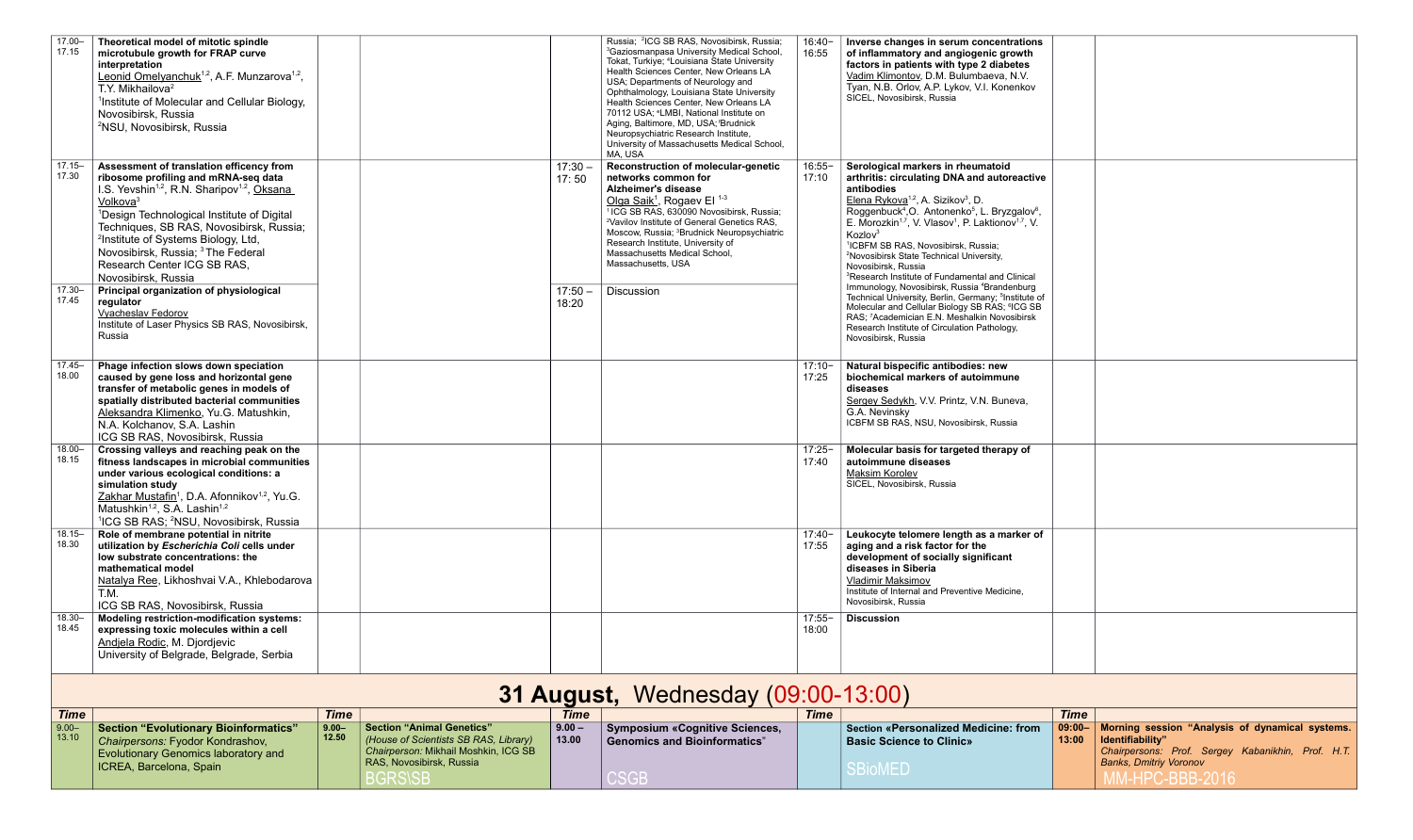| $9.00 -$<br> 9.35  | Patterns and mechanisms of chromosomal<br>evolution inferred from physically mapped<br>genome assemblies<br>Igor Sharakhov <sup>1,3,4</sup> , G.N.Artemov <sup>4</sup> , A. Peery <sup>1</sup> , X.<br>Jiang <sup>3</sup> , A.B. Hall <sup>3</sup> , Z.Tu <sup>2,3</sup> , A.N. Naumenko <sup>1</sup> , V.N.<br>Stegniy <sup>4</sup> , M.V. Sharakhova <sup>3</sup><br><sup>1</sup> Virginia Polytechnic Institute and State University,                                                         | $9.00 -$<br>9.35   | The role of functional domains of<br><b>Drosophila septin Pnut</b><br>K.A.Akhmetova <sup>1,2,3</sup> , N.V.Dorogova <sup>1</sup> ,<br>M.L.Balasov <sup>3</sup> , Svetlana Fedorova <sup>1,2</sup> ,<br>I.N.Chesnokov <sup>3</sup><br><sup>1</sup> ICG SB RAS, Novosibirsk, Russia<br><sup>2</sup> NSU, Novosibirsk, Russia; <sup>3</sup> University of                                                                                                                                                                                                                             | $9.00 -$<br>9:30    | Identity of the «natural» classification<br>$09:00-$<br>structure of the external world and the<br>10:50<br>consciousness as integrated<br>information by G.Tononi<br>Evgenii Vityaev <sup>1</sup><br><sup>1</sup> Sobolev Institute of Mathematics SB RAS,<br>Novosibirsk, Russia                                                                                                                                                                                                                                                                                                                  |                                         | <b>Genomic Technology for Personalized</b><br><b>Medicine</b><br>Chairs: Valeriy Puzyrev, Yurii Aulchenko                                                                                                                                                                                                                                                                                                                                                                                                                                                                                          | $9:00 -$<br>9:30   | On a method of approximation of solutions to delay<br>differential equations<br>Gennadii Demidenko <sup>1,2</sup><br><sup>1</sup> Sobolev Institute of Mathematics SBRAS, Novosibirsk, Russia<br><sup>2</sup> NSU, Novosibirsk, Russia                                                                                                                                                                                                                                       |
|--------------------|--------------------------------------------------------------------------------------------------------------------------------------------------------------------------------------------------------------------------------------------------------------------------------------------------------------------------------------------------------------------------------------------------------------------------------------------------------------------------------------------------|--------------------|------------------------------------------------------------------------------------------------------------------------------------------------------------------------------------------------------------------------------------------------------------------------------------------------------------------------------------------------------------------------------------------------------------------------------------------------------------------------------------------------------------------------------------------------------------------------------------|---------------------|-----------------------------------------------------------------------------------------------------------------------------------------------------------------------------------------------------------------------------------------------------------------------------------------------------------------------------------------------------------------------------------------------------------------------------------------------------------------------------------------------------------------------------------------------------------------------------------------------------|-----------------------------------------|----------------------------------------------------------------------------------------------------------------------------------------------------------------------------------------------------------------------------------------------------------------------------------------------------------------------------------------------------------------------------------------------------------------------------------------------------------------------------------------------------------------------------------------------------------------------------------------------------|--------------------|------------------------------------------------------------------------------------------------------------------------------------------------------------------------------------------------------------------------------------------------------------------------------------------------------------------------------------------------------------------------------------------------------------------------------------------------------------------------------|
|                    | Blacksburg, USA; <sup>2</sup> Virginia Polytechnic Institute and<br>State University, Blacksburg, USA; <sup>3</sup> The PhD<br>Program in Genomics Bioinformatics and<br>Computational Biology, Virginia Polytechnic Institute<br>and State University, Blacksburg, USA; <sup>4</sup> Tomsk State<br>University, Tomsk, Russia.                                                                                                                                                                  |                    | Alabama at Birmingham, Birmingham, USA                                                                                                                                                                                                                                                                                                                                                                                                                                                                                                                                             |                     |                                                                                                                                                                                                                                                                                                                                                                                                                                                                                                                                                                                                     | $09:00 -$<br>09:40                      | Genome-wide association studies of<br>complex human traits: history and<br>perspectives<br>Yurii Aulchenko<br>ICG SB RAS, Novosibirsk, Russia; NSU,<br>Novosibirsk, Russia                                                                                                                                                                                                                                                                                                                                                                                                                         |                    |                                                                                                                                                                                                                                                                                                                                                                                                                                                                              |
| $9.35 -$<br>10.00  | Can long antiparallel open reading frames be<br>encoding essential genes in prokaryotic<br>genomes?<br>Denis Moshenskij, A.V. Alexeevski<br>A.N. Belozersky Institute of Physico-Chemical Biology<br>MSU, Moscow, Russia                                                                                                                                                                                                                                                                         | $9.35 -$<br>10.00  | Virome analysis for identification of<br>viruses in bat species from Moscow<br>region<br>Anna Speranskaya <sup>1</sup> , Pimkina E.V. <sup>1</sup> ,<br>Artyushin I.V. <sup>2</sup> , Safonova M.V. <sup>1</sup><br>Deviatkin A.A. <sup>1</sup> , Kuleshov K.V. <sup>1</sup> , Dedkov<br>V.G. <sup>1</sup> , Shipulin G.A. <sup>1</sup><br><sup>1</sup> Central Research Institute for Epidemiology,<br>Russian Inspectorate for Protection of<br>Consumer Right and Human Welfare,<br>Moscow, Russia; <sup>2</sup> Biological Faculty,<br>Moscow State University, Moscow, Russia | $9:30-$<br>9:50     | Studying human social environment<br>and state with social network data<br>Anton Kolonin <sup>1</sup><br>ICG SB RAS, Aigents Group, Novosibirsk,<br>Russia                                                                                                                                                                                                                                                                                                                                                                                                                                          | $09:40-$<br>09:55                       | <b>Candidate SNP markers of</b><br>aggressiveness-related complications and<br>comorbidities of hereditary diseases<br>predicted by a significant alteration in the<br>affinity of TATA-binding protein for human<br>gene promoters<br>M.P. Ponomarenko <sup>1,2</sup> , D.A. Rasskazov <sup>1</sup> , E.B.<br>Sharypova <sup>1</sup> , Irina Chadaeva <sup>1</sup> , P.M.<br>Ponomarenko <sup>3</sup> , L.K. Savinkova <sup>1</sup> , N.A.<br>Kolchanov <sup>1,2</sup><br><sup>1</sup> ICG SB RAS; <sup>2</sup> NSU, Novosibirsk, Russia;<br><sup>3</sup> University of Southern California, USA; | $9:30 -$<br>9:45   | Numerical model of drosophila sensory organ<br>precursor cell determination<br>Vladimir Golubyatnikov <sup>1,2</sup> , T.A.Bukharina <sup>2</sup> , D.P.Furman <sup>2,3</sup> ,<br>M.V.Kazantsev <sup>4</sup><br><sup>1</sup> NSU, Novosibirsk, Russia<br><sup>2</sup> Sobolev Institute of Mathematics SB RAS, Novosibirsk,<br>Russia<br><sup>3</sup> ICG SB RAS, Novosibirsk, Russia<br><sup>4</sup> Polzunov Altai State Technical University, 656038, Barnaul,<br>Russia |
| $10.00 -$<br>10.25 | RNA-Seq data analysis of rats with<br>aggressive behavior in three brain areas<br>Anatoly Bragin, Markel A.L., Babenko V.N.,<br>Chadaeva I.V., Tiys E.S., Orlov Y.L<br>ICG SB RAS, Novosibirsk, Russia                                                                                                                                                                                                                                                                                           | 10.00-<br>10.25    | Identification of breed-specific SNP-<br>markers for Sus scrofa domesticus<br>using SRA-data of NGS projects<br>losif Tsybovsky, V.N. Kipen, S.A. Kotova<br>Scientific and Practical Centre of the State<br>Committee of Forensic Expertises, Minsk,<br><b>Belarus</b>                                                                                                                                                                                                                                                                                                             | $9:50-$<br>10:10    | The opposing effects of short- and<br>long-term social stress on prefrontal<br>cortex transcriptome<br>Natalia Bondar <sup>1</sup> , Bryzgalov L.O. <sup>1</sup> , Ershov<br>N.E. <sup>1,2</sup> , Gusev F.E. <sup>2,4</sup> , Reshetnikov V.V. <sup>1</sup> ,<br>Avgustinovich D.F. <sup>2</sup> , Tenditnik M.V. <sup>3</sup> ,<br>Rogaev E.I. <sup>2,4</sup> , Merkulova T.I. <sup>1</sup><br><sup>1,2</sup> ICG SB RAS; <sup>3</sup> Scientific Research Institute<br>of Physiology and Basic Medicine,<br>Novosibirsk, Russia; <sup>4</sup> University of<br>Massachusetts Medical School, USA |                                         | Preimplanation genetic screening using<br><b>NGS</b><br>Irina Mukosey, E.S. Shubina, A.N. Ekimov,<br>T.O. Kochetkova, N.V. Aleksandrova, T.A.<br>Kodyleva, N.P. Makarova, E.V. Kulakova,<br>L.A. Levkov, D.Yu. Trofimov, G.T. Sukhikh<br>Research Center for Obstetrics, Gynecology and<br>Perinatology, Moscow                                                                                                                                                                                                                                                                                    | $9:45 -$<br>10:00  | On properties of solutions to some nonlinear<br>systems with parameters<br>Inessa Matveeva<br>Sobolev Institute of Mathematics SBRAS, Novosibirsk, Russia                                                                                                                                                                                                                                                                                                                    |
| $10.25 -$<br>10.50 | Long-term spaceflight mediated changes in<br>promoter landscape in Zebrafish tissues<br>Alexander Cherkasov <sup>1</sup> , K.V. Arshavsky <sup>1</sup> , V.N.<br>Sychev <sup>2</sup> , M.A. Levinskikh <sup>2</sup> , O.A. Gusev <sup>1,3,4</sup><br><sup>1</sup> Institute of Fundamental Biology and Medicine,<br>Kazan Federal University, Kazan, Russia;<br><sup>2</sup> Institute for Biomedical Problems, Russian Academy<br>of Sciences, Moscow, Russia; <sup>3</sup> Division of Genomic | $10.25 -$<br>10.50 | Identification of the taxa of the order<br>Artiodactyla for criminal investigation  <br>cases of illegal hunting<br>losif Tsybovsky, S.A. Kotova, V.I.<br>Rybakova, A.A. Rabcava, E.A. Spivak<br>Scientific and Practical Centre of the State<br>Committee of Forensic Expertises, Minsk,<br><b>Belarus</b>                                                                                                                                                                                                                                                                        | $10:10 -$<br> 10:30 | <b>Genotype 5-HTTLPR of serotonin</b><br>transporter gene in regulation of<br>cognitive functions: interaction with<br>gender, age, and intellectual activity<br>Nina Volf <sup>1,2</sup> , Bazovkina D.V. <sup>3</sup><br>Scientific Research Institute of Physiology<br>and Basic Medicine, Novosibirsk, Russia<br><sup>2</sup> NSU, Novosibirsk, Russia                                                                                                                                                                                                                                          | $10:10 -$<br>10:25                      | <b>GENEQUERY: globally connected</b><br>networks of GEO transcriptional profiles<br>show hypothesis generation potential and<br>reveal that tocopherols rescue TREM2-<br>associated microglial dysfunction<br>Alexander Predeus <sup>1,2</sup> , T. Ulland <sup>1</sup> , Y. Wang <sup>1</sup> , V.<br>Lampropoulou <sup>1</sup> , W. Song <sup>1</sup> , I. Arbuzov <sup>3</sup> , F.<br>Towfic <sup>4</sup> , S. Gilfilan <sup>1</sup> , E. Loginicheva <sup>1</sup> , B.T.                                                                                                                      | $10:00 -$<br>10:15 | Development of a method of basic trajectories of G.<br>I. Marchuk for parametrical identification of the<br>nonlinear differential equations<br><b>Boris Shumilov</b><br>Tomsk State University of Architecture and Building, Tomsk,<br>Russia                                                                                                                                                                                                                               |
|                    | Technologies, CLST, RIKEN, Yokohama, Japan;<br><sup>4</sup> Preventive Medicine & Diagnosis Innovation<br>Program, CLST, RIKEN, Yokohama, Japan                                                                                                                                                                                                                                                                                                                                                  |                    |                                                                                                                                                                                                                                                                                                                                                                                                                                                                                                                                                                                    |                     | <sup>3</sup> ICG SB RAS, Novosibirsk, Russia                                                                                                                                                                                                                                                                                                                                                                                                                                                                                                                                                        |                                         | Edelson <sup>1</sup> , B. Zeskind <sup>4</sup> , M. Colonna <sup>1</sup> , M.N.<br>Artyomov <sup>1</sup><br><sup>1</sup> Department of Pathology & Immunology,<br>Washington University School of Medicine, USA<br><sup>2</sup> Bioinformatics institute; <sup>3</sup> ITMO University, Saint<br>Petersburg, Russia; <sup>4</sup> Immuneering Corporation,<br>Cambridge, USA                                                                                                                                                                                                                       | $10:15 -$<br>10:30 | A congestion game model for virtual drug screening<br>in a desktop grid<br>Natalia Nikitina, E.E. Ivashko<br>Institute of Applied Mathematical Research, Karelian Research<br>Center, RAS, Petrozavodsk, 185910, Russia                                                                                                                                                                                                                                                      |
|                    |                                                                                                                                                                                                                                                                                                                                                                                                                                                                                                  |                    |                                                                                                                                                                                                                                                                                                                                                                                                                                                                                                                                                                                    | $10:30 -$<br>10:50  | Towards a neurobiologically<br>reasonable c. elegans nervous system<br>simulation: neuron, muscle and signal<br>propagation modelling<br>Andrey Palyanov <sup>1</sup> , Samoilova Kh.V.<br><sup>1</sup> A.P. Ershov Institute of Informatics Systems,<br>NSU, Novosibirsk, Russia                                                                                                                                                                                                                                                                                                                   | $10:25 -$<br>10:40<br>$10:40-$<br>10:50 | KATIS: integrative information system for<br>complimentary medicine<br>R. Hofestädt, V. Ogultarhan, A. Shoshi<br>University Bielefeld, AG Bioinformatics and<br>Medical Informatics, Bielefeld, Germany<br><b>Discussion</b>                                                                                                                                                                                                                                                                                                                                                                       | $10:30 -$<br>10:45 | Threshold functions recovery algorithms in discrete<br>dynamic systems<br>Nikolay Prytkov <sup>1</sup> , A.L. Perezhogin <sup>2</sup><br><sup>1</sup> NSU, Novosibirsk, Russia<br><sup>2</sup> Sobolev Institute of Mathematics SB RAS, Novosibirsk, Russia                                                                                                                                                                                                                  |
|                    |                                                                                                                                                                                                                                                                                                                                                                                                                                                                                                  |                    |                                                                                                                                                                                                                                                                                                                                                                                                                                                                                                                                                                                    |                     | Coffee break: 10.50-11.10                                                                                                                                                                                                                                                                                                                                                                                                                                                                                                                                                                           |                                         |                                                                                                                                                                                                                                                                                                                                                                                                                                                                                                                                                                                                    |                    |                                                                                                                                                                                                                                                                                                                                                                                                                                                                              |
| ∣ 11.10–           | Darwinian genetic drift                                                                                                                                                                                                                                                                                                                                                                                                                                                                          | 11.10–             | The density of Wolbachia strain                                                                                                                                                                                                                                                                                                                                                                                                                                                                                                                                                    | 11:10-              | Application of genetic models for                                                                                                                                                                                                                                                                                                                                                                                                                                                                                                                                                                   | 11:10-                                  | Genotyping Precision Medicine                                                                                                                                                                                                                                                                                                                                                                                                                                                                                                                                                                      |                    | 11:10-   Inverse problems of population dynamics                                                                                                                                                                                                                                                                                                                                                                                                                             |

| $11.10 -$ | Darwinian genetic drift                  | $11.10 -$ | The density of Wolbachia strain                | $11:10 -$ | Application of genetic models for | $11:10 -$ | Genotyping   |
|-----------|------------------------------------------|-----------|------------------------------------------------|-----------|-----------------------------------|-----------|--------------|
| 11.35     | Dmitri Parkhomchuk, A.C.McHardy          | 11.35     | wMelPop in Drosophila melanogaster             | 11:30     | experimental study of cognitive   | 13:00     | Chairs: Mich |
|           | Helmholtz Center for Infection Research, |           | <b>brain is inversely related to the level</b> |           | functions and neuroprotection     |           |              |
|           | Braunschweig, Germany                    |           |                                                |           |                                   |           |              |

| <b>Genotyping Precision Medicine</b>       |       | $11:10-$ Inverse problems of population dynamics                         |
|--------------------------------------------|-------|--------------------------------------------------------------------------|
| Chairs: Michael Voevoda, Anatoliy Tulpakov | 11:40 | Alexander Kozhanov <sup>1</sup> , Yu.A.Kosheleva <sup>2</sup>            |
|                                            |       | <sup>1</sup> Sobolev Institute of Mathematics SBRAS, Novosibirsk, Russia |
|                                            |       | <sup>2</sup> Sakhalin State University, Yuzhno-Sakhalinsk, Russia        |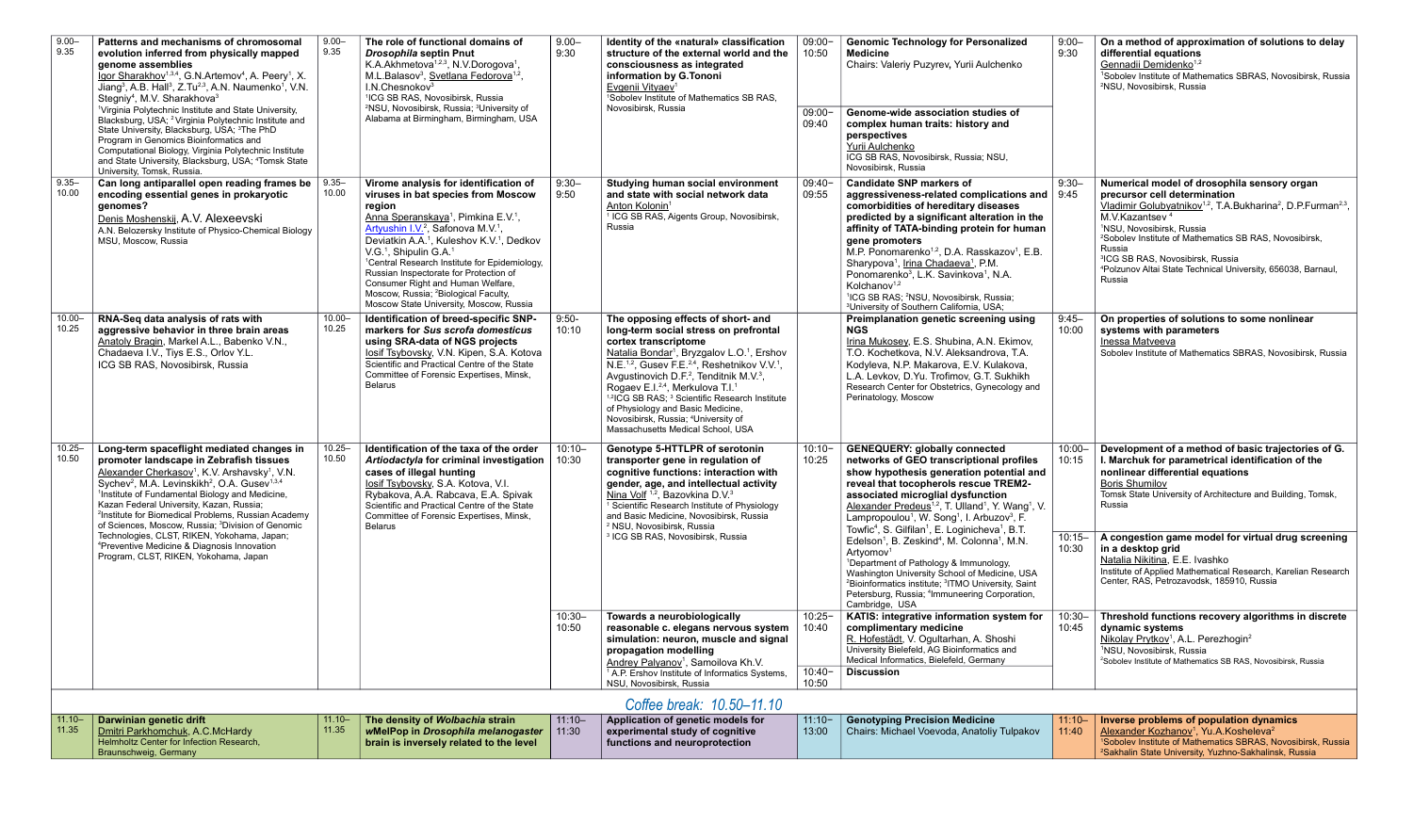|                    |                                                                                                                                                                                                                                                                                                                                                                                                          |                    | of hsp67bc gene expression<br>Dina Malkeyeva <sup>1, 2</sup> , E.V. Kiseleva <sup>1</sup><br><sup>1</sup> ICG SB RAS, Novosibirsk, Russia<br><sup>2</sup> NSU, Novosibirsk, Russia                                                                                                                                                         |                   | Maria Tikhonova <sup>1</sup> , Amstislavskaya T.G. <sup>1,2</sup><br><sup>1</sup> Scientific Research Institute of Physiology<br>and Basic Medicine; <sup>2</sup> ICG SB RAS,<br>Novosibirsk, Russia                                                      | $11:10-$<br>11:40                                           | <b>Monogenic forms of diabetes</b><br>AnatoliyTulpakov<br>Endocrine Research Center, Moscow, Russia                                                                                                                                                                                                                                                                                                                                                                                                                                                                                                                                                                                                                                                                                                                                                                                                                                                 |                                                 |                    |                                                                                                                                                                                                                                                                                                                                                                                                                                                                           |                                                                                                                                                                                           |
|--------------------|----------------------------------------------------------------------------------------------------------------------------------------------------------------------------------------------------------------------------------------------------------------------------------------------------------------------------------------------------------------------------------------------------------|--------------------|--------------------------------------------------------------------------------------------------------------------------------------------------------------------------------------------------------------------------------------------------------------------------------------------------------------------------------------------|-------------------|-----------------------------------------------------------------------------------------------------------------------------------------------------------------------------------------------------------------------------------------------------------|-------------------------------------------------------------|-----------------------------------------------------------------------------------------------------------------------------------------------------------------------------------------------------------------------------------------------------------------------------------------------------------------------------------------------------------------------------------------------------------------------------------------------------------------------------------------------------------------------------------------------------------------------------------------------------------------------------------------------------------------------------------------------------------------------------------------------------------------------------------------------------------------------------------------------------------------------------------------------------------------------------------------------------|-------------------------------------------------|--------------------|---------------------------------------------------------------------------------------------------------------------------------------------------------------------------------------------------------------------------------------------------------------------------------------------------------------------------------------------------------------------------------------------------------------------------------------------------------------------------|-------------------------------------------------------------------------------------------------------------------------------------------------------------------------------------------|
| $11.35 -$<br>12.00 | Sex chromosome evolution in Pamphagidae<br>grasshoppers<br>llyas Jetybayev <sup>1,2</sup> , A.G. Bugrov <sup>2,3</sup> , O.G. Buleu,<br><sup>2,3</sup> , A.G. Bogomolov <sup>1</sup> , N.B. Rubtsov <sup>1,3</sup><br><sup>1</sup> ICG SB RAS, Novosibirsk, Russia<br><sup>2</sup> Institute of Systematics and Ecology of Animals, SB<br>RAS, Novosibirsk, Russia <sup>3</sup> NSU, Novosibirsk, Russia | 11.35-<br>12.00    | Targeted spatial genome modification<br>in topologically associating domains<br>structure in mouse embryonic stem<br>cells<br>Varvara Lukyanchikova, N.R. Battulin,<br>O.L. Serov<br>ICG SB RAS, Novosibirsk, Russia                                                                                                                       | $11:30-$<br>11:50 | <b>DISC1</b> interactome and mental<br>disorders: input of animal models<br>Tatiana Lipina <sup>1,2</sup><br><sup>1</sup> Scientific Research Institute of Physiology<br>and Basic Medicine, Novosibirsk, Russia<br><sup>2</sup> NSU, Novosibirsk, Russia | $11:40-$<br>11:55                                           | <b>Genetic characteristics of different</b><br>subtypes of maturity-onset diabetes of the<br>young (MODY) in Novosibirsk<br>Oksana Rymar, A.K. Ovsyannikova, E.V.<br>Shakhtshneider, E.N. Voropaeva, M.I.<br>Voevoda Institute of Internal and Preventive<br>Medicine, Novosibirsk, Russia                                                                                                                                                                                                                                                                                                                                                                                                                                                                                                                                                                                                                                                          |                                                 | $11:40-$<br>11:55  | Mathematical modeling of active substances and<br>factors influence on functioning of plant root<br>meristem<br>Maria Savina <sup>1</sup> , F.V. Kazantsev <sup>1,2</sup> , V.V. Mironova <sup>1,2</sup><br><sup>1</sup> Institute of Cytology and Genetics SBRAS, Novosibirsk,<br>Russia; <sup>2</sup> NSU, Novosibirsk, Russia                                                                                                                                          |                                                                                                                                                                                           |
| $12.00 -$<br>12.25 | <b>Genetic diversity in native Siberian</b><br>populations: correlation with climatic and<br>geographical parameter<br>Vladimir Kharkov <sup>1,2</sup> , A.V. Markov <sup>1,2</sup> , I.Yu.<br>Khitrinskaya <sup>1</sup> , V.A. Stepanov <sup>1,2</sup><br><sup>1</sup> Research Institute for Medical Genetics, Tomsk,<br>Russia; <sup>2</sup> Tomsk State University, Tomsk, Russia                    | $12.00 -$<br>12.25 | The spatial map of avian genome<br>Veniamin Fishman <sup>1,2</sup> , N. Battulin <sup>1,2</sup> , A.<br>Maslova <sup>3</sup> , O. Serov <sup>1,2</sup> , A. Krasikova <sup>3</sup><br><sup>1</sup> ICG SB RAS, Russia; <sup>2</sup> NSU, Novosibirsk,<br>Russia; <sup>3</sup> Saint-Petersburg State University,<br>St. Petersburg, Russia |                   |                                                                                                                                                                                                                                                           | $11:55 -$<br>12:10                                          | Hereditary spastic paraplegias in Sudan:<br>relative frequencies according to the<br>mutated gene and identification of the<br>second SPG57 mutation affecting TFG<br>oligomerization<br>Ahmed Khalid Mohamed Albashir Ahmed <sup>1</sup> ,<br>I.N. Mohammed <sup>1</sup> , A.A. Ahmed Hamed <sup>1</sup> , M.A.                                                                                                                                                                                                                                                                                                                                                                                                                                                                                                                                                                                                                                    |                                                 | $11:55 -$<br>12:10 | Estimates of solutions to a system describing the<br>spread of avian influenza<br>Maria Skvortsova<br>NSU, Novosibirsk, Russia                                                                                                                                                                                                                                                                                                                                            | Sobolev Institute of Mathematics SBRAS, Novosibirsk, Russia                                                                                                                               |
| $12.25 -$<br>12.50 | Elucidation of molecular signal of<br>transcription response to desiccation stress<br>in chironomid P. vanderplanki<br>Elena Shagimardanova <sup>1</sup> , R.M. Deviatiyarov <sup>1</sup> , T<br>Kikawada <sup>2</sup> , O.A. Gusev <sup>1,3</sup><br>Kazan Federal University, Kazan, Russia<br>National Institute of Agrobiological Sciences,<br>Tsukuba, Japan<br>RIKEN, Yokohama, Japan              | $12.25 -$<br>12.50 | Ageing of multicellular organisms as<br>a stage of ontogenesis<br>Igor Erokhin<br>National Biotechnological Company<br>LLC, Moscow, Russia                                                                                                                                                                                                 |                   |                                                                                                                                                                                                                                                           |                                                             | Elseed <sup>1</sup> , A. Johnson <sup>4</sup> , M. Mairey <sup>2,3</sup> ,<br>H.S.A.Mohamed <sup>5,6</sup> , M.N. Idris <sup>1,6</sup> , M.A.M.<br>Salih <sup>7</sup> , S.M. El-sadig <sup>1,8</sup> , M.E. Koko <sup>1</sup> , A.Y.O.<br>Mohamed <sup>9</sup> , Laure Raymond <sup>2,3,15</sup> , M.<br>Coutelier <sup>2,3</sup> , F. Darios <sup>3</sup> , R.A. Siddig <sup>10</sup> , L.E.O<br>Elsayed <sup>1,2,3</sup> , A.M.A. Babai <sup>1</sup> , H.M.O. Malik <sup>1</sup> ,<br>Z.M.B. Mohammed <sup>1</sup> , E.O.E. Mohamed <sup>1</sup> , H.B.<br>Eltahir <sup>11</sup> , N.A. Magboul <sup>12</sup> , E.E. Bushara <sup>1</sup> , A.<br>Elnour <sup>13</sup> , S.M. Abdel Rahim <sup>12</sup> , A. Alattaya <sup>14</sup> ,<br>M.I. Elbashir <sup>1</sup> , M.E. Ibrahim <sup>15</sup> , A. Durr <sup>3,16</sup> , A.<br>Audhya <sup>4</sup> , A. Brice <sup>3,16</sup> , A.E. Ahmed <sup>1,16</sup> , G.<br>Stevanin <sup>2,3,16</sup> |                                                 | $12:10 -$<br>12:25 | Predictive models of early-onset preeclampsia<br>based on the blood plasma microRNA expression<br>level<br>Ivan Balashov <sup>1</sup> , O.S. Altukhova <sup>1</sup> , A.V. Timofeeva <sup>1</sup> , V.A.<br>M.Y. Bobrov <sup>1</sup><br>Moscow, 117997, Russia                                                                                                                                                                                                            | Gusar <sup>1</sup> , K.N. Prozorovskaya <sup>1</sup> , N.E. Kan <sup>1</sup> , P.I. Borovikov <sup>1</sup> ,<br><sup>1</sup> Research Center for Obstetrics, Gynecology and Perinatology, |
|                    |                                                                                                                                                                                                                                                                                                                                                                                                          |                    |                                                                                                                                                                                                                                                                                                                                            |                   |                                                                                                                                                                                                                                                           | $12:10 -$<br>12:25                                          | Association of RS505151 in PCSK9 gene<br>with lipid profile in Russian population<br>Kseniya Astrakova, E.V. Shakhtshneider,<br>D.E. Ivanoshchuk, Yu.I. Ragino, M.I.<br>Voevoda Institute of Internal and Preventive<br>Medicine, Novosibirsk, Russia                                                                                                                                                                                                                                                                                                                                                                                                                                                                                                                                                                                                                                                                                               |                                                 | $12:25 -$<br>12:40 | A new algorithm to the reconstruction of a set of<br>n^2 steps for the de novo sequencing problem<br><b>Eduard Fomin</b>                                                                                                                                                                                                                                                                                                                                                  | points from the multiset of n 2 pairwise distances in<br>Institute of Cytology and Genetics SBRAS, Novosibirsk, Russia                                                                    |
|                    |                                                                                                                                                                                                                                                                                                                                                                                                          |                    |                                                                                                                                                                                                                                                                                                                                            |                   |                                                                                                                                                                                                                                                           | $12:25 -$<br>12:40<br>$12:40-$<br>12:55                     | Commonability of the combinations of<br>polymorphic regulatory sites in the<br>cytokine genes in pathogenetically<br>diverse diseases in women<br>Alla Shevchenko, V.F. Prokof'ev, V.I.<br>Konenkov<br>Scientific Institute of Clinical and Experimental<br>Lymphology, Novosibirsk, Russia<br>Techniques of stochastic modeling and<br>inhomogeneous sequential pattern<br>recognition procedure in prediction of<br>polygenic disease                                                                                                                                                                                                                                                                                                                                                                                                                                                                                                             |                                                 | $12:40-$<br>12:55  | Estimating the survival rates of northern fur seals<br>(callorhinus ursinus, tyuleniy herd) and modeling<br>the population number dynamics<br><u>Oksana Zhdanova<sup>1</sup></u> , A.E. Kuzin <sup>2</sup> , E.Ya. Frisman <sup>3</sup><br><sup>1</sup> Institute of Automation and Control Processes FEB RAS,<br>Vladivostok, 690041, Russia<br>690091, Russia<br><sup>3</sup> Institute of Complex Analysis of Regional Systems FEB RAS,<br>Birobidzhan, 679000, Russia | <sup>2</sup> Pacific Research Fisheries Center (PRF-Center), Vladivostok,                                                                                                                 |
|                    |                                                                                                                                                                                                                                                                                                                                                                                                          |                    |                                                                                                                                                                                                                                                                                                                                            |                   |                                                                                                                                                                                                                                                           |                                                             | Viktor Prokof'ev, A.V. Shevchenko, M.A.<br>Korolev, V.I. Konenkov<br>SICEL, Novosibirsk, Russia                                                                                                                                                                                                                                                                                                                                                                                                                                                                                                                                                                                                                                                                                                                                                                                                                                                     |                                                 |                    |                                                                                                                                                                                                                                                                                                                                                                                                                                                                           |                                                                                                                                                                                           |
|                    |                                                                                                                                                                                                                                                                                                                                                                                                          |                    |                                                                                                                                                                                                                                                                                                                                            |                   |                                                                                                                                                                                                                                                           | $12:55 -$<br>13:00                                          | <b>Discussion</b>                                                                                                                                                                                                                                                                                                                                                                                                                                                                                                                                                                                                                                                                                                                                                                                                                                                                                                                                   |                                                 |                    |                                                                                                                                                                                                                                                                                                                                                                                                                                                                           |                                                                                                                                                                                           |
|                    |                                                                                                                                                                                                                                                                                                                                                                                                          |                    |                                                                                                                                                                                                                                                                                                                                            |                   | 31 August, Wednesday (14:00-18:10)<br>13:00-14:00 Lunch                                                                                                                                                                                                   |                                                             |                                                                                                                                                                                                                                                                                                                                                                                                                                                                                                                                                                                                                                                                                                                                                                                                                                                                                                                                                     |                                                 |                    |                                                                                                                                                                                                                                                                                                                                                                                                                                                                           |                                                                                                                                                                                           |
|                    | <b>Time</b><br><b>Small hall</b>                                                                                                                                                                                                                                                                                                                                                                         |                    | <b>Time</b><br>Library                                                                                                                                                                                                                                                                                                                     |                   | <b>Time</b>                                                                                                                                                                                                                                               | 223                                                         | <b>Time</b>                                                                                                                                                                                                                                                                                                                                                                                                                                                                                                                                                                                                                                                                                                                                                                                                                                                                                                                                         | <b>Music Hall</b>                               |                    | <b>Time</b>                                                                                                                                                                                                                                                                                                                                                                                                                                                               | <b>Exhibition Hall</b>                                                                                                                                                                    |
| 14.00-18.10        | <b>Section</b><br>"Computational Pharmac                                                                                                                                                                                                                                                                                                                                                                 | 14.00-18.10        | <b>Section "Systems</b><br><b>Biology of Aging"</b>                                                                                                                                                                                                                                                                                        |                   | 14.00-18.45                                                                                                                                                                                                                                               | <b>Section "Bioinformatics"</b><br>and Molecular Biology of | 14:00-15:50                                                                                                                                                                                                                                                                                                                                                                                                                                                                                                                                                                                                                                                                                                                                                                                                                                                                                                                                         | <b>Section «Clinical</b><br><b>Genomics and</b> |                    | 14:00-16:30                                                                                                                                                                                                                                                                                                                                                                                                                                                               | <b>Afternoon session "Data</b><br>mining methods and text                                                                                                                                 |

**ology"** *(House of* 

*Scientists SB RAS, Small* 

*Hall)*

*Chairpersons:* Vladimir

*(House of Scientists SB* 

*RAS, Library)*

*Chairpersons:* Vladimir Anisimov, N.N. Petrov

**DNA Damage Response"** *(House of Scientists SB RAS, Room 223) Chairpersons:*

| ime | <b>Music Hall</b>          | <b>Time</b> | <b>Exhibition Hall</b>         |
|-----|----------------------------|-------------|--------------------------------|
|     | <b>Section «Clinical</b>   | 14:00-16:30 | <b>Afternoon session "Data</b> |
|     | <b>Genomics and</b>        |             | mining methods and text        |
|     | <b>Epigenetics»</b>        |             | data analysis in natural       |
|     | Chairs: Tatjana Merculova, |             | sciences"                      |
|     | Marina Zenkova             |             | <b>Chairpersons: Prof.</b>     |
|     |                            |             | S.S.Goncharov,                 |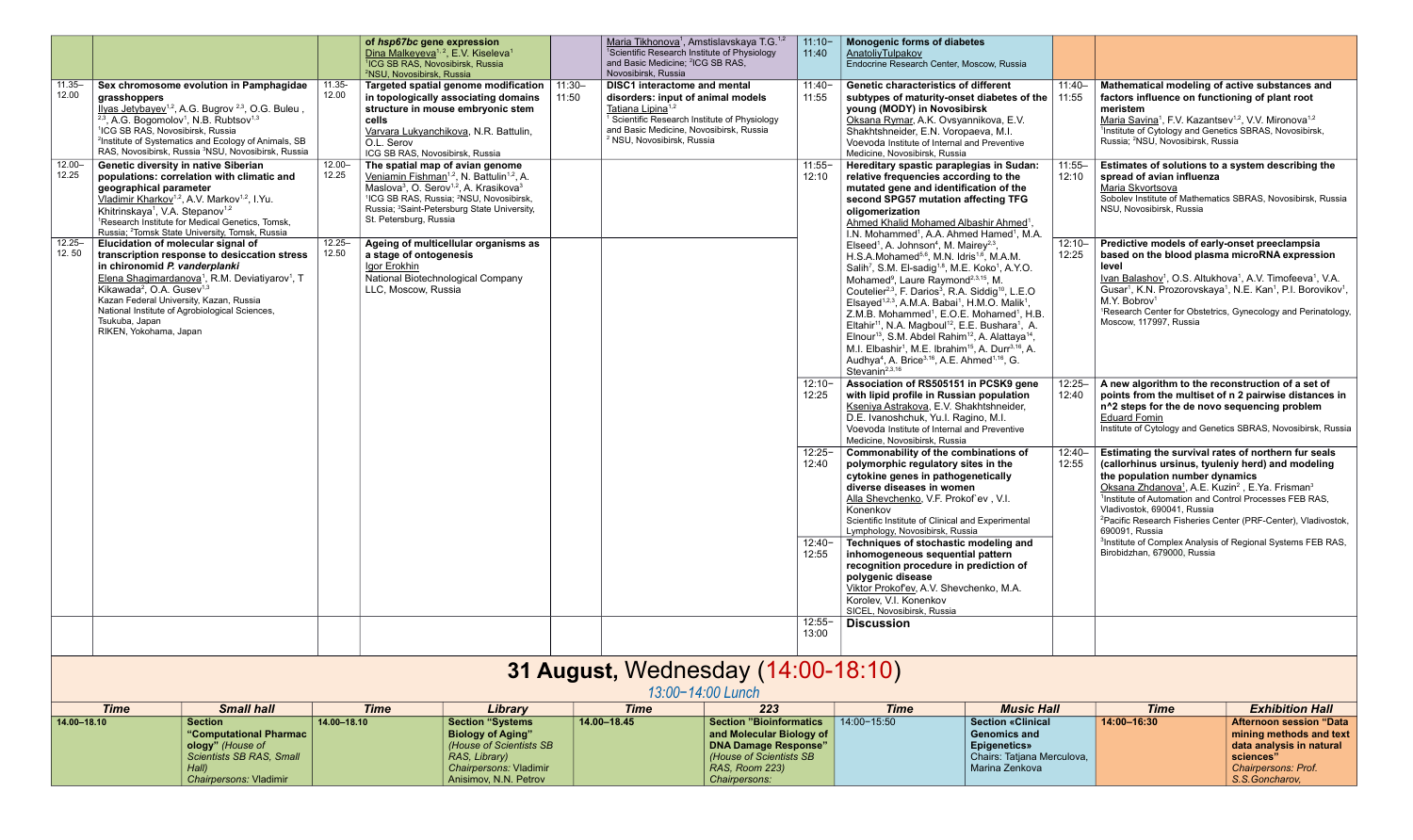|             | Poroikov, Institute of<br><b>Biomedical Chemistry,</b><br>Moscow, Russia; Elena<br>Schwartz, Elena Schwartz<br>Ami-Go-Science LLC,<br>Rockville, MD United<br><b>States</b><br><b>BGRS\SB</b>                                                                                                                         |             | Research Institute of<br>Oncology, Saint-<br>Petersburg, Russia; Alexey<br>Moskalev, Institute of<br>Biology, Komi Science<br>Centre; Natalya Kolosova<br>ICG SB RAS, Novosibirsk,<br>Russia<br><b>BGRS\SB</b>                                                                                                                                                                        |             | <b>Grigory Dianov, University</b><br>of Oxford, United Kindom<br>& Institute of Cytology &<br>Genetics, Novosibirsk,<br>Russia<br><b>BGRS\SB</b>                                             |             |
|-------------|-----------------------------------------------------------------------------------------------------------------------------------------------------------------------------------------------------------------------------------------------------------------------------------------------------------------------|-------------|---------------------------------------------------------------------------------------------------------------------------------------------------------------------------------------------------------------------------------------------------------------------------------------------------------------------------------------------------------------------------------------|-------------|----------------------------------------------------------------------------------------------------------------------------------------------------------------------------------------------|-------------|
| 14.00-14.35 | Infant nasopharyngeal<br>microbiome in<br>respiratory syncytial<br>virus cohort-a case<br>study in developing and<br>applying "Do It Yourself<br>analysis tools" for the<br>bench scientists<br><b>Andrey Tovchigrechko</b><br>Research Bioinformatics,<br>Medimmune LLC,<br>Gaithersburg, MD United<br><b>States</b> | 14:00-14:25 | <b>Systemic role of allelic</b><br>variants in a 2q22 region<br>in major age-related<br>diseases and lifespan<br>Alexander Kulminski, L.<br>He, I. Culminskaya, Y.<br>Loika, Y. Kernogitski, K.G.<br>Arbeev, E. Loiko, L.<br>Arbeeva, O. Bagley, M.<br>Duan, A. Yashkin, F. Fang,<br>M. Kovtun, S.V.<br>Ukraintseva, D. Wu, A.I.<br>Yashin;<br>Duke University, Durham,<br><b>USA</b> | 14:00-14:15 | <b>Base excison repair</b><br>mechanisms.<br>Introduction.<br><b>Grigory Dianov</b><br>University of Oxford,<br>United Kindom; Institute of<br>Cytology and Genetics,<br>Novosibirsk, Russia | 14:00-14:15 |

|             | <b>SBioMED</b>                                                                                                                                                                                                                                                                                                                                                                                                                                                                                                                                                                                        |                            | Yu.L.Orlov, Prof. A.Yu.<br><b>Rzhetsky</b><br><b>MM-HPC-BBB</b>                                                                                                                                                                                                                                                                                                                                                                                                                                                                                                                                                                                                                                                                                                                            |
|-------------|-------------------------------------------------------------------------------------------------------------------------------------------------------------------------------------------------------------------------------------------------------------------------------------------------------------------------------------------------------------------------------------------------------------------------------------------------------------------------------------------------------------------------------------------------------------------------------------------------------|----------------------------|--------------------------------------------------------------------------------------------------------------------------------------------------------------------------------------------------------------------------------------------------------------------------------------------------------------------------------------------------------------------------------------------------------------------------------------------------------------------------------------------------------------------------------------------------------------------------------------------------------------------------------------------------------------------------------------------------------------------------------------------------------------------------------------------|
| 14:00-14:15 | <b>Functional analysis of</b><br>mutations revealed by<br><b>NGS diagnostics</b><br>$M.$ Skoblov <sup>1,2,7</sup> , N.V.<br>Zernov <sup>1</sup> , A.V.<br>Marakhonov <sup>1,2</sup> , Y.<br>Shimomura <sup>4</sup> , F.A.<br>Konovalov <sup>1,3</sup> , A.V.<br>Abrukova <sup>5</sup> , A.Yu. Filatova <sup>1</sup> ,<br>T.A. Vasilyeva <sup>1</sup> , R.A.<br>Zinchenko <sup>1,6,7</sup><br><sup>1</sup> Research Centre for Medical<br>Genetics, Moscow; <sup>2</sup> The<br>Moscow Institute of Physics<br>and Technology, Dolgoprudny,<br>Moscow Region;<br><sup>3</sup> Regenerative and Genetic | 14:00-14:30<br>14:30-14:45 | <b>Big Data in biology and</b><br>medicine<br><b>Evgeniy Pavlovsky</b><br>NSU, Novosibirsk, Russia<br>The application of                                                                                                                                                                                                                                                                                                                                                                                                                                                                                                                                                                                                                                                                   |
|             | Medical Center of the Human<br>Stem Cells Institute, Moscow,<br>Russia; <sup>4</sup> Niigata University<br>Graduate School of Medical<br>and Dental Sciences, Niigata,<br>Japan; <sup>5</sup> Ministry of Health and<br>Social Development of<br>Chuvash Republic,<br>Cheboksary; <sup>6</sup> Pirogov<br>Russian National Research<br>Medical University, Moscow;<br><sup>7</sup> Moscow State University of<br>Medicine and Dentistry,<br>Moscow, Russia                                                                                                                                            |                            | optimal partitioning<br>based approaches for<br>estimation of the<br>adverse outcome risk in<br>patients discharged after<br>acute coronary<br>syndrome<br>Rustam Guliev <sup>1</sup> , O.V.<br>Senko <sup>2</sup> , D.A.<br>Zateyshchikov <sup>3</sup> , V.V.<br>Nosikov <sup>1</sup> , A.V.<br>Kuznetsova <sup>1</sup> , M.A.<br>Evdokimova <sup>3</sup> , V.A.<br>Brazhnik <sup>3</sup> , I.N. Kurochkin <sup>1,4</sup><br><sup>1</sup> Emanuel Institute of<br>Biochemical Physics RAS,<br>Moscow, Russia; <sup>2</sup> Computer<br>Center of Russian Academy<br>of Science, Moscow, Russia<br><sup>3</sup> Central State Medical<br>Academy of Department of<br>Presidential Affairs, Moscow,<br>Russia; <sup>4</sup> Lomonosov Moscow<br>State University, Moscow,<br>119991, Russia |
| 14:15-14:30 | <b>Mutations spectra of</b><br>mayor oncogenes in<br>patients with multiple<br>primary neoplasia<br>Gennadiy Vasiliev <sup>1</sup> , A.V.<br>Savkova <sup>2</sup> , A.V. Gerasimov <sup>3</sup><br><sup>1</sup> ICG SB RAS, Novosibirsk,<br>Russia; <sup>2</sup> Centre for<br>Postgraduate Medical<br>Education, NSU, Novosibirsk,<br>Russia; <sup>3</sup> Novosibirsk Regional<br>Clinical Oncology Hospital,<br>Novosibirsk, Russia                                                                                                                                                                | 14:45-15:00                | <b>Mutational landscape of</b><br>prostate tumors based<br>on whole exome<br>sequencing<br>Irina Gilyazova <sup>1,2</sup> , M.A.<br>Yankina <sup>1</sup> , G.B.<br>Kunsbaeva <sup>2</sup> , A.A.<br>Izmaylov <sup>3</sup> , A.T. Mustafin <sup>3</sup> ,<br>V.N. Pavlov <sup>3</sup> , E.K.<br>Khusnutdinova <sup>1,2</sup><br><sup>1</sup> Institute of Biochemistry and<br>Genetics, Ufa Scientific<br>Centre, RAS, Ufa, Russia<br><sup>2</sup> Bashkir State University, Ufa<br><sup>3</sup> Bashkir State Medical<br>University, Ufa                                                                                                                                                                                                                                                   |

| 14.35-15.00 | Disease models for                                  | 14:25-14:50 | <b>Neuronal transcriptional</b>                  | 14:15-14:45 | <b>Regulation of base</b>  | 14:15-14:30 |
|-------------|-----------------------------------------------------|-------------|--------------------------------------------------|-------------|----------------------------|-------------|
|             | cancer to select                                    |             | regulation of Drosophila                         |             | excision repair-canonical  |             |
|             | candidate biomarkers                                |             | life span                                        |             | and non-canonical          |             |
|             | and drug target                                     |             | O. Y. Rybina <sup><math>1,2</math></sup> , A. V. |             | processing of genomic      |             |
|             | Elena Schwartz <sup>1</sup> , Anton                 |             | Symonenko <sup>1</sup> , N.V.                    |             | uracil                     |             |
|             | Yuryev <sup>2</sup> , Che Ross <sup>3</sup> , Irene |             | Roshina <sup>1</sup> , A. V.                     |             | Hans Krokan, H.S.          |             |
|             | Riz <sup>4</sup> and Alexandra                      |             | Krementsova <sup>1,3</sup> , E. R.               |             | Pettersen, R. Mjelle, S.A. |             |
|             | McPherron <sup>1</sup> .                            |             | Veselkina <sup>1</sup> , M.I.                    |             | Hegre, P. Sætrom, F.       |             |
|             | <sup>1</sup> Ami-Go-Science, 5917                   |             | Schelkunov <sup>4</sup> , S.V.                   |             | Drabløs, A. Sarno, A.      |             |
|             | Barbados Place, Rockville                           |             | Sarantseva <sup>5</sup> , Elena                  |             | Galashevskaya, P.A. Aas,   |             |
|             | MD. USA                                             |             | Pasyukova <sup>1</sup>                           |             | N.B. Liabakk, B. Doseth,   |             |
|             | <sup>2</sup> Elsevier, Rockville, MD,               |             | Institute of Molecular                           |             | G. Slupphaug, B. Kavli     |             |
|             | USA:<br><sup>3</sup> Johns Hopkins University,      |             | Genetics of RAS, Moscow,                         |             | Norwegian University of    |             |
|             | Baltimore, MD, USA                                  |             | Russia; <sup>2</sup> Moscow State                |             | Science and Technology,    |             |
|             | <sup>4</sup> George Washington                      |             | Pedagogical University,                          |             | Trondheim, Norway          |             |
|             |                                                     |             | Institute of Biology and                         |             |                            |             |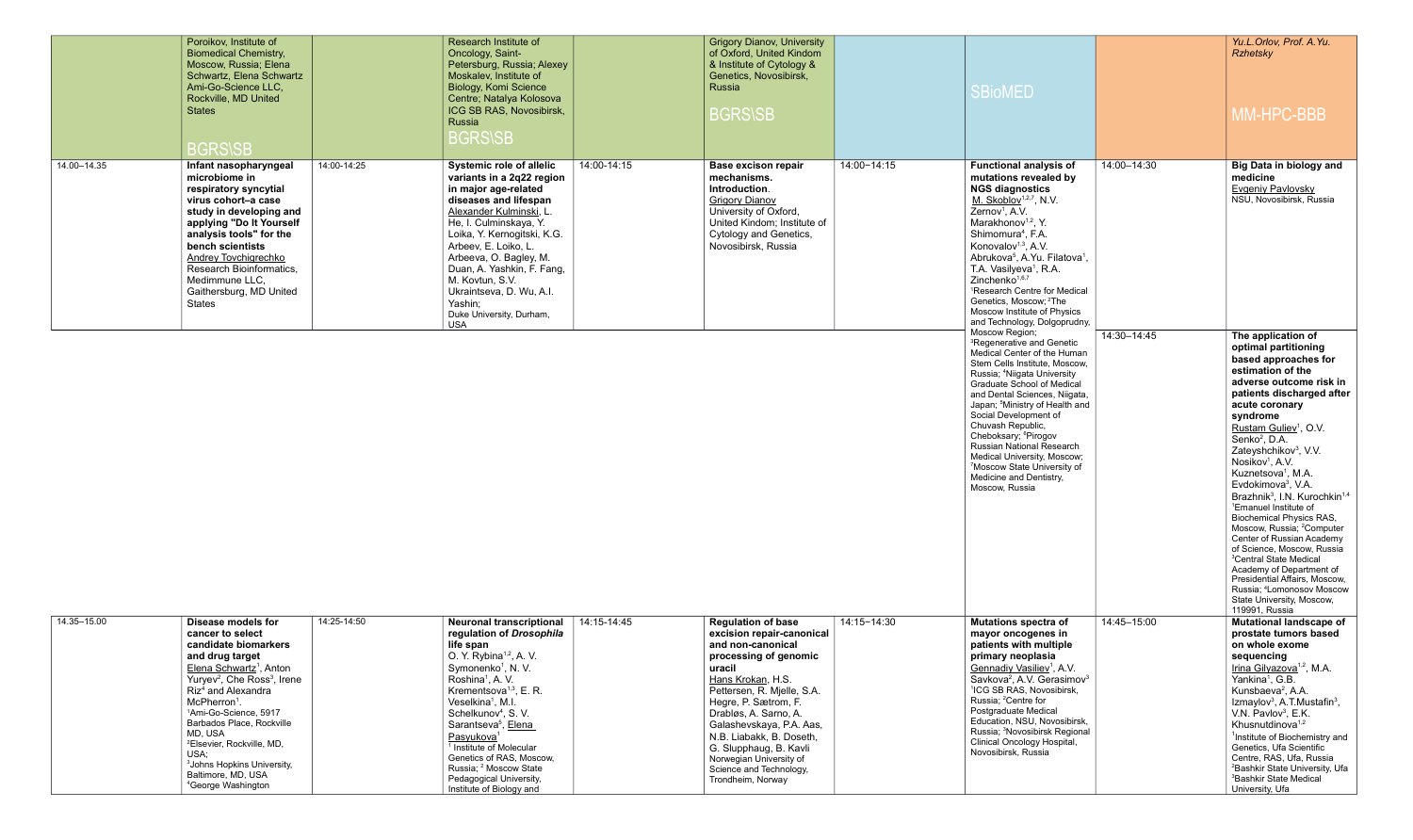|             | University, Washington DC,<br><b>USA</b>                                                                                                                                                                                                                                                                                                                                                                                                                                                                          |             | Chemistry, Russia; <sup>3</sup> N. M.<br>Emmanuel Institute of<br>Biochemical Physics of RAS,<br>Moscow, Russia; 4 Moscow<br>State University, Russia; <sup>5</sup> B.<br>P. Konstantinov Petersburg<br>Nuclear Physics Institute,<br>Russia                                                                                                                                                                                                                                                                  |             |                                                                                                                                                       |             |                                                                                                                                                                                                                                                                                                                                                                                                                                                                                                                                                                                                                                                                                                                                             |             |                                                                                                                                                                                                                                                                                                                                                                                                                                                                                                                                                                                                             |
|-------------|-------------------------------------------------------------------------------------------------------------------------------------------------------------------------------------------------------------------------------------------------------------------------------------------------------------------------------------------------------------------------------------------------------------------------------------------------------------------------------------------------------------------|-------------|---------------------------------------------------------------------------------------------------------------------------------------------------------------------------------------------------------------------------------------------------------------------------------------------------------------------------------------------------------------------------------------------------------------------------------------------------------------------------------------------------------------|-------------|-------------------------------------------------------------------------------------------------------------------------------------------------------|-------------|---------------------------------------------------------------------------------------------------------------------------------------------------------------------------------------------------------------------------------------------------------------------------------------------------------------------------------------------------------------------------------------------------------------------------------------------------------------------------------------------------------------------------------------------------------------------------------------------------------------------------------------------------------------------------------------------------------------------------------------------|-------------|-------------------------------------------------------------------------------------------------------------------------------------------------------------------------------------------------------------------------------------------------------------------------------------------------------------------------------------------------------------------------------------------------------------------------------------------------------------------------------------------------------------------------------------------------------------------------------------------------------------|
| 15.00-15.25 | In silico screening for<br>sulfonate-based<br>inhibitors against<br>promising anticancer<br>targets<br>Dmitry Nilov <sup>1*</sup> , I.V.<br>Gushchina <sup>2</sup> , V.K. Švedas <sup>1,2</sup><br><sup>1</sup> Belozersky Institute of<br>Physicochemical Biology,<br>Moscow State University;<br><sup>2</sup> Faculty of Bioengineering<br>and Bioinformatics, Moscow<br>State University, Moscow,<br>Russia                                                                                                    | 14:50-15.15 | <b>Comparative expression</b><br>landscapes in replicative<br>and stress induced<br>premature senescence<br>K.C. Kural <sup>1</sup> , N. Tandon <sup>2</sup> ,<br>O.V. Kel-Margoulis <sup>2</sup> , Anna<br>Baranova <sup>1,3,4</sup><br><sup>1</sup> School of Systems Biology,<br>George Mason University,<br>Fairfax, USA; <sup>2</sup> geneXplain,<br>Wolfenbüttel Germany;<br><sup>3</sup> Research Centre for Medical<br>Genetics, Moscow, Russia<br><sup>4</sup> ATLAS Biomed Group, Moscow,<br>Russia | 14:45-15:15 | Poly(ADP-ribose)<br>polymerase 1 and<br>regulation of DNA repair<br>Olga Lavrik<br>ICBFM SB RAS, Novosibirsk,<br>Russia<br>NSU, Novosibirsk, Russia   | 14:30-14:45 | <b>Circulating DNA as a</b><br>source of novel type of<br>cancer biomarkers<br>V. Mileyko <sup>1,2</sup> , M. Ivanov <sup>1</sup> , E.<br>Morozkin <sup>2</sup> , Ancha<br>Baranova <sup>1,3,4</sup><br><sup>1</sup> ATLAS Biomed Group, Moscow,<br>Russia<br><sup>2</sup> ICBFM, Novosibirsk, Russia<br><sup>3</sup> Federal State Budgetary<br>Institution "Research Centre for<br>Medical Genetics", Moscow,<br>Russia<br><sup>4</sup> School of Systems Biology,<br>George Mason University,<br>Fairfax, VA USA                                                                                                                                                                                                                         | 15:00-15:15 | <b>Computational tools for</b><br>data processing of<br>medical imaging<br>Mikhail Kurako <sup>1</sup> , An.G.<br>Marchuk <sup>2</sup> , F.P.Kapsargin <sup>3</sup> ,<br>L. Cadena <sup>1</sup> , Simonov K.V. <sup>4</sup><br><sup>1</sup> Siberian Federal University,<br>Krasnoyarsk, 660041, Russia<br><sup>2</sup> Institute of Computational<br>Mathematics and<br>Mathematical Geophysics SB<br>RAS, Novosibirsk, Russia<br><sup>3</sup> Krasnoyarsk State Medical<br>University, Krasnoyarsk,<br>Russia; <sup>4</sup> Institute of<br><b>Computational Modelling SB</b><br>RAS, Krasnoyarsk, Russia |
| 15.25-15.50 | <b>Identification of proteins</b><br>associated with drug-<br>induced liver injury<br>using in silico prediction<br>of drug-target<br>interactions<br>Sergey Ivanov <sup>1,2*</sup> , M.I.<br>Semin <sup>1,2</sup> , A.A. Lagunin <sup>1,2</sup> ,<br>D.A. Filimonov <sup>1</sup> , V.V.<br>Poroikov <sup>1,2</sup><br><sup>1</sup> Institute of Biomedical<br>Chemistry, Moscow, Russia<br><sup>2</sup> Pirogov Russian National<br>Research Medical University,<br>Medico-Biological Faculty,<br>Moscow, Russia | 15.15-15.35 | Changes in the brain<br>transcriptome of OXYS<br>rats as the signs of<br>Alzheimer's disease<br>develop and effects of<br>SkQ1<br>Natalia Stefanova, N.I.<br>Ershov, N.A. Muraleva,<br>N.G. Kolosova<br>ICG SB RAS, Novosibirsk,<br>Russia                                                                                                                                                                                                                                                                    | 15:15-15:45 | Speed reading at the<br>molecular scale: how<br>enzymes find typos in a<br><b>DNA</b> text<br>Dmitrij Zharkov<br>ICBFM SB RAS.<br>Novosibirsk, Russia | 14:45-15:00 | <b>Circulating microRNA</b><br>dynamics in lung cancer<br>patients during therapy<br>Anastasia Ponomaryova <sup>1,3</sup><br>E. Rykova <sup>2,4</sup> , N.<br>Cherdyntseva <sup>1,5</sup> , E.<br>Morozkin <sup>2,6</sup> , I.<br>Zaporozhchenko <sup>2</sup> , T.<br>Skvortsova <sup>2</sup> , A.<br>Dobrodeev <sup>1</sup> , A. Zav'yalov <sup>1</sup> ,<br>S. Tuzikov <sup>1</sup> , Vlasov <sup>2</sup> , P.<br>Laktionov <sup>2,6</sup><br><sup>1</sup> Tomsk Cancer Research<br>Institute, Tomsk; <sup>2</sup> ICBFM SB<br>RAS, Novosibirsk; <sup>3</sup> Tomsk<br>Polytechnic University,<br>Tomsk; <sup>4</sup> NSTU, Novosibirsk; <sup>8</sup><br>TSU, Tomsk; <sup>6</sup> Meshalkin<br>Research Institute,<br>Novosibirsk, Russia | 15:15-15:30 | <b>Censoring of noisy</b><br>objects and attributes<br>with function of rival<br>similarity in medical and<br>biological tasks<br>Olga Kutnenko, I.A.<br>Borisova<br>Sobolev Institute of<br>Mathematics SBRAS,<br>Novosibirsk, Russia                                                                                                                                                                                                                                                                                                                                                                      |
|             |                                                                                                                                                                                                                                                                                                                                                                                                                                                                                                                   | 15.35-15:50 | The mitochondria-<br>targeted plastoquinone<br><b>SkQ1 affects Drosophila</b><br>melanogaster lifespan in<br>various environment<br>Anna Krementsova <sup>1</sup> , N. V.<br>Roshina <sup>2</sup> , E. A. Tsybulko <sup>2</sup> ,<br>O. Y. Rybina <sup>2</sup> , A. V.<br>Symonenko <sup>2</sup> , E. G.<br>Pasyukova <sup>2</sup><br><sup>1</sup> Emmanuel Institute of<br>Biochemical Physics of RAS,<br>Moscow, Russia<br><sup>2</sup> Institute of Molecular<br>Genetics of RAS, Moscow,<br>Russia        |             |                                                                                                                                                       | 15:00-15:15 | <b>Somatic DNA</b><br>methylation landscape of $\vert$ 15:30-15:45<br>coronary artery disease<br>patients<br>Maria Nazarenko <sup>1</sup> , A.V.<br>Markov <sup>1</sup> , A.A. Sleptsov <sup>1</sup> ,<br>O.L. Barbarash <sup>2</sup> , V.P.<br>Puzyrev <sup>1</sup><br><sup>1</sup> Research Institute of Medical<br>Genetics, Tomsk,<br>Russia; <sup>2</sup> Research Institute for<br>Complex Issues of<br>Cardiovascular Diseases,<br>Kemerovo, Russia                                                                                                                                                                                                                                                                                  |             | <b>VlincRNA</b> database: tool<br>for very long intergenic<br>non-coding RNA<br>functional annotation<br>Denis Antonets <sup>1,2,4</sup> , Y.<br>Vyatkin <sup>2,3</sup> , D. Luppov <sup>2,3</sup> , P.<br>Kapranov <sup>3,5</sup> , M. Ri <sup>2,3</sup> , O.<br>Saik <sup>2,3,6</sup> , D. Shtokalo <sup>1,2,3</sup><br><sup>1</sup> A.P.Ershov Institute of<br>Informatics Systems SBRAS,<br>Novosibirsk, Russia;<br><sup>2</sup> AcademGene LLC,<br>Novosibirsk, Russia' 3St.<br>Laurent Institute, Woburn,<br>USA; <sup>4</sup> State Research Center<br>of Virology and Biotechnology                 |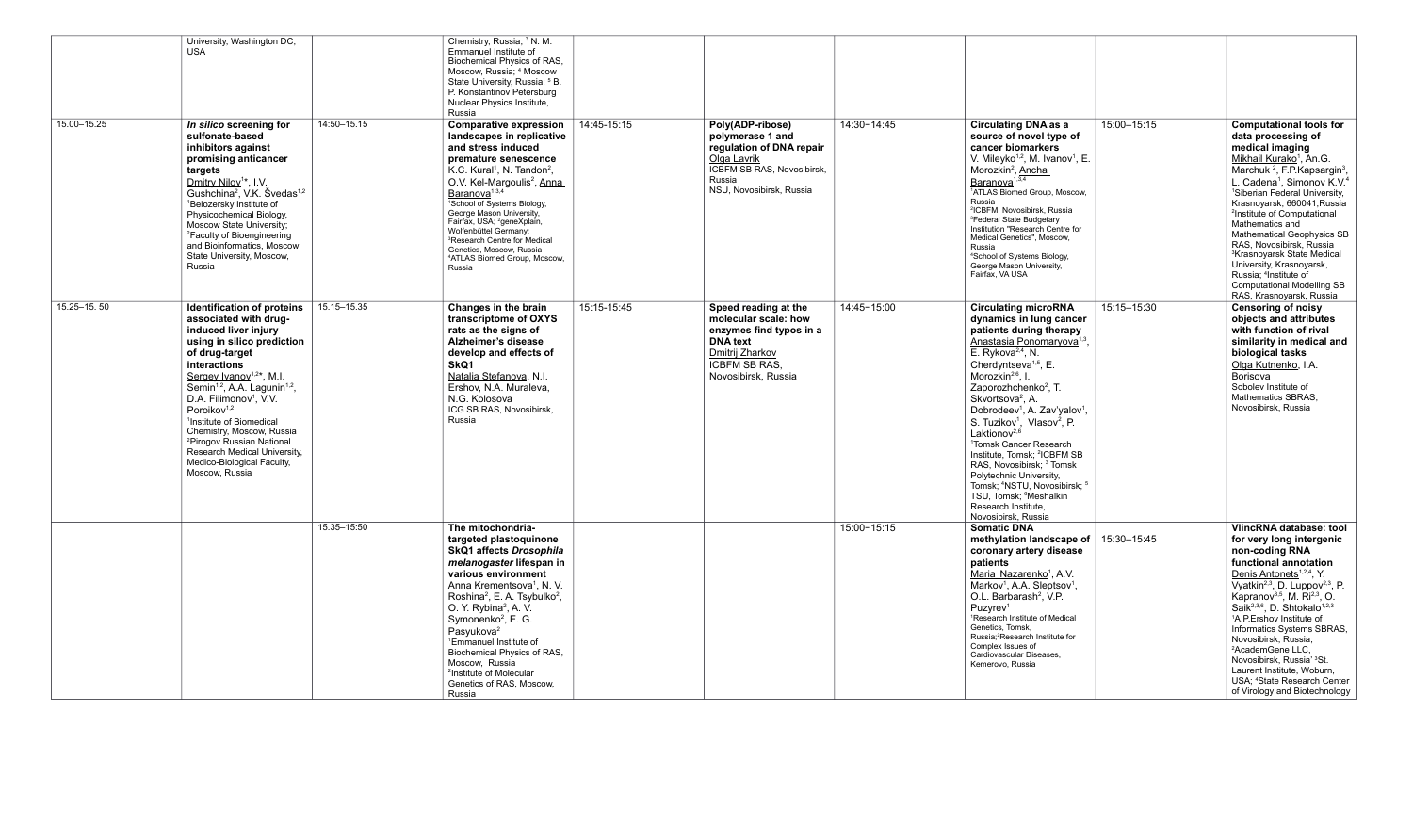|             |                                                                                                                                                                                                                                                                                                                                                                                                                                                                                                                                                       |             |                                                                                                                                                                                                                                                                                                                                                                                                                        |             |                                                                                                                                                                                                                                                                                                                                                                                                                                                                                                                                                                              | 15:15-15:30 | <b>Features of miRNA</b><br>interaction with mRNA<br>genes in coronary artery<br>disease<br>A. Ivashchenko, R.E.<br>Niyazova, S.A.<br>Atambayeva, A.Y. Pyrkova<br>Al-Farabi Kazakh National<br>University, Almaty, Kazakhstan |             | 'Vector', Novosibirsk, Russia<br><sup>5</sup> Institute of Genomics, School<br>of Biomedical Sciences,<br>Huaqiao University, Xiamen,<br>China; <sup>6</sup> Institute of Cytology<br>and Genetics SBRAS.<br>Novosibirsk, Russia                                                                                                                                         |  |
|-------------|-------------------------------------------------------------------------------------------------------------------------------------------------------------------------------------------------------------------------------------------------------------------------------------------------------------------------------------------------------------------------------------------------------------------------------------------------------------------------------------------------------------------------------------------------------|-------------|------------------------------------------------------------------------------------------------------------------------------------------------------------------------------------------------------------------------------------------------------------------------------------------------------------------------------------------------------------------------------------------------------------------------|-------------|------------------------------------------------------------------------------------------------------------------------------------------------------------------------------------------------------------------------------------------------------------------------------------------------------------------------------------------------------------------------------------------------------------------------------------------------------------------------------------------------------------------------------------------------------------------------------|-------------|-------------------------------------------------------------------------------------------------------------------------------------------------------------------------------------------------------------------------------|-------------|--------------------------------------------------------------------------------------------------------------------------------------------------------------------------------------------------------------------------------------------------------------------------------------------------------------------------------------------------------------------------|--|
|             |                                                                                                                                                                                                                                                                                                                                                                                                                                                                                                                                                       |             |                                                                                                                                                                                                                                                                                                                                                                                                                        |             |                                                                                                                                                                                                                                                                                                                                                                                                                                                                                                                                                                              | 15:30-15:45 | <b>Epigenomic changes in</b><br>postmortem brains of<br>human alcoholics<br>Igor Ponomarev<br>Waggoner Center for Alcohol<br>and Addiction Research, The<br>University of Texas, Texas,<br><b>USA</b>                         |             |                                                                                                                                                                                                                                                                                                                                                                          |  |
|             |                                                                                                                                                                                                                                                                                                                                                                                                                                                                                                                                                       |             |                                                                                                                                                                                                                                                                                                                                                                                                                        |             |                                                                                                                                                                                                                                                                                                                                                                                                                                                                                                                                                                              | 15:45-15:50 | <b>Discussion</b>                                                                                                                                                                                                             |             |                                                                                                                                                                                                                                                                                                                                                                          |  |
|             |                                                                                                                                                                                                                                                                                                                                                                                                                                                                                                                                                       |             |                                                                                                                                                                                                                                                                                                                                                                                                                        |             | Coffee break: 15.50-16.10                                                                                                                                                                                                                                                                                                                                                                                                                                                                                                                                                    |             |                                                                                                                                                                                                                               |             |                                                                                                                                                                                                                                                                                                                                                                          |  |
| 16.10-16.35 | <b>Computer-aided drug</b><br>repurposing: new uses<br>for old drugs or filling<br>gaps in biomedical<br>knowledge?<br>Vladimir Poroikov, D.A.<br>Filimonov, A.A. Lagunin,<br>T.A. Gloriozova<br>Institute of Biomedical<br>Chemistry, Moscow, Russia                                                                                                                                                                                                                                                                                                 | 16:10-16.35 | <b>Geroprotector and</b><br>criteria for its evaluation<br>Alexey Moskaley, M.<br>Shaposhnikov,<br>E.Proshkina, V.Tsvetkov,<br>A.Fedintsev, E.<br>Chernyagina,<br>A.Zhavironkov<br><sup>1</sup> Institute of Biology of Komi<br>Science Center of UB RAS;<br>Syktyvkar, Russia                                                                                                                                         | 16:10-16:30 | Ku antigen displays the<br>apurinic/ apyrimidinic<br>(AP) lyase activity on a<br>certain types of duplex<br><b>DNA</b><br>Anastasiya Kosova, S.N.<br>Khodyreva, O.I. Lavrik<br>ICBFM SB RAS, Novosibirsk,<br>Russia                                                                                                                                                                                                                                                                                                                                                          | 16:10-17:00 | <b>Discussion and closing</b><br>remarks                                                                                                                                                                                      | 16:05-16:15 | A fenomenon of<br>multistability in a simple<br>ecological evolutionary<br>population model<br>Oksana Zhdanova <sup>1</sup> , E.Ya.<br>Frisman <sup>2</sup><br><sup>1</sup> Institute of Automation and<br><b>Control Processes FEB RAS.</b><br>Vladivostok; <sup>2</sup> Institute of<br><b>Complex Analysis of Regional</b><br>Systems FEB RAS,<br>Birobidzhan, Russia |  |
| 16.35-17.00 | In silico design of<br>aptamers containing g-<br>quadruplexes<br>Arthur Zalevsky <sup>1,2</sup> , A.O.<br>Demkiv <sup>2</sup> , A.V. Golovin <sup>1,2</sup><br><sup>1</sup> Apto-Pharm LLC, Moscow,<br>Russia<br><sup>2</sup> Moscow State University,<br>Moscow, Russia                                                                                                                                                                                                                                                                              | 16.35-17.00 | Perspectives for<br>the<br>prevention<br>of<br>accelerated aging<br><b>Vladimir Anisimov</b><br>Department of<br>Carcinogenesis and<br>Oncogerontology, N.N. Petrov<br>Research Institute of<br>Oncology, St-Petersburg,<br>Russia                                                                                                                                                                                     | 16:30-17:00 | <b>Structural bioinformatics</b><br>of Fpg glycosylase:<br>search for substrate<br>specificity in the<br>sequence space<br>Anna Yudkina<br>ICBFM SB RAS,<br>Novosibirsk, Russia                                                                                                                                                                                                                                                                                                                                                                                              |             |                                                                                                                                                                                                                               | 16:15-16:30 | How new science<br>emerges: a case study of<br>microrna research<br>$lgor$ Titov <sup>1,2</sup> , A.B. Firsov <sup>2</sup> ,<br>S.I. Demurin <sup>2</sup> , M.V.<br>Pankova $2$<br><sup>1</sup> Institute of Cytology and<br>Genetics SBRAS,<br>Novosibirsk, Russia<br><sup>2</sup> NSU, Novosibirsk, Russia                                                             |  |
| 17.00-17.25 | Molecular modeling of<br>influenza virus H1N1<br>hemagglutinin inhibition<br>by camphor imines<br>Dmitry Baev, A.S.<br>Sokolova, O.I. Yarovaya,<br>T.G. Tolstikova, V.V.<br>Zarubaev<br>N.N. Vorozhtsov Novosibirsk<br>Institute of Organic Chemistry<br>SB RAS, Novosibirsk, Russia                                                                                                                                                                                                                                                                  | 17.00-17.25 | Systems biology, control  <br>theory and origin of<br>aging<br>Alexander Khalyavkin,<br>V.N. Kruťko<br>Institute of Biochemical<br>Physics of RAS and FRC<br>CSC RAS, Moscow,<br>Russia                                                                                                                                                                                                                                | 17:00-17:30 | DNA repair and death<br>signalling targeted by<br>alkylating anticancer<br>drugs<br>Bernd Kaina<br>Department of Toxicology,<br><b>University Medical Center,</b><br>Mainz, Germany                                                                                                                                                                                                                                                                                                                                                                                          |             |                                                                                                                                                                                                                               | 16:30-18:00 | <b>Poster Session</b>                                                                                                                                                                                                                                                                                                                                                    |  |
| 17.25-17.50 | Small molecule agonists  <br>of relaxin receptor<br>Alexander Agoulnik <sup>1</sup> , I.U.<br>Agoulnik <sup>1</sup> , X. Hu <sup>2</sup> , C. Myhr<br>$1$ , Z. Huang <sup>1</sup> , B.A. Ho <sup>1</sup> , E.<br>Barnaeva <sup>2</sup> , J. Xiao <sup>2</sup> , M.<br>Ferrer <sup>2</sup> , N.T. Southall <sup>2</sup> , J.J.<br>Marugan <sup>2</sup><br><sup>1</sup> Herbert Wertheim College of<br>Medicine, Florida<br>International University,<br>Miami, FL, USA; <sup>2</sup> NIH<br>Chemical Genomics Center,<br>National Center for Advancing | 17.25-17.50 | The role of the<br>mechanisms of<br>resistance to ionizing<br>radiation in Drosophila<br>melanogaster aging and<br>longevity<br>Mikhail Shaposhnikov <sup>1,2</sup> ,<br>E.N. Proshkina <sup>1,2</sup> , L.A.<br>Shilova <sup>1</sup> , D.O.<br>Peregudova <sup>1</sup> , S.O.<br>Zhikrivetskaya <sup>3</sup> , A.A.<br>Moskalev <sup>1-4</sup><br><sup>1</sup> Institute of Biology of Komi<br>Science Center UB RAS; | 17:30-18:00 | <b>Modulation of cognitive</b><br>function by oxidative<br>DNA base lesion repair<br>K. Scheffler <sup>2</sup> , V. Rolseth <sup>1</sup> ,<br>M.D. Bjørge <sup>1</sup> , G.<br>Hildrestrand <sup>1</sup> , W. Wang <sup>2</sup> ,<br>R. Suganthan <sup>2</sup> , A.<br>Kusnierczyk <sup>2</sup> , Ch.<br>Neurauter <sup>1</sup> , H. Korvald <sup>1</sup> , C.<br>Vågbø <sup>2</sup> , L. Luna <sup>1</sup> , G.<br>Slupphaug <sup>2</sup> , L. Eide <sup>2</sup> ,<br>Magnar Bjørås <sup>1,2</sup><br><sup>1</sup> Department of Microbiology,<br>University of Oslo, Oslo, |             |                                                                                                                                                                                                                               |             |                                                                                                                                                                                                                                                                                                                                                                          |  |

| <b>Features of miRNA</b><br>interaction with mRNA<br>genes in coronary artery<br>disease<br>A. Ivashchenko, R.E.<br>Niyazova, S.A.<br>Atambayeva, A.Y. Pyrkova<br>Al-Farabi Kazakh National<br>University, Almaty, Kazakhstan<br>Epigenomic changes in<br>postmortem brains of<br>human alcoholics<br><u>Igor Ponomarev</u><br>Waggoner Center for Alcohol<br>and Addiction Research, The<br>University of Texas, Texas,<br><b>USA</b> | 'Vector', Novosibirsk, Russia<br><sup>5</sup> Institute of Genomics, School<br>of Biomedical Sciences.<br>Huagiao University, Xiamen,<br>China; <sup>6</sup> Institute of Cytology<br>and Genetics SBRAS.<br>Novosibirsk, Russia |
|----------------------------------------------------------------------------------------------------------------------------------------------------------------------------------------------------------------------------------------------------------------------------------------------------------------------------------------------------------------------------------------------------------------------------------------|----------------------------------------------------------------------------------------------------------------------------------------------------------------------------------------------------------------------------------|
| <b>Discussion</b>                                                                                                                                                                                                                                                                                                                                                                                                                      |                                                                                                                                                                                                                                  |
|                                                                                                                                                                                                                                                                                                                                                                                                                                        |                                                                                                                                                                                                                                  |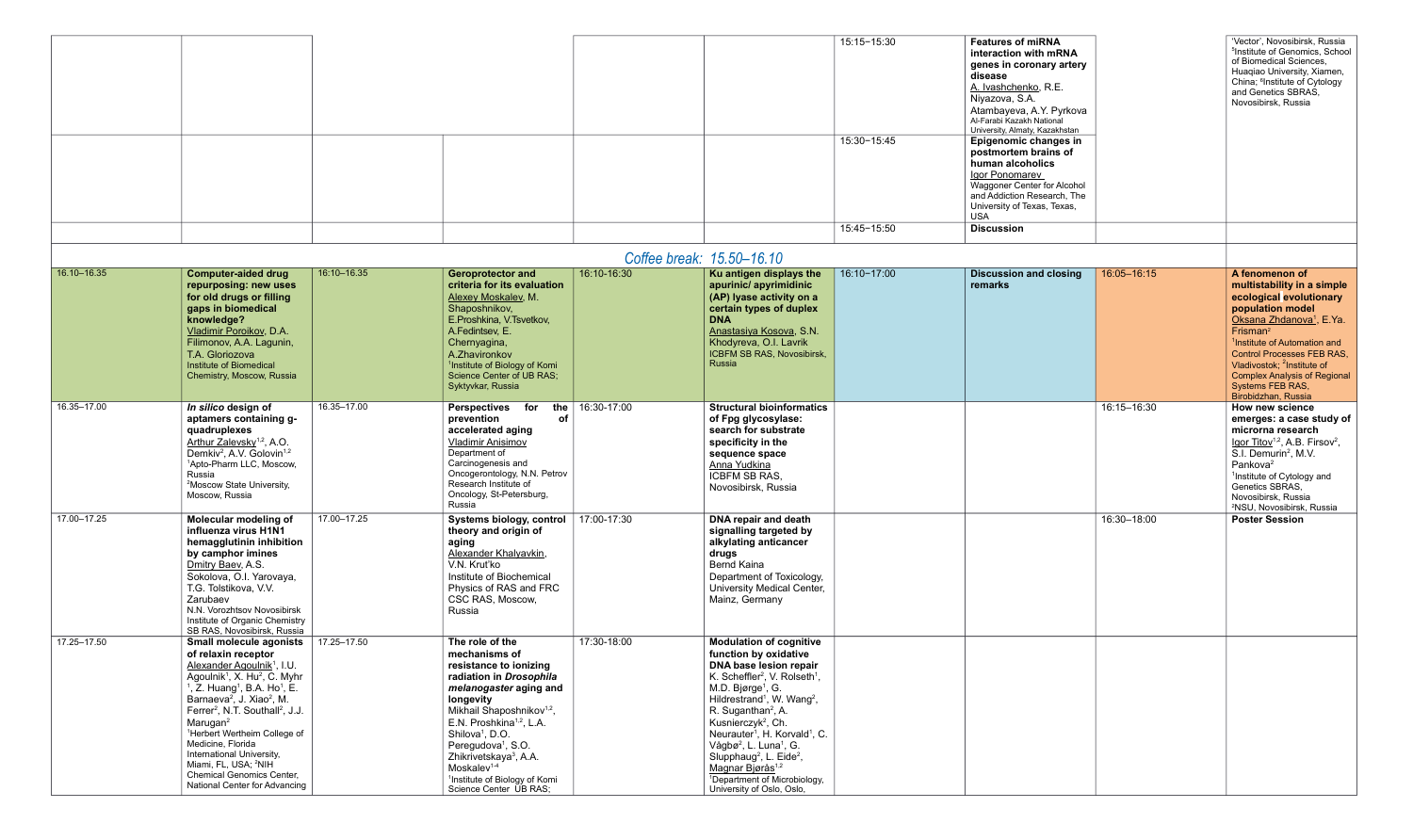|                 | <b>Translational Sciences,</b><br>National Institutes of Health, | <sup>2</sup> Syktyvkar State University,<br>Syktyvkar; <sup>3</sup> Engelhardt |             | Norway; <sup>2</sup> Department of<br>Cancer Research and                                |  |  |
|-----------------|------------------------------------------------------------------|--------------------------------------------------------------------------------|-------------|------------------------------------------------------------------------------------------|--|--|
|                 | Rockville, MD, USA                                               | Institute of Molecular Biology                                                 |             | Molecular Medicine,                                                                      |  |  |
|                 |                                                                  | RAS; <sup>4</sup> Moscow Institute of                                          |             | Norwegian University of                                                                  |  |  |
|                 |                                                                  | Physics and Technology,                                                        |             | <b>Technology and Natural</b>                                                            |  |  |
|                 |                                                                  | Dolgoprudny, Russia                                                            |             | Sciences, Trondheim,<br>Norway.                                                          |  |  |
| 17.50-18.10     | The impact of human                                              |                                                                                | 18:00-18:20 | <b>DNA damage initiating</b>                                                             |  |  |
|                 | genetic variability on                                           |                                                                                |             | demethylation: a repair-                                                                 |  |  |
|                 | ligand-protein                                                   |                                                                                |             | epigenetic connection                                                                    |  |  |
|                 | interactions and                                                 |                                                                                |             | Inga Grin <sup>1,2</sup> , A.A.                                                          |  |  |
|                 | individual drug response                                         |                                                                                |             | Ishchenko <sup>3</sup>                                                                   |  |  |
|                 | Peter Vlasov, O. Pich i                                          |                                                                                |             | <sup>1</sup> ICBFM SB RAS,                                                               |  |  |
|                 | Rosello, A.V. Vlasova, F.A.                                      |                                                                                |             | Novosibirsk, Russia                                                                      |  |  |
|                 | Kondrashov                                                       |                                                                                |             | <sup>2</sup> NSU, Novosibirsk, Russia                                                    |  |  |
|                 | Centre for Genomic                                               |                                                                                |             | <sup>3</sup> CNRS UMR 8200, Gustave<br>Roussy Cancer Campus,                             |  |  |
|                 | Regulation; Universitat                                          |                                                                                |             | Villejuif, France                                                                        |  |  |
|                 | Pompeu Fabra; Institució<br>Catalana de Recerca i                |                                                                                |             |                                                                                          |  |  |
|                 | Estudis Avançats, Barcelona,                                     |                                                                                |             |                                                                                          |  |  |
|                 | Spain                                                            |                                                                                |             |                                                                                          |  |  |
|                 |                                                                  |                                                                                | 18:20-18:30 | <b>Systemic response to</b>                                                              |  |  |
|                 |                                                                  |                                                                                |             | genetic and chemical                                                                     |  |  |
|                 |                                                                  |                                                                                |             | modulation of DDR                                                                        |  |  |
|                 |                                                                  |                                                                                |             | regulating wild type p53                                                                 |  |  |
|                 |                                                                  |                                                                                |             | induced phosphatase in                                                                   |  |  |
|                 |                                                                  |                                                                                |             | skin, intestine and                                                                      |  |  |
|                 |                                                                  |                                                                                |             | hematopoietic system<br>A.R. Goloudina <sup>2</sup> , B.B.                               |  |  |
|                 |                                                                  |                                                                                |             | Grigorash <sup>1</sup> , E.Y.                                                            |  |  |
|                 |                                                                  |                                                                                |             | Kochetkova <sup>1</sup> , E. Appella <sup>3</sup> ,                                      |  |  |
|                 |                                                                  |                                                                                |             | V.A. Pospelov <sup>1</sup> , Oleg                                                        |  |  |
|                 |                                                                  |                                                                                |             | $D$ emidov $1,2$                                                                         |  |  |
|                 |                                                                  |                                                                                |             | <sup>1</sup> Institute of Cytology RAS, St.                                              |  |  |
|                 |                                                                  |                                                                                |             | Petersburg, Russia;                                                                      |  |  |
|                 |                                                                  |                                                                                |             | <sup>2</sup> University of Burgundy,<br>France; <sup>3</sup> NCI, NIH, Bethesda,         |  |  |
|                 |                                                                  |                                                                                |             | <b>USA</b>                                                                               |  |  |
|                 |                                                                  |                                                                                | 18:30-18:45 | The functional interactions                                                              |  |  |
|                 |                                                                  |                                                                                |             | of pleiotropic protein yb-1                                                              |  |  |
|                 |                                                                  |                                                                                |             | with key base excision                                                                   |  |  |
|                 |                                                                  |                                                                                |             | repair factorsa                                                                          |  |  |
|                 |                                                                  |                                                                                |             | Elizaveta Alemasova <sup>1</sup> ,                                                       |  |  |
|                 |                                                                  |                                                                                |             | N.A. Moor <sup>1</sup> , K.N.                                                            |  |  |
|                 |                                                                  |                                                                                |             | Naumenko <sup>1,2</sup> , P.E.<br>Pestryakov <sup>1</sup> , O.I. Lavrik <sup>1,2</sup>   |  |  |
|                 |                                                                  |                                                                                |             | <sup>1</sup> ICBFM SB RAS, Russia                                                        |  |  |
|                 |                                                                  |                                                                                |             | <sup>2</sup> NSU, Novosibirsk, Russia                                                    |  |  |
| $19:30 - 22:00$ |                                                                  |                                                                                |             | The program dedicated to the 10th Anniversary of the BGRS Conference (including banquet) |  |  |
|                 |                                                                  |                                                                                |             | Technopark of Novosibirsk Akademgorodok, Novosibirsk, Nikolaeva street, 11, floor 13     |  |  |
|                 |                                                                  |                                                                                |             |                                                                                          |  |  |

|                   |                                                                                                                                                                                                                                         |                   | <b>1 September, Thursday</b>                                                                                                                                                                                                                                                                                                                      |                   |                                                                                                                                                                               |
|-------------------|-----------------------------------------------------------------------------------------------------------------------------------------------------------------------------------------------------------------------------------------|-------------------|---------------------------------------------------------------------------------------------------------------------------------------------------------------------------------------------------------------------------------------------------------------------------------------------------------------------------------------------------|-------------------|-------------------------------------------------------------------------------------------------------------------------------------------------------------------------------|
|                   | <b>Small hall</b>                                                                                                                                                                                                                       |                   | Library                                                                                                                                                                                                                                                                                                                                           |                   | <b>Exhibition Hall</b>                                                                                                                                                        |
|                   | <b>BGRS\SB</b>                                                                                                                                                                                                                          |                   | <b>BGRS\SB</b>                                                                                                                                                                                                                                                                                                                                    |                   | <b>MM-HPC-BE</b>                                                                                                                                                              |
| $9.00 -$<br>13.10 | <b>Section "Bioinformatics and Systems Biology of Plants"</b><br>Chairpersons: Elena Salina, Institute of Cytology and Genetics of SB RAS;<br>Ivan Paponov, Norwegian Research Institute for Agriculture and the<br>Environment, Norway | $9:00 -$<br>11.00 | Section "Evolutionary Bioinformatics" Chairpersons: Fyodor<br>Kondrashov, Evolutionary Genomics laboratory and ICREA,<br>Barcelona, Spain                                                                                                                                                                                                         | $9:00 -$<br>13:00 | Morning session "Analysis of dynamical systems. Ide<br>Chairpersons: Prof. Sergey Kabanikhin, Prof. H.T. Banks,                                                               |
| $9.00 -$<br>9.20  | Dynamic metabolic regulation by a chromosome segment from a wild species<br>during fruit development in a tomato introgression line<br>Yoshinori Kanayama<br>School of Agricultural Science, Tohoku University, Sendai, Japan           | $9.00 -$<br>9.25  | Evolution of restriction-modification systems in large scale<br>Olga Bezsudnova <sup>1</sup> , I.S. Rusinov, <sup>1,2</sup> A.S. Ershova, <sup>2,3,4</sup> A.S. Karyagina, <sup>2,3,4</sup><br>S.A. Spirin, 1,2,5 A.V. Alexeevski <sup>1,2,5</sup><br><sup>1</sup> Faculty of Bioengineering and Bioinformatics, Moscow State University, Russia; | $9:00 -$<br>9:30  | Regularization methods in determination of biologica<br>Gulnara Kuramshina, A.Ya. Korneichuk, S.A. Sharapova<br>Faculty of Chemistry, Department of Physical Chemistry, Mosco |

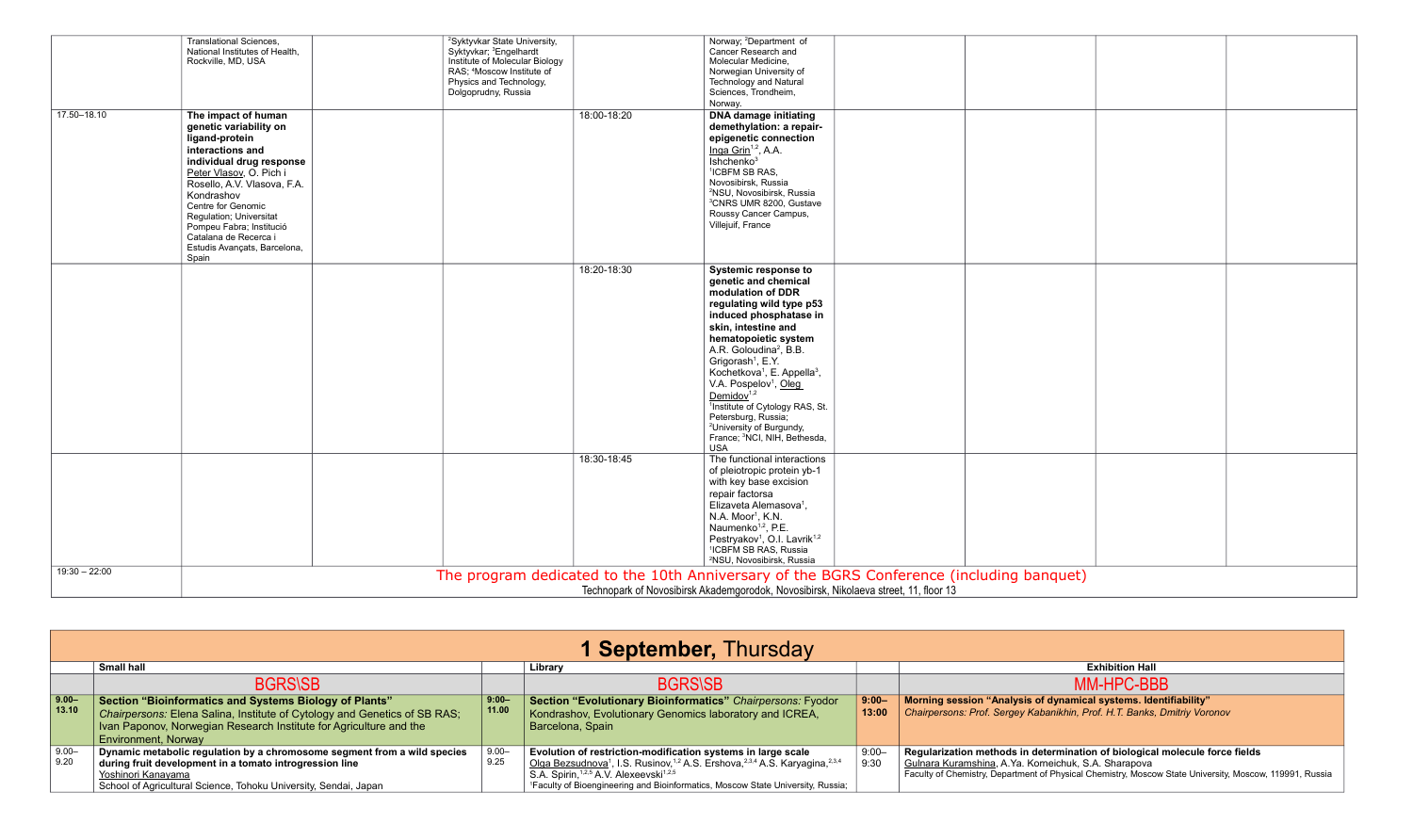#### **First passage random walk meshfree methods for biological reaction-diffusion fluctuation induced systems**

Karl Sabelfeld

Institute of Computational Mathematics and Mathematical Geophysics SB RAS, Novosibirsk, Russia

A.A. Cherevko<sup>1,2</sup>, Irina Ufimtseva<sup>1</sup>, A.P. Chupakhin<sup>1,2</sup>, A.L. Krivoshapkin<sup>3</sup>, K.Yu. Orlov<sup>3</sup> <sup>1</sup>NSU, Novosibirsk, Russia; <sup>2</sup>Lavrentyev Institute of Hydrodynamics SB RAS, Novosibirsk, Russia; <sup>3</sup>Academician E.N. Meshalkin Research Institute of Circulation Pathology, Novosibirsk, Russia

lvan Balashov<sup>1</sup>, V.A. Naumov<sup>1</sup>, O.S. Altukhova<sup>1</sup>, P.I. Borovikov<sup>1</sup>, I.S. Mukosey<sup>1</sup>, T.O. Kochetkova<sup>1</sup>, A.B. Gordeev<sup>1</sup>, D.V. Dubodelov<sup>1</sup>, E.S. Shubina<sup>1</sup>, L.A. Lyubasovskaya<sup>1</sup>, T.V. Priputnevich<sup>1</sup> <sup>1</sup>Academician V.I. Kulakov Research Center of Obstetrics, Gynecology and Perinatology, Ministry of Health, Moscow, Russia

#### **Van der pol – duffing's equation as a relaxation oscillation model of hemodynamic parameters in different cerebral vessels**

<sup>1</sup>Institute of Computational Mathematics and Mathematical Geophysics SB RAS, Novosibirsk, Russia; <sup>2</sup>NSU, Novosibirsk, Russia

#### **An algorithm for selecting of antibiotic resistance gene-predictors for Klebsiella pneumoniae hospital strains**

|                    |                                                                                                                                                                                                                                                                                                                                                                                                                                                                                                                                                                                                                                                                                                                                                                                                                                                                     |                    | <sup>2</sup> Belozersky Institute of Physico-Chemical Biology, Moscow State University,<br>Russia; <sup>3</sup> Gamaleya Center of Epidemiology and Microbiology, Moscow, Russia;<br><sup>4</sup> Institute of Agricultural Biotechnology RAS, Moscow, Russia; <sup>5</sup> Scientific<br>Research Institute for System Studies, RAS, Moscow, Russia                                                                                                                |                    |
|--------------------|---------------------------------------------------------------------------------------------------------------------------------------------------------------------------------------------------------------------------------------------------------------------------------------------------------------------------------------------------------------------------------------------------------------------------------------------------------------------------------------------------------------------------------------------------------------------------------------------------------------------------------------------------------------------------------------------------------------------------------------------------------------------------------------------------------------------------------------------------------------------|--------------------|---------------------------------------------------------------------------------------------------------------------------------------------------------------------------------------------------------------------------------------------------------------------------------------------------------------------------------------------------------------------------------------------------------------------------------------------------------------------|--------------------|
| $9.20 -$<br>9.40   | New insights into the regulation of reactive oxygen species by auxin through<br>gene expression analysis<br>Ivan Paponov <sup>1,2*</sup> , V. Budnyk <sup>1</sup> , T. Khodus <sup>1</sup> , M. Paponov <sup>1</sup> , K. Palme <sup>1</sup><br><sup>1</sup> Institute of Biology II/Molecular Plant Physiology, Faculty of Biology, Albert-Ludwigs-University<br>of Freiburg, Germany<br><sup>2</sup> NIBIO, Norwegian Institute of Bioeconomy Research, Postvegen, Norway                                                                                                                                                                                                                                                                                                                                                                                         | $9.25 -$<br>9.50   | Intron evolution: sliding and variability of length<br>Irina Poverennaya <sup>1</sup> , D.D. Gorev <sup>2</sup> , T.V. Astakhova <sup>3</sup> , M.A. Roytberg <sup>2,3</sup> .<br><sup>1</sup> Faculty of Bioengineering and Bioinformatics, Lomonosov Moscow State<br>University, Moscow, Russia; <sup>2</sup> Moscow Institute of Physics and Technology,<br>Moscow, Russia; <sup>3</sup> Institute of Mathematical Problems of Biology RAS,<br>Pushchino, Russia | $9:30 -$<br>10:00  |
| $9.40 -$<br>10.00  | Genetics and physiology of wheat inflorescence development<br>Oxana Dobrovolskaya <sup>1,5</sup> , P. Martinek <sup>2</sup> , Yu.L. Orlov <sup>1</sup> , A.A. Krasnikov <sup>3</sup> , E.D. Badaeva <sup>4</sup> ,<br>K.I. Popova <sup>5</sup> , Salse J. <sup>6</sup> , Watanabe.N. <sup>7</sup><br><sup>1</sup> ICG SB RAS, Novosibirsk, Russia; <sup>2</sup> Agrotest Fyto, Ltd, Kroměříž, Czech Republic; <sup>3</sup> Central<br>Siberian Botanical Garden SB RAS, Novosibirsk, Russia<br><sup>4</sup> Vavilov Institute of General Genetics RAS, Moscow, Russia; <sup>5</sup> Novosibirsk State Agrarian<br>University, Novosibirsk, Russia; <sup>6</sup> INRA-UBP UMR-1095, Clermont -Ferrand, France; <sup>7</sup> College<br>of Agriculture, Ibaraki University, Ibaraki, Japan                                                                            | $9.50 -$<br>10.15  | Phylogenetic analysis of DAHPS II type amino acid sequences<br>Anastasia Semashko, E.G. Veremeenko, N.P. Maksimova<br>Belarusian State University, Minsk, Belarus                                                                                                                                                                                                                                                                                                   | $10:00 -$<br>10:30 |
| $10.00 -$<br>10.20 | Nicotiana genomics: from plants to genomes<br>N. Sierro, J.N.D. Battey, S. Ouadi, N. Bakaher, L. Bovet, A. Willig, S. Goepfert, M.C.<br>Peitsch, Nikolai Ivanov<br>Philip Morris International R&D, Philip Morris Products S.A., Switzerland                                                                                                                                                                                                                                                                                                                                                                                                                                                                                                                                                                                                                        | $10.15 -$<br>10.40 | The evolution of language-readiness in the hominin lineage: an<br>analysis of open chromatin regions implicated in gene regulation<br>Konstantin Gunbin <sup>1</sup> , A. Benítez-Burraco <sup>2</sup> , F. Gusev <sup>1</sup> , E. Rogaev <sup>1,3</sup><br><sup>1</sup> ICG SB RAS, Novosibirsk, Russia; <sup>2</sup> Department of Philology, University of Huelva,<br>Huelva, Spain; <sup>3</sup> University of Massachusetts Medical School, Worcester, USA    | $10:30 -$<br>10:50 |
| $10.20 -$<br>10.35 | A spatial model of plant interactome and long non-coding RNA<br>Hongjun Chen, Jitong Xue, Ming Chen<br>Zhejiang University, Hangzhou, China                                                                                                                                                                                                                                                                                                                                                                                                                                                                                                                                                                                                                                                                                                                         |                    |                                                                                                                                                                                                                                                                                                                                                                                                                                                                     |                    |
| $10.35 -$<br>10.50 | Computer simulation of trichome patterning on growing wheat leaf taking into<br>account the biomechanics of cells<br>Ulyana Zubairova <sup>1</sup> , S.V. Nikolaev <sup>1</sup> , A.V. Penenko <sup>2</sup> , N.L. Podkolodnyy <sup>1</sup> ,<br>S.K. Golushko <sup>3</sup> , D.A. Afonnikov <sup>1</sup> , and N.A. Kolchanov <sup>1</sup><br><sup>1</sup> ICG SB RAS, Novosibirsk; <sup>2</sup> ICMMG SB RAS, Russia; <sup>3</sup> Design and Technology Institute of<br>Digital Techniques SB RAS, Novosibirsk, Russia                                                                                                                                                                                                                                                                                                                                           |                    |                                                                                                                                                                                                                                                                                                                                                                                                                                                                     |                    |
|                    |                                                                                                                                                                                                                                                                                                                                                                                                                                                                                                                                                                                                                                                                                                                                                                                                                                                                     |                    | 10.50-11.10 Coffee break                                                                                                                                                                                                                                                                                                                                                                                                                                            |                    |
| $11.10 -$<br>11.30 | Nucleotide diversity analysis highlights functionally important genomic regions<br>Tatiana Tatarinova <sup>1,2</sup> , E. Chekalin <sup>3</sup> , Y. Nikolsky <sup>3,4,5</sup> , S. Bruskin <sup>3</sup> , D. Chebotarov <sup>6</sup> , K.L.<br>McNally <sup>6</sup> , N. Alexandrov <sup>6</sup><br><sup>1</sup> Center for Personalized Medicine and Spatial Sciences Institute, University of Southern<br>California, Los Angeles, CA, USA; <sup>2</sup> Kharkevich Institute for Information Transmission<br>Problems, Russian Academy of Sciences, Moscow, Russian Federation; <sup>3</sup> Vavilov Institute of<br>General Genetics, Moscow, Russia; <sup>4</sup> F1 Genomics, San Diego, CA, USA; <sup>5</sup> School of Systems<br>Biology, George Mason University, VA, USA; <sup>6</sup> International Rice Research Institute, Los Baños,<br>Philippines |                    |                                                                                                                                                                                                                                                                                                                                                                                                                                                                     | $11:10 -$<br>11:40 |
| $11.30 -$<br>11.50 | Sleep of reason in the analysis of the results of research on materials<br>«Proteomic information ofspring wheat varieties differing in resistance to<br>infection after Puccinia recondita inoculation»<br>Kanat Sarsenbayev, A. Sarsenbayeva<br>L.N. Gumilyov Eurasian National University, Astana, Kazakhstan                                                                                                                                                                                                                                                                                                                                                                                                                                                                                                                                                    |                    |                                                                                                                                                                                                                                                                                                                                                                                                                                                                     | $11:40-$<br>12:10  |
| $11.50 -$<br>12.10 | Study of Armillaria borealis pathogenicity by the comparative whole genome<br>sequencing<br>Yuliya Putintseva <sup>1,2</sup> , I.N. Pavlov <sup>1,2</sup> , N.V. Oreshkova <sup>1,2</sup> , V.V. Sharov <sup>1</sup> , D.A. Kuzmin <sup>1</sup> , S.V.<br>Makolov <sup>1</sup> , K.V. Krutovsky <sup>1,3,4,5</sup><br><sup>1</sup> Siberian Federal University, Krasnoyarsk, Russia; <sup>2</sup> V.N. Sukachev Institute of Forest SB RAS,<br>Krasnoyarsk, Russia; <sup>3</sup> Georg-August University of Göttingen, Göttingen, Germany;<br><sup>4</sup> N.I. Vavilov Institute of General Genetics, RAS, Moscow, Russia; <sup>5</sup> Texas A&M University,<br>College Station, USA                                                                                                                                                                              |                    |                                                                                                                                                                                                                                                                                                                                                                                                                                                                     | $12:10 -$<br>12:25 |
| $12.10 -$<br>12.30 | Transcriptomic analysis of wheat root in response to essential nutrient<br>deficiency: a gemome-wide comparative study<br>Saurabh Gupta <sup>1</sup> , B.S. Yadav <sup>2</sup> , S. Freilich <sup>3</sup> , V.P. Kumar <sup>1</sup><br>1Department of Bioinformatics, Indian Institute of Information Technology-Allahabad, India;<br><sup>2</sup> Deparment of Molecular Biology and Ecology of Plants, Tel Aviv University, Israel; <sup>3</sup> Systems<br>Biology and Ecology ARO- Volcani Center- Bet-Dagan, Israel                                                                                                                                                                                                                                                                                                                                            |                    |                                                                                                                                                                                                                                                                                                                                                                                                                                                                     | $12:25 -$<br>12:40 |
| $12.30 -$<br>12.50 | 3D map of proliferation activity in Arabidopsis thaliana root tips: transition<br>domain boundaries and its bilateral symmetry<br>Viktoriya Lavrekha <sup>1,2</sup> , T. Pasternak <sup>3</sup> , N.A. Omelyanchuk <sup>1,2</sup> , V.B. Ivanov <sup>4</sup> , V.V.<br>Mironova <sup>1,2</sup><br><sup>1</sup> ICG SB RAS, Novosibirsk, Russia; <sup>2</sup> LCTEB, NSU, Novosibirsk, Russia                                                                                                                                                                                                                                                                                                                                                                                                                                                                        |                    |                                                                                                                                                                                                                                                                                                                                                                                                                                                                     | $12:40-$<br>12:55  |

1 Institute of Computational Mathematics and Mathematical Geophysics SB RAS, Novosibirsk, Russia; <sup>2</sup>Sobolev Institute of Mathematics SBRAS, Novosibirsk, Russia; <sup>3</sup>NSU, Novosibirsk, Russia

#### **Image processing in biology and medicine**

**Ivan Kazantsev** 

**Inverse modeling of diffusion processes in biological tissues**

Aleksey Penenko<sup>1-3</sup>, S.V. Nikolaev<sup>2</sup>, S.I. Baiborodin<sup>2</sup>, A.V. Romaschenko<sup>2</sup> <sup>1</sup>Institute of Computational Mathematics and Mathematical Geophysics SB RAS, Novosibirsk, Russia; <sup>2</sup>ICG SB RAS, Novosibirsk, Russia; <sup>3</sup>NSU, Novosibirsk, Russia

**Population-based mathematical modeling of human immunoglobulin G N-glycosylation** Elena Kutumova<sup>1,2</sup>, I. Yevshin<sup>1,2</sup>, E. Basmanova<sup>1,2,3</sup>, N. Mandrik<sup>1,2,4</sup>, R. Sharipov<sup>1,2,3</sup>, F. Kolpakov<sup>1,2</sup> <sup>1</sup>Institute of Systems Biology Ltd., Novosibirsk, Russia; <sup>2</sup>Design Technological Institute of Digital Techniques, Novosibirsk, Russia

<sup>3</sup>NSU, Novosibirsk, Russia; <sup>4</sup>Sobolev Institute of Mathematics SB RAS, Novosibirsk, Russia

**Inverse problems for nonlinear PDE: applications to biology and medicine** Maxim Shishlenin Sobolev Institute of Mathematics SB RAS; ICM&MG SB RAS; NSU, Novosibirsk, Russia

#### **Inverse and ill-posed problems in tomography, based on the propagation of the acoustic waves**

Nikita Novikov<sup>1,3</sup>, I.M. Kulikov<sup>1,3</sup>, M.A. Shishlenin<sup>1,2,3</sup>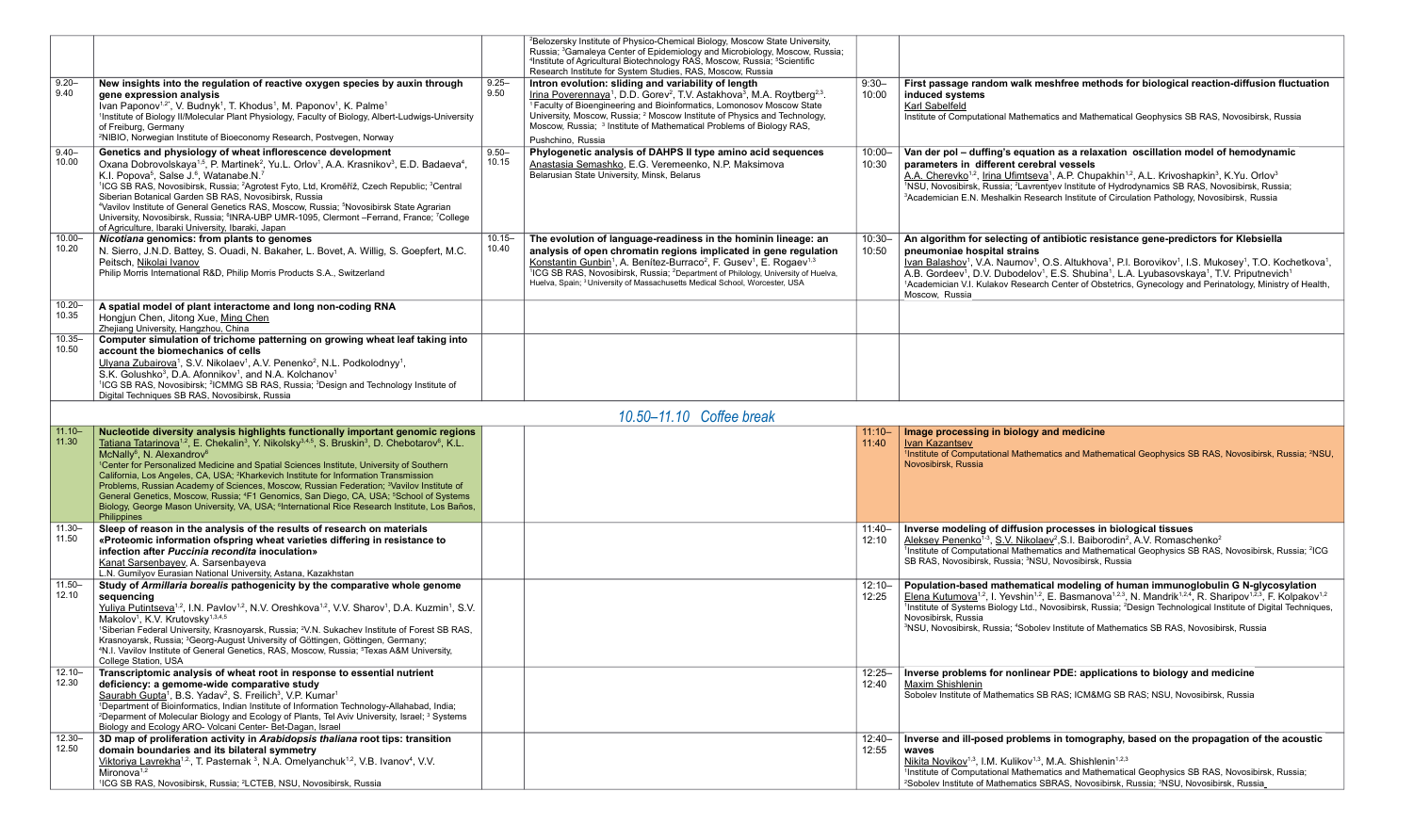|                    | <sup>3</sup> Institute of Biology II/Molecular Plant Physiology, Centre for BioSystems Analysis,<br>BIOSS Centre for Biological Signalling Studies University of Freiburg, Germany;<br><sup>4</sup> Timiryazev Institute of Plant Physiology, Russian Academy of Sciences Moscow,<br>Russia                                                                                                                                                                                                                                                                                                                                                                                                                                                                                  |                                                                                                                                                                                            |                             |                                                                                                                                                                                                                                                                                                                                                                                                                                                                                                                                                                                                                                                                                 |
|--------------------|------------------------------------------------------------------------------------------------------------------------------------------------------------------------------------------------------------------------------------------------------------------------------------------------------------------------------------------------------------------------------------------------------------------------------------------------------------------------------------------------------------------------------------------------------------------------------------------------------------------------------------------------------------------------------------------------------------------------------------------------------------------------------|--------------------------------------------------------------------------------------------------------------------------------------------------------------------------------------------|-----------------------------|---------------------------------------------------------------------------------------------------------------------------------------------------------------------------------------------------------------------------------------------------------------------------------------------------------------------------------------------------------------------------------------------------------------------------------------------------------------------------------------------------------------------------------------------------------------------------------------------------------------------------------------------------------------------------------|
|                    |                                                                                                                                                                                                                                                                                                                                                                                                                                                                                                                                                                                                                                                                                                                                                                              | Lunch: 13:00-14:00                                                                                                                                                                         |                             |                                                                                                                                                                                                                                                                                                                                                                                                                                                                                                                                                                                                                                                                                 |
|                    | <b>Small hall</b>                                                                                                                                                                                                                                                                                                                                                                                                                                                                                                                                                                                                                                                                                                                                                            | Library                                                                                                                                                                                    |                             | <b>Exhibition Hall</b>                                                                                                                                                                                                                                                                                                                                                                                                                                                                                                                                                                                                                                                          |
|                    | <b>BGRS\SB</b>                                                                                                                                                                                                                                                                                                                                                                                                                                                                                                                                                                                                                                                                                                                                                               | <b>BGRS\SB</b>                                                                                                                                                                             |                             | <b>MM-HPC-BBB</b>                                                                                                                                                                                                                                                                                                                                                                                                                                                                                                                                                                                                                                                               |
| $ 14.00-$<br>18.35 | Section "Proteomics" (House of Scientists SB RAS, Small hall)<br>Chairpersons: Andrey Lisitsa, IBMC, Moscow, Russia; Sergey Peltek, ICG SB<br>RAS, Novosibirsk, Russia                                                                                                                                                                                                                                                                                                                                                                                                                                                                                                                                                                                                       | 2 <sup>nd</sup> IC&G SB RAS - Tohoku University Open Joint Seminar on Education<br>and Research in High-Tech for Plant Production<br><b>Opening</b><br>Alexey Kochetov, Yoshinori Kanayama | $14:00 -$<br>14:15          | <b>IPE Pack for modeling PK processes</b><br>Dmitry Voronov <sup>1,2</sup> , A.Yu. Belonog <sup>2</sup> , S.I. Kabanikhin <sup>1,2</sup><br>1Institute of Computational Mathematics and Mathematical Geophysics SB RAS, Novosibirsk, Russia; <sup>2</sup> NSU,<br>Novosibirsk, Russia                                                                                                                                                                                                                                                                                                                                                                                           |
| 14.00-<br>14.35    | Nonthermal impact terahertz radiation on the living systems<br>I.A. Mescheryakova <sup>1</sup> , E.V. Demidova <sup>1</sup> , T.N. Goryachkovskaya <sup>1</sup> , E.A. Demidov <sup>1</sup> , A.V.<br>Bryanskaya <sup>1</sup> , S.V. Sergeeva <sup>1</sup> , S.L. Kiselev3, M.A. Lagarkova <sup>3</sup> , G.N. Kulipanov <sup>2</sup> , A.I.<br>Semenov <sup>2</sup> , N.A. Vinokurov <sup>2</sup> , N.A. Kolchanov <sup>1</sup> , V.M. Popik <sup>2</sup> , Sergey Peltek <sup>1</sup><br><sup>1</sup> ICG SB RAS; <sup>2</sup> Budker Institute of Nuclear Physics the SB RAS; <sup>3</sup> Vavilov Institute of General<br>Genetics, RAS, Moscow                                                                                                                          | Technological progress in Japanese horticultural production and<br>Its academic aspects<br>Yoshinori Kanayama                                                                              | $14:15 -$<br>14:30          | Identifiability of mathematical models of physiology<br>Anastasia Grodz <sup>1</sup> , S.I. Kabanikhin <sup>1,2</sup> , D.A. Voronov <sup>1,2</sup> , O.I. Krivorotko <sup>1,2</sup><br><sup>1</sup> NSU, Novosibirsk, Russia; <sup>2</sup> Institute of Computational Mathematics and Mathematical Geophysics SB RAS,<br>Novosibirsk, Russia                                                                                                                                                                                                                                                                                                                                   |
| $14.35 -$<br>15.00 | Impact of 105-day isolation conditions on proteins expressed in endothelial<br>cells, in the framework of the «Mars-500» project<br>L.H. Pastushkova <sup>1</sup> , D.N. Kashirina <sup>1</sup> , A.S. Kononikhin <sup>1,3</sup> , Alexander Brzhozovsky <sup>1</sup> A.G.,<br><sup>1</sup> Dobrokhotov I.V., <sup>2</sup> Tiys E.S., <sup>2</sup> Ivanisenko V.A., <sup>3</sup> Nikolaev E.N., <sup>1</sup> Larina I.M.<br><sup>1</sup> State scientific center of Russian Federation - Institute for biomedical problems RAS,<br>Moscow; <sup>2</sup> ICG SB RAS, Russia<br><sup>3</sup> Emanuel Institute of Biochemical Physics RAS, Moscow, Russia                                                                                                                      | Transgenic plants as genetic models<br>Alexey Kochetov                                                                                                                                     | 14:45<br>15:00              | $14:30-$ A variation approach for solving of a parameter identification problem for the mathematical<br>model of HIV dynamics<br>Darya Ermolenko <sup>1</sup> , S.I. Kabanikhin <sup>1,2</sup> , O.I. Krivorotko <sup>1,2</sup><br><sup>1</sup> NSU, Novosibirsk, Russia<br><sup>2</sup> Institute of Computational Mathematics and Mathematical Geophysics SB RAS, Novosibirsk, Russia<br>14:45   Algorithms comparison of inverse problem solution for pharmacokinetic models<br>Anatoly Belonog <sup>1</sup> , D.A. Voronov <sup>1,2</sup><br><sup>1</sup> NSU, Novosibirsk, Russia; <sup>2</sup> Institute of Computational Mathematics and Mathematical Geophysics SB RAS, |
| $15.00 -$<br>15.25 | Kynurenic acid-sensitized photolysis of lens proteins under anaerobic<br>conditions<br>Ekaterina Sormacheva <sup>1</sup> , P.S. Sherin <sup>1,2</sup> , E.A. Zelentsova <sup>1,2</sup> , T.G. Duzhak <sup>1,2</sup> , Yu.P.<br>Tsentalovich <sup>1,2</sup> , R.Z. Sagdeev <sup>1,2</sup><br><sup>1</sup> International Tomography Center SB RAS, Novosibirsk, Russia<br><sup>2</sup> NSU, Novosibirsk, Russia                                                                                                                                                                                                                                                                                                                                                                | Roles of pathogenesis related-10 proteins in biotic and abiotic<br>stresses in comparison with heterologous ribonucleases<br>Ekaterina Trifonova                                           | $15:00 -$<br>15:15          | Novosibirsk, Russia<br>A numerical algorithm of parameter identification in mathematical model of tuberculosis<br>transmission with control programs<br>Victoriya Kashtanova <sup>1</sup> , S.I. Kabanikhin <sup>1,2</sup> , O.I. Krivorotko <sup>1,2</sup> , D.A. Voronov <sup>1,2</sup><br><sup>1</sup> NSU, Novosibirsk, Russia; <sup>2</sup> Institute of Computational Mathematics and Mathematical Geophysics SB RAS,<br>Novosibirsk, Russia                                                                                                                                                                                                                              |
| $15.25 -$<br>15.50 | Looking for proteomic markers of breast cancer in blood exosomes<br>Oleg Tutanov <sup>1</sup> , S.N. Tamkovich <sup>1</sup> , Y.S. Bakakina <sup>2</sup> , L.V. Dubovskaya <sup>2</sup> ,<br>Y.P. Tsentalovich <sup>3</sup> , I.D. Volotovskiy <sup>2</sup> , P.P. Laktionov <sup>1</sup><br><sup>1</sup> ICBFM SB RAS, Novosibirsk, Russia<br><sup>2</sup> Institute of biophysics and cellular engineers NASB, Minsk, Byelorussia<br><sup>3</sup> Institute "International Tomografic Center" SB RAS, Novosibirsk, Russia                                                                                                                                                                                                                                                  | Towards the reference sequence of chromosome 5B of common<br>wheat<br>Elena Salina<br>Inflorescence architecture in wheat<br>Oxana Dobrovolskaya                                           | $15:15 -$<br>15:30<br>15:45 | Stochastic and gradient approaches for solving of the inverse problem for basic<br>mathematical model of infectious disease with delay<br>Varvara Latyshenko <sup>1</sup> , O.I. Krivorotko <sup>1,2</sup> , S.I. Kabanikhin <sup>1,2</sup><br><sup>1</sup> NSU, Novosibirsk, Russia <sup>: 2</sup> Institute of Computational Mathematics and Mathematical Geophysics SB RAS,<br>Novosibirsk, Russia<br>15:30 Rathematical modeling and parameters estimation for PK experimental data<br>Elizaveta Vostrikova <sup>1</sup> , A.Yu. Belonog <sup>1</sup> , D.A.Voronov <sup>1,2</sup>                                                                                          |
|                    |                                                                                                                                                                                                                                                                                                                                                                                                                                                                                                                                                                                                                                                                                                                                                                              |                                                                                                                                                                                            |                             | 1NSU, Novosibirsk, Russia; <sup>2</sup> Institute of Computational Mathematics and Mathematical Geophysics SB RAS,<br>Novosibirsk, Russia                                                                                                                                                                                                                                                                                                                                                                                                                                                                                                                                       |
|                    |                                                                                                                                                                                                                                                                                                                                                                                                                                                                                                                                                                                                                                                                                                                                                                              | 15.50-16.10 Coffee break                                                                                                                                                                   |                             |                                                                                                                                                                                                                                                                                                                                                                                                                                                                                                                                                                                                                                                                                 |
|                    |                                                                                                                                                                                                                                                                                                                                                                                                                                                                                                                                                                                                                                                                                                                                                                              |                                                                                                                                                                                            | 18:00                       | 16:10- Afternoon session "Hemodynamic and tomography"<br>Chairperson: Prof. Alexander Chupakhin, Maxim Shishlenin                                                                                                                                                                                                                                                                                                                                                                                                                                                                                                                                                               |
| $16.10 -$<br>16.35 | Microbial community of the oil site of the Uzon Caldera (Kamchatka)<br>S.E. Peltek <sup>1</sup> , Alla Bryanskaya <sup>1</sup> , Y.E. Uvarova <sup>1</sup> , A.S. Rozanov <sup>1</sup> , T.V. Ivanisenko <sup>1</sup> , T.K.<br>Malup <sup>1</sup> , V.A. Ivanisenko <sup>1</sup> , E.V. Lazareva <sup>2</sup> , O.V. Saik <sup>1</sup> , S.M. Zhmodik <sup>2</sup> , O.P. Taran <sup>3</sup> ,<br>N.M. Slynko <sup>1</sup> , S.V. Shekhovtsov <sup>1</sup> , V.N. Parmon <sup>3</sup> , N.L. Dobretsov <sup>2</sup> , N.A. Kolchanov <sup>1</sup><br><sup>1</sup> ICG SB RAS, Novosibirsk, Russia; <sup>2</sup> V S Sobolev Institute of Geology and Mineralogy<br>SB RAS, Novosibirsk, Russia; <sup>3</sup> Boreskov Institute of Catalysis SB RAS, Novosibirsk,<br>Russia | Synthesis and accumulation of a novel functional food component<br>in tomato<br>Ayaka Ito                                                                                                  | $16:10 -$<br>16:25          | Modeling and optimization the process of embolization arteriovenous malformation on the<br>bazis of two-phase filtration model<br>Tatiana Gologush <sup>2</sup> , A.A. Cherevko <sup>1,2</sup> , , V.V. Ostapenko <sup>1,2</sup> , I.A. Petrenko <sup>3</sup> , A.P Chupakhin <sup>1,2</sup><br><sup>1</sup> Lavrentyev Institute of Hydrodynamics SB RAS, Novosibirsk, Russia<br><sup>2</sup> NSU, Novosibirsk, Russia; <sup>3</sup> Vladimir State University, Vladimir, Russia                                                                                                                                                                                               |
| $16.35 -$<br>17.00 | Proteomic screening for amyloid-forming proteins in bacteria Escherichia coli<br>Anton Nizhnikov <sup>1,2,3*</sup> , K.S. Antonets <sup>1,2</sup> , K.V. Volkov <sup>1</sup> , A.L. Maltseva <sup>1</sup> , A.P. Galkin <sup>1,2</sup><br>1St. Petersburg State University; <sup>2</sup> Vavilov Institute of General Genetics (St. Petersburg Branch);<br><sup>3</sup> All-Russian Research Institute for Agricultural Microbiology, St. Petersburg, Russia                                                                                                                                                                                                                                                                                                                 | Physiological and transcriptional changes in a blossom-end rot<br>resistant tomato introgression line IL8-3 fruit<br>Tomoki Shibuya                                                        | $16:25 -$<br>16:40          | Nyquist diagrams for the generalized van der pol- duffing equation describing local<br>cerebral hemodynamic<br>Elizaveta Bord <sup>2</sup> , A.A. Cherevko <sup>1,2</sup> , A.K. Khe <sup>1,2</sup> , V.A. Panarin <sup>3</sup> , K.Yu. Orlov <sup>3</sup> , A.P. Chupakhin <sup>1,2</sup><br><sup>1</sup> Larentyev Institute of Hydrodynamics SB RAS, Novosibirsk, Russia<br><sup>2</sup> NSU, Novosibirsk, Russia; <sup>3</sup> Academician E.N. Meshalkin Research Institute of Circulation Pathology,<br>Novosibirsk, Russia                                                                                                                                               |
| 17.15              | Actual approaches for qualification and quantification of proteome changes<br><b>Eugeny Vrzheschch</b><br>Bio-Rad, Moscow, Russia<br><b>BIO RAD</b>                                                                                                                                                                                                                                                                                                                                                                                                                                                                                                                                                                                                                          | Study on the regulation of cell division during early fruit<br>development in tomato<br>Hideki Nariyama                                                                                    | 16:40-<br>16:55             | Experimental research of the viscous fluid flow in the elastic modelwith the application in<br>hemodynamics<br>Nikita Denisenko <sup>1,6</sup> , A.P. Chupakhin <sup>1,6</sup> , A.K. Khe <sup>1,6</sup> , A.A. Cherevko <sup>1,6</sup> , A.A. Yanchenko <sup>1,6</sup> , A.A.<br>Tulupov <sup>2,6</sup> , A.V. Boiko <sup>3</sup> , A.L. Krivoshapkin <sup>4</sup> , K.Yu. Orlov <sup>4</sup> , M.P. Moshkin <sup>5</sup> , A.E. Akulov <sup>5</sup><br><sup>1</sup> Lavrentyev Institute of Hydrodynamics SB RAS;                                                                                                                                                             |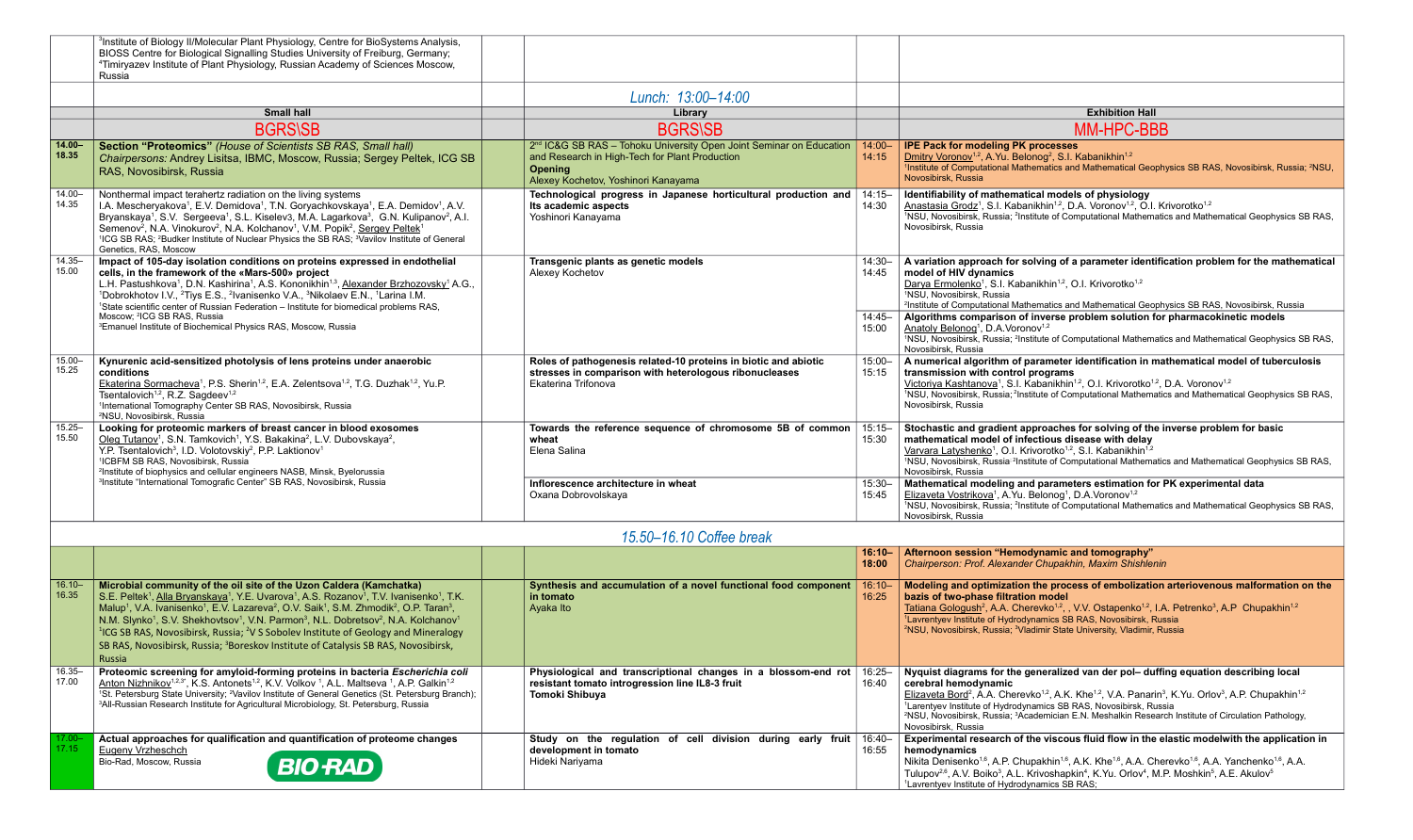| $17.15 -$<br>17.40 | Prediction of structural properties of uncharacterized proteins from their post-<br>cleavage mass spectra by a multivariate statistical model<br>Oleg Markelov <sup>1</sup> , A.R. Kayumov <sup>2</sup> , M.I. Bogachev <sup>1</sup><br><sup>1</sup> St. Petersburg Electrotechnical University, St. Petersburg, Russia<br><sup>2</sup> Kazan (Volga region) Federal University, Kazan, Russia | VIGS-mediated resistance to crown gall disease<br>Pavel Nikulin                                             | $16:55 -$<br>17:10 | <sup>2</sup> International Tomography Center SB RAS;<br><sup>3</sup> Khristianovich Institute of Theoretical and Applied Mechanics SB RAS;<br><sup>4</sup> Meshalkin Research Institute of Circulation Pathology;<br><sup>5</sup> ICG SB RAS:<br><sup>6</sup> NSU. Novosibirsk. Russia<br>Mathematical modelling of artificial heart valve performance<br>D.A. Dolgov, Y.N. Zakharov<br>Kemerovo State University, Kemerovo, Russia                                                                                                                                                                                                                |
|--------------------|------------------------------------------------------------------------------------------------------------------------------------------------------------------------------------------------------------------------------------------------------------------------------------------------------------------------------------------------------------------------------------------------|-------------------------------------------------------------------------------------------------------------|--------------------|----------------------------------------------------------------------------------------------------------------------------------------------------------------------------------------------------------------------------------------------------------------------------------------------------------------------------------------------------------------------------------------------------------------------------------------------------------------------------------------------------------------------------------------------------------------------------------------------------------------------------------------------------|
| $17.40-$<br>18.05  | Coupled molecular dynamic and continuum electrostatic method to compute<br>ionization of proteins as a function of pH<br><b>Yury Vorobjev</b><br>ICBFM SB RAS, Novosibirsk, Russia                                                                                                                                                                                                             | Membrane-associated kinase regulators of MAKR family genes in<br>Arabidopsis thaliana L.<br>Daria Novikova  | $17:10 -$<br>17:25 | Mathematical model of cerebral haemodynamics in presence of aneurysm Daniil Parshin, I.V.<br>Ufimtseva <sup>2</sup> , A.A. Cherevko <sup>1,2</sup> , A.K. Khe <sup>1,2</sup> , K.Yu. Orlov <sup>3</sup> , A.L. Krivoshapkin <sup>3</sup> , A.P. Chupakhin <sup>1,2</sup><br><sup>1</sup> Lavrentyev Institute of hydrodynamics SB RAS; <sup>2</sup> NSU; <sup>3</sup> Meshalkin Research Institute of Circulation<br>Pathology, Novosibirsk, Russia                                                                                                                                                                                                |
|                    |                                                                                                                                                                                                                                                                                                                                                                                                | Plant delta-OAT gene expression in ontogenesis and stress<br>response.<br>Anastasiya Egorova                | $17:25 -$<br>17:40 | Investigation of the influence of genotype on the structure of the circulatory system<br>laboratory mice<br>Galina Yankova <sup>3</sup> , A.E. Akulov <sup>1</sup> , S.V. Maltseva <sup>2,3</sup> , M.P. Moshkin <sup>1,3</sup> , A.K. Khe <sup>3,4</sup> , A.A. Cherevko <sup>3,4</sup> , A.P.<br>Chupakhin <sup>3,4</sup><br><sup>1</sup> ICG SB RAS; <sup>2</sup> Sobolev Institute of mathematics SB RAS, Russia; <sup>3</sup> NSU; <sup>4</sup> Lavrentyev Institute of<br>Hydrodynamics SB RAS, Novosibirsk, Russia                                                                                                                          |
|                    |                                                                                                                                                                                                                                                                                                                                                                                                | Functional and structural characterisation of PPD-B1 photoperiod<br>insensitive allele<br>Antonina Kiseleva | 17:40-<br>17:55    | Personalized simulation based on the modified analytical model of the left ventricle of the<br>human heart<br>Anton Koshelev <sup>1,2</sup> , A.E. Bazhutina <sup>1</sup> , K.S. Ushenin <sup>1,3</sup><br><sup>1</sup> Ural Federal University; <sup>2</sup> Institute of Mathematics and Mechanics UB RAS; <sup>3</sup> Institute of Immunology and<br>Physiology UB RAS, Ekaterinburg, Russia                                                                                                                                                                                                                                                   |
|                    |                                                                                                                                                                                                                                                                                                                                                                                                | Phage-producing plants as models for expression of heterologous<br>replicons<br>Anna Nazarenko              | $17:55 -$<br>18:10 | Validation of the human arterial tree model<br>  Ilya Kiselev <sup>1,2</sup> , E.A. Biberdorf <sup>3,4</sup> , V.I. Baranov <sup>5</sup> , T.G. Komlyagina <sup>5</sup> , I.Y.Suvorova <sup>5</sup> , V.N.Melnikov <sup>5</sup> ,<br>S.G.Krivoshchekov <sup>5</sup> , F.A.Kolpakov <sup>1,2</sup><br><sup>1</sup> Institute of Systems Biology Ltd, Novosibirsk; <sup>2</sup> Design Technological Institute of Digital Techniques SB RAS;<br><sup>3</sup> NSU, Novosibirsk, Russia; <sup>4</sup> Sobolev Institute of Mathematics SB RAS; <sup>5</sup> State Scientific-Research Institute of<br>Physiology & Basic Medicine, Novosibirsk, Russia |

|                | 2 September, Friday                                                                                                                                                                                                                                                                                                                                                                                                                                                                                                                                                                                                                                                                                                                                                                                                                                                                         |
|----------------|---------------------------------------------------------------------------------------------------------------------------------------------------------------------------------------------------------------------------------------------------------------------------------------------------------------------------------------------------------------------------------------------------------------------------------------------------------------------------------------------------------------------------------------------------------------------------------------------------------------------------------------------------------------------------------------------------------------------------------------------------------------------------------------------------------------------------------------------------------------------------------------------|
|                | <b>BGRS\SB</b><br><b>Small Hall</b>                                                                                                                                                                                                                                                                                                                                                                                                                                                                                                                                                                                                                                                                                                                                                                                                                                                         |
| $9:00 - 16.30$ | Section "Genomics, Transcriptomics and Bioinformatics" (House of Scientists SB RAS, Small hall)<br>Chairpersons: Ivo Grosse, Halle-Wittenberg University, Halle, Germany; Vsevolod Makeev, VIGG RAS, MIPT, Moscow, Russia                                                                                                                                                                                                                                                                                                                                                                                                                                                                                                                                                                                                                                                                   |
| $9:00 - 9.15$  | Sequencing from Roche: what the future will bring for you?<br>Irina Karpova<br><b>Roche</b><br>LCC "Roche Diagnostics Rus", Moscow, Russia                                                                                                                                                                                                                                                                                                                                                                                                                                                                                                                                                                                                                                                                                                                                                  |
| $9.15 - 9.30$  | Whole genome of the wooly mammoth: evolution through millenia<br>Artem Nedoluzhko <sup>1,*</sup> , A.S. Sokolov <sup>2</sup> , F.S. Sharko <sup>2</sup> , E.S. Boulygina <sup>1</sup> , S.V. Tsygankova <sup>1</sup> , A.N. Tikhonov <sup>3</sup> , K.G. Skryabin <sup>1,2,4</sup> , E.B. Prokhortchouk <sup>2,4</sup><br><sup>1</sup> National Research Center "Kurchatov Institute", Moscow, Russia; <sup>2</sup> Institute of Bioengineering, Research Center RAS, Moscow, Russia; <sup>3</sup> Zoological Institute, Russian Academy of Sciences, Saint Petersburg, Russia; <sup>4</sup> Lom<br>University, Moscow, Russia                                                                                                                                                                                                                                                              |
| $9.30 - 9.45$  | Opisthorchiidae triad: comparative genomics of the carcinogenic liver flukes using a draft genome of Opisthorchis felineus<br>N. Ershov <sup>1*</sup> , G. Fan <sup>2,3</sup> , E. Prokhortchouk <sup>4</sup> , V. Solovyev <sup>5</sup> , Dmitry Afonnikov <sup>1,6</sup> , H. Yang <sup>2</sup> , V. Mordvinov <sup>1</sup> , X. Liu <sup>2</sup> , K. Skryabin <sup>4,7</sup> and The Opisthorchis Genome Consortium<br><sup>1</sup> ICG SB RAS, Novosibirsk, Russia; <sup>2</sup> BGI-Shenzhen, Shenzhen, China; <sup>3</sup> State Key Laboratory of Quality Research in Chinese Medicine, Institute of Chinese Medical Sciences, University of Macau, Macao, China; <sup>4</sup> Russian Fe<br>Biotechnology, Moscow, Russia; <sup>5</sup> Softberry Inc., Mount Kisco, NY, US; <sup>6</sup> NSU, Novosibirsk, Russia; 7National Research Centre, Kurchatov Institute, Moscow, Russia |
| 9.45-10:00     | In silico mouse chromocenters content<br>Dmitrii Ostromyshenskii, A.S. Komissarov, I.S. Kuznetsova, O.I. Podgornaya<br>Institute of Cytology RAS, St. Petersburg, Russia                                                                                                                                                                                                                                                                                                                                                                                                                                                                                                                                                                                                                                                                                                                    |
| 10:00-10:15    | Transcriptome wide prediction of IncRNA-RNA interactions by a thermodynamics algorithm<br>Ivan Antonov, M.A. Zamkova, A.V. Marakhonov, M.Y. Skoblov, Y.A. Medvedeva<br>Research Center of Biotechnology RAS, Moscow, Russia                                                                                                                                                                                                                                                                                                                                                                                                                                                                                                                                                                                                                                                                 |
| 10:15-10:30    | Energy metabolic dysfunction in tumor cells, molecular mechanisms and clinical significance<br>Anna Kudryavtseva <sup>1,2</sup> , A.A. Dmitriev <sup>1</sup> , O.L. Kardymon <sup>1</sup> , A.S. Zasedatelev <sup>1</sup> , G.S. Krasnov <sup>1</sup> , A.V. Snezhkina <sup>1</sup><br><sup>1</sup> Engelhardt Institute of Molecular Biology, Russian Academy of Sciences, Moscow, Russia.<br><sup>2</sup> Herzen Moscow Cancer Research Institute, Ministry of Health of the Russian Federation, Moscow, Russia.                                                                                                                                                                                                                                                                                                                                                                          |
| 10:30-11:00    | GeneQuery: globally connected networks of GEO transcriptional profiles show hypothesis generation potential and reveal that tocopherols rescue TREM2-associated microglial dysfunction<br>Aleksandr Predeus <sup>1,2*</sup> , T. Ulland <sup>1</sup> , Y. Wang <sup>1</sup> , V. Lampropoulou <sup>1</sup> , W. Song <sup>1</sup> , I. Arbuzov <sup>3</sup> , F. Towfic <sup>4</sup> , S. Gilfilan <sup>1</sup> , E. Loginicheva <sup>1</sup> , B.T. Edelson <sup>1</sup> , B. Zeskind <sup>4</sup> , M. Colonna <sup>1</sup> , M.N. Artyomov <sup>1</sup><br>Washington University School of Medicine, St. Louis, MO, USA; <sup>2</sup> Bioinformatics institute, Saint Petersburg, Russia; <sup>3</sup> ITMO University, Saint Petersburg, Russia.<br><sup>4</sup> Immuneering Corporation, Cambridge, MA, USA                                                                            |